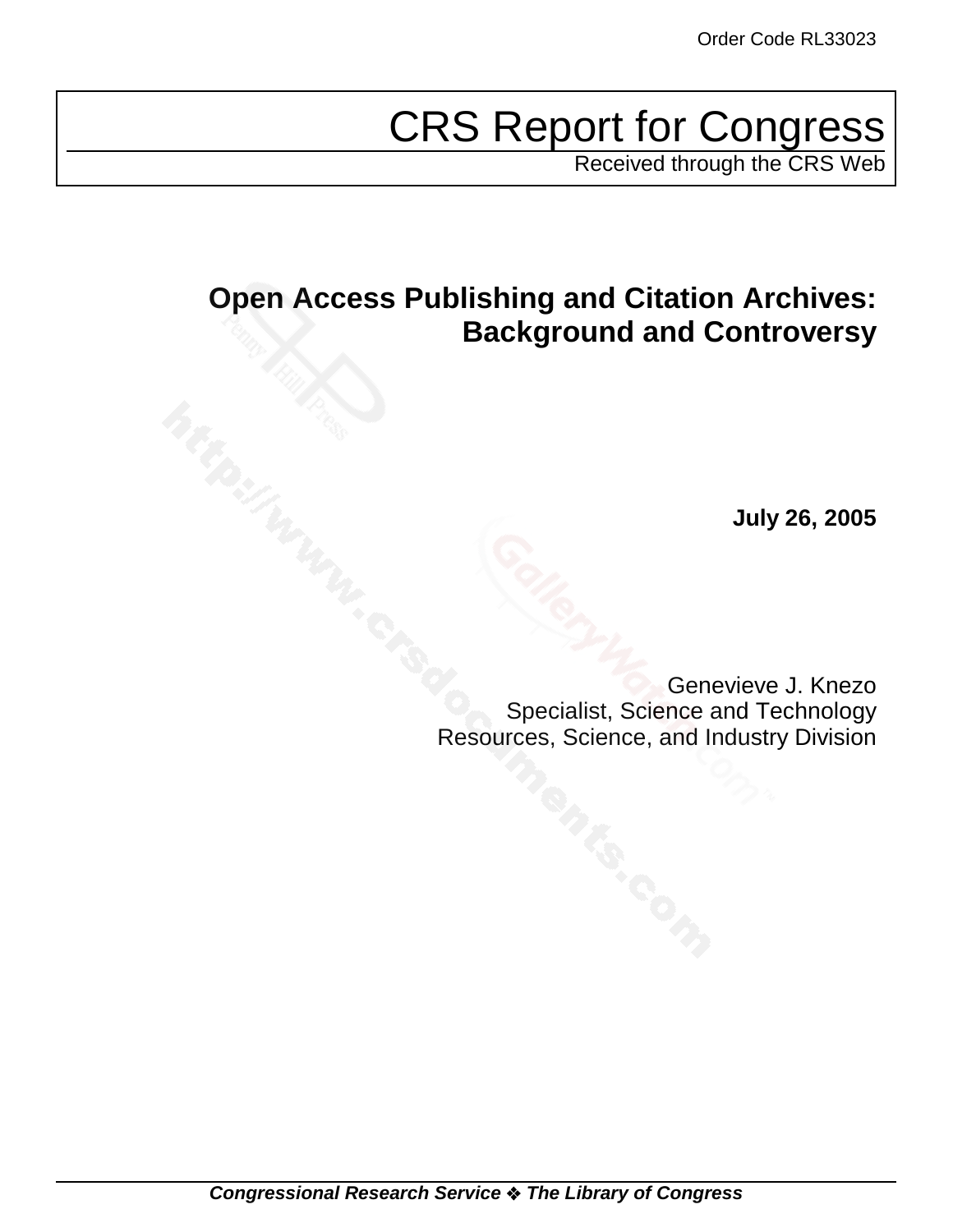### Open Access Publishing and Citation Archives: Background and Controversy

### **Summary**

Controversies about open access publishing and archiving in science and technology confront issues of copyright, governmental competition with the private sector, and impacts upon the pace of scientific research. Different from traditional publishing which requires fee-based subscriptions, most open access systems give readers free online access to bibliographic citations or the full text of published and non-published literature. There are also free, online, peer reviewed open access scientific journals, sponsored by government or by nongovernmental publishers. Some systems provide access to information in specific scientific and technical fields, or at academic institutions, academic consortiums' websites, or on author's websites. Open access publishing is estimated to constitute between 1% and 2% of the scientific journal publishing market, which is estimated at \$9 billion, annually.

Support for the open access "movement" stems from some librarians' and scientists' objections to rising costs of subscriptions to journals; peer reviewers' objections to providing free reviews for journals rapidly escalating in price; rapid technological developments in computing capabilities; and the belief that scientific collaboration, advancement, and utilization will be hastened by free access to citations and articles. Traditional commercial publishers and some scholarly scientific associations object to most open access efforts on the grounds that they duplicate what publishers sell and erode profits. Some critics seek to limit free government-run, citation repositories to include only federally sponsored research results. Some oppose open access publishers' requirements that charge authors fees in the thousands of dollars to pay the costs of publishing articles. Others say that foundation donations that sustain some open access activities are unreliable.

In 2003, a bill was introduced to encourage federal agencies to provide free access to published results of all federally funded basic scientific research. In 2004, congressional report language mandated that authors funded with National Institutes of Health (NIH) research and development (R&D) support voluntarily submit within 12 months of publication, copies of their journal articles to NIH's free access database, *PubMed Central*. Many publishers opposed this policy. In 2005, congressional report language on H.R. 3010 endorsed NIH's new policy to archive journal articles and mandated NIH to work with commercial publishers in expanding its open access repository, *PubChem*, to avoid duplication with private efforts.

Controversial issues that could draw congressional attention include modifying NIH's *Public Access* policy to require that, instead of allowing readers direct access to a published article, the government provide links to the original journal's website to allow publishers to charge fees; limiting federal systems to information derived from federally funded R&D; monitoring the added costs of expanding *PubMed Central*; determining if other agencies will use governmental nonexclusive licensing to allow access to federally funded, commercially published journal articles regardless of copyright ownership by a publisher; assessing the quality of science published in open access journals; and evaluating the economic impacts of open access publishing on traditional publishing. This report will be updated as needed.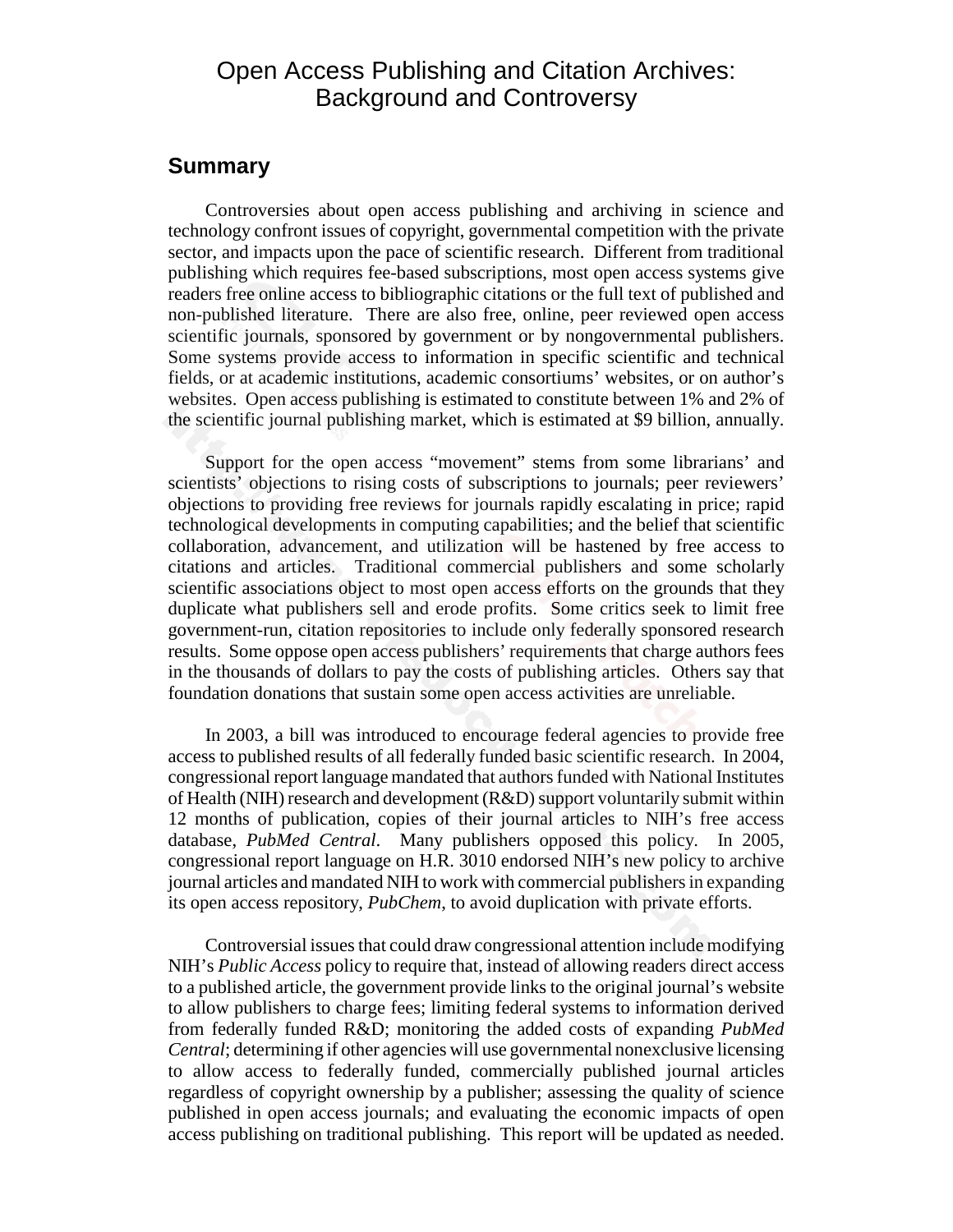### **Contents**

| Selected Illustrations of Nongovernmental Open Access Activities 3                                         |
|------------------------------------------------------------------------------------------------------------|
|                                                                                                            |
|                                                                                                            |
|                                                                                                            |
|                                                                                                            |
|                                                                                                            |
| $EScholarship Program \dots \dots \dots \dots \dots \dots \dots \dots \dots \dots \dots \dots \dots \dots$ |
|                                                                                                            |
|                                                                                                            |
|                                                                                                            |
|                                                                                                            |
|                                                                                                            |
|                                                                                                            |
|                                                                                                            |
|                                                                                                            |
|                                                                                                            |
|                                                                                                            |
|                                                                                                            |
|                                                                                                            |
| Federal Policies For Paying Publication Costs in Relation to the                                           |
|                                                                                                            |
|                                                                                                            |
|                                                                                                            |
| The Role of Foundation Support for Open Access Journals  13                                                |
|                                                                                                            |
|                                                                                                            |
|                                                                                                            |
|                                                                                                            |
|                                                                                                            |
| Commercial and Open Access Search Engines  16                                                              |
|                                                                                                            |
|                                                                                                            |
| Peer Review and Quality of Articles In Open Access Journals 17                                             |
|                                                                                                            |
| National Institutes of Health "Enhanced Public Access Policy"  19                                          |
|                                                                                                            |
|                                                                                                            |
|                                                                                                            |
|                                                                                                            |
|                                                                                                            |
|                                                                                                            |
|                                                                                                            |
| Issues Relating to Federal Open Access Database Archives and Publishing  27                                |
| Federal Open Access Scientific and Technical Archival Databases  27                                        |
| Objections to Government-Controlled Databases: Censorship and                                              |
|                                                                                                            |
|                                                                                                            |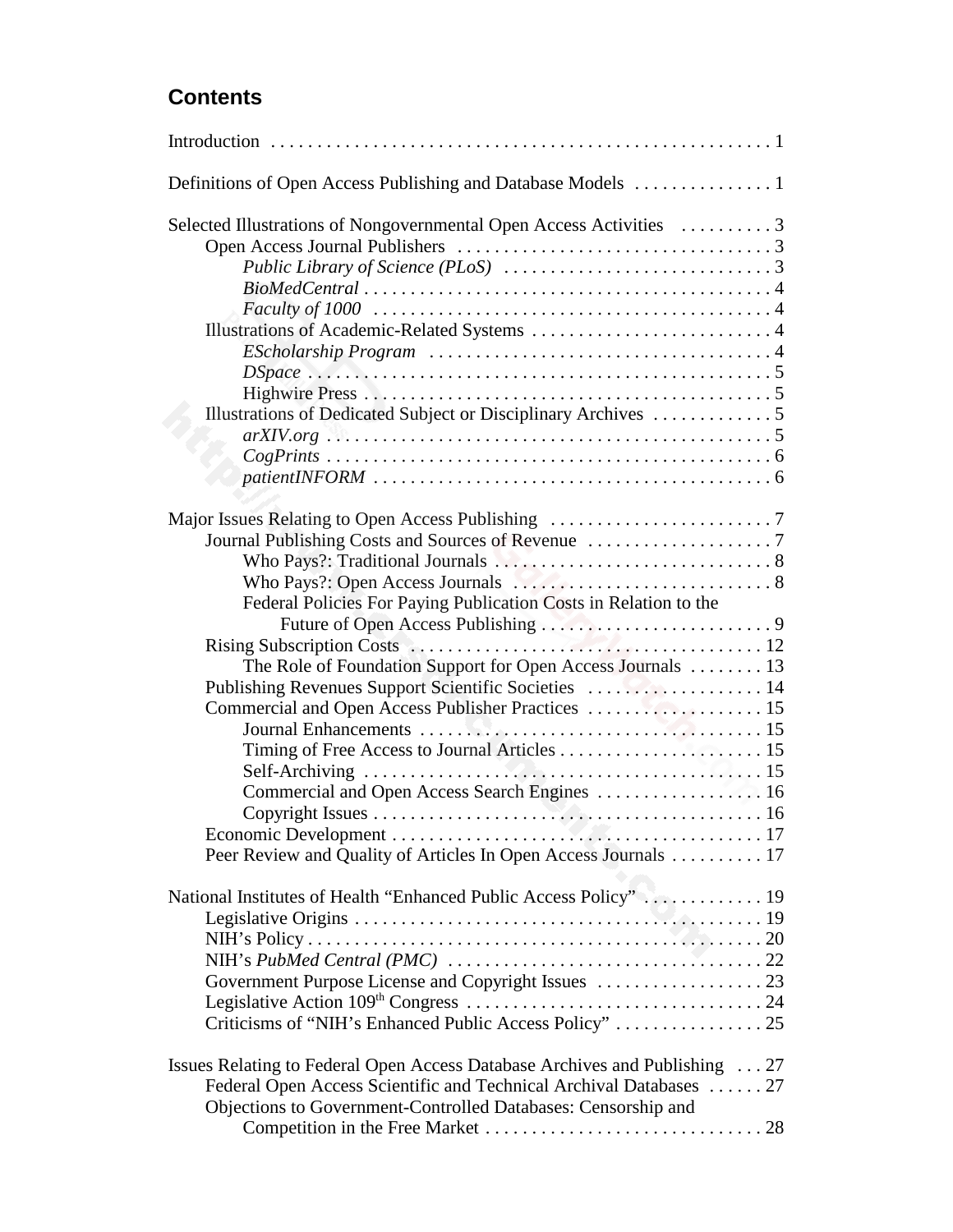| Attempts to Curtail the Federal Database: <i>PubChem</i> 30         |  |
|---------------------------------------------------------------------|--|
| Speculation About Differences in Federal Agency Policies 32         |  |
|                                                                     |  |
|                                                                     |  |
|                                                                     |  |
|                                                                     |  |
|                                                                     |  |
| Monitoring of NIH <i>Public Access</i> Activities and Other Federal |  |
|                                                                     |  |
|                                                                     |  |
|                                                                     |  |
|                                                                     |  |

Appendix 1. Open Access Publishing: Selected Questions in Academia . . . . . . 38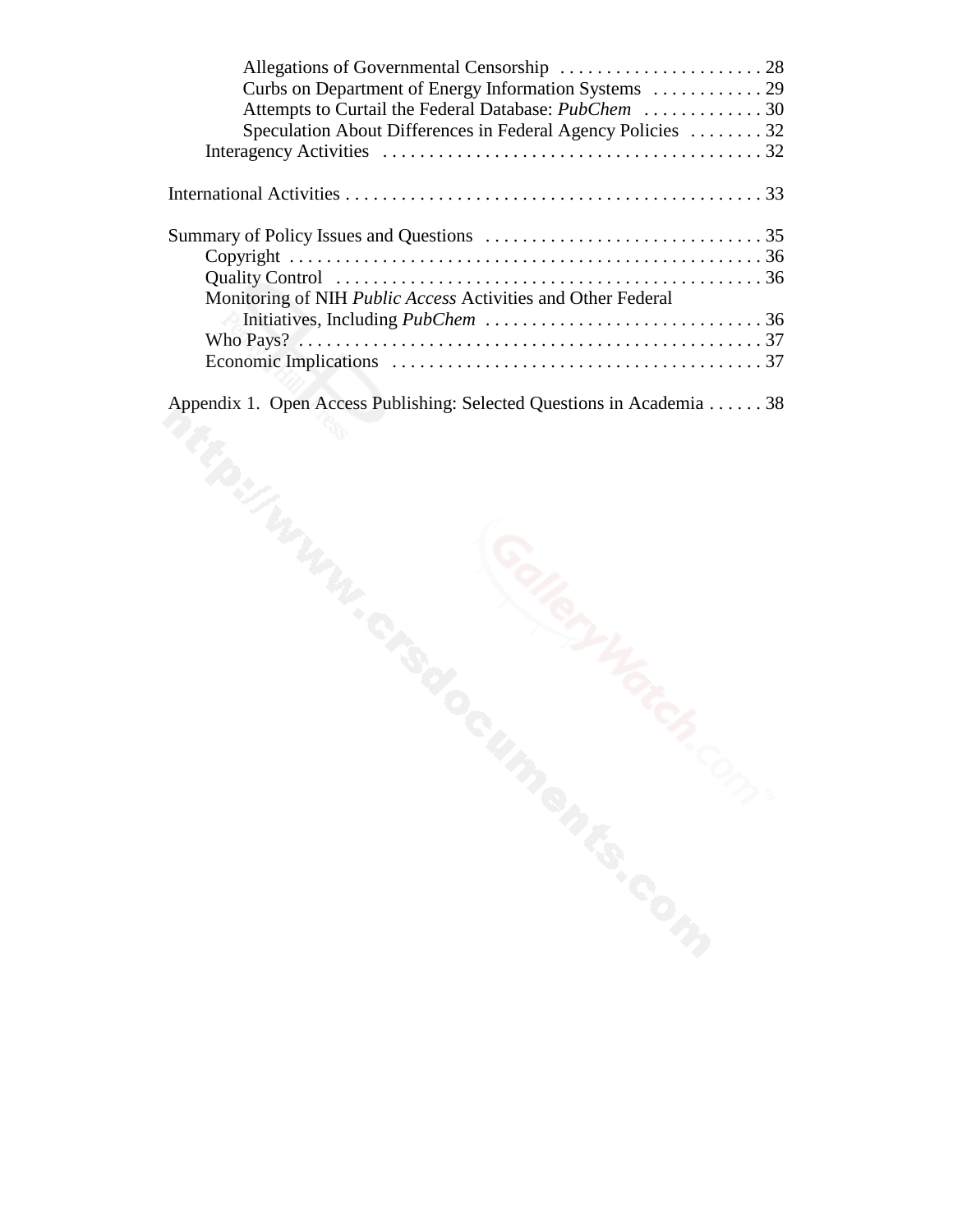# Open Access Publishing and Citation Archives: Background and Controversy

### **Introduction**

This report begins with an inventory of basic information: definitions and guides to histories of the growth of open access publishing and citation archives and descriptions of selected major open access activities. It moves on to summarize major points of difference between proponents and opponents of nongovernmental open access publishing and databases, and then highlights federal, including National Institutes of Health (NIH), open access activities and contentious issues surrounding these developments. The report also briefly describes open access developments in the United Kingdom (where a number of governmental and nongovernmental initiatives have occurred) and in the international arena. Finally, controversial issues which could receive attention in the  $109<sup>th</sup>$  Congress are summarized.

### **Definitions of Open Access Publishing and Database Models**

The "open access movement" is said to have begun in  $1966$ .<sup>1</sup> The term describes a variety of activities that includes access to archives of indexed citations of articles, access to separate journal articles that were published in traditional journals, and access to free, online journals.<sup>2</sup>

<sup>&</sup>lt;sup>1</sup> With the inception of Educational Resources Information Center (ERIC), launched by the U.S. Department of Education's Office of Educational Research and Improvement and the National Library of Education. This database contains bibliographic citations for privately published journal articles and allows retrieval of the text of other nonpublished materials. *Medline*, a bibliographic system, was launched by the National Library of Medicine in 1966 (but not free until 1997). Source: "Timeline of the Open Access Movement," by Peter Suber, last revised Apr. 13, 2005, at [http://www.earlham.edu/~peters/fos/timeline.htm]. This is an extensive history since 1966, with hotlinks to different systems and databases.

<sup>&</sup>lt;sup>2</sup> See the following information about open access publishing: Martin Frank, Margaret Reich, and Alice Ra'anan, "A Not-For-Profit Publisher's Perspective on Open Access, as it was planned to be published in *Serials Review,* vol. 30, no. 4, 2004; "Budapest Open Access Initiative," available at [http://www.soros.org/openaccess/read.shtml]. See also Peter Suber, "What You Can Do to Promote Open Access," Last revised April 5, 2005, 11 p. [http://www.earlham.edu/~peters/fos/do.htm]; "Budapest Open Access Initiative: Frequently Asked Questions," last revised March 27, 2005 [http://www.earlham.edu/~peters/fos/boaifaq. htm]. Several open access online journals and (continued...)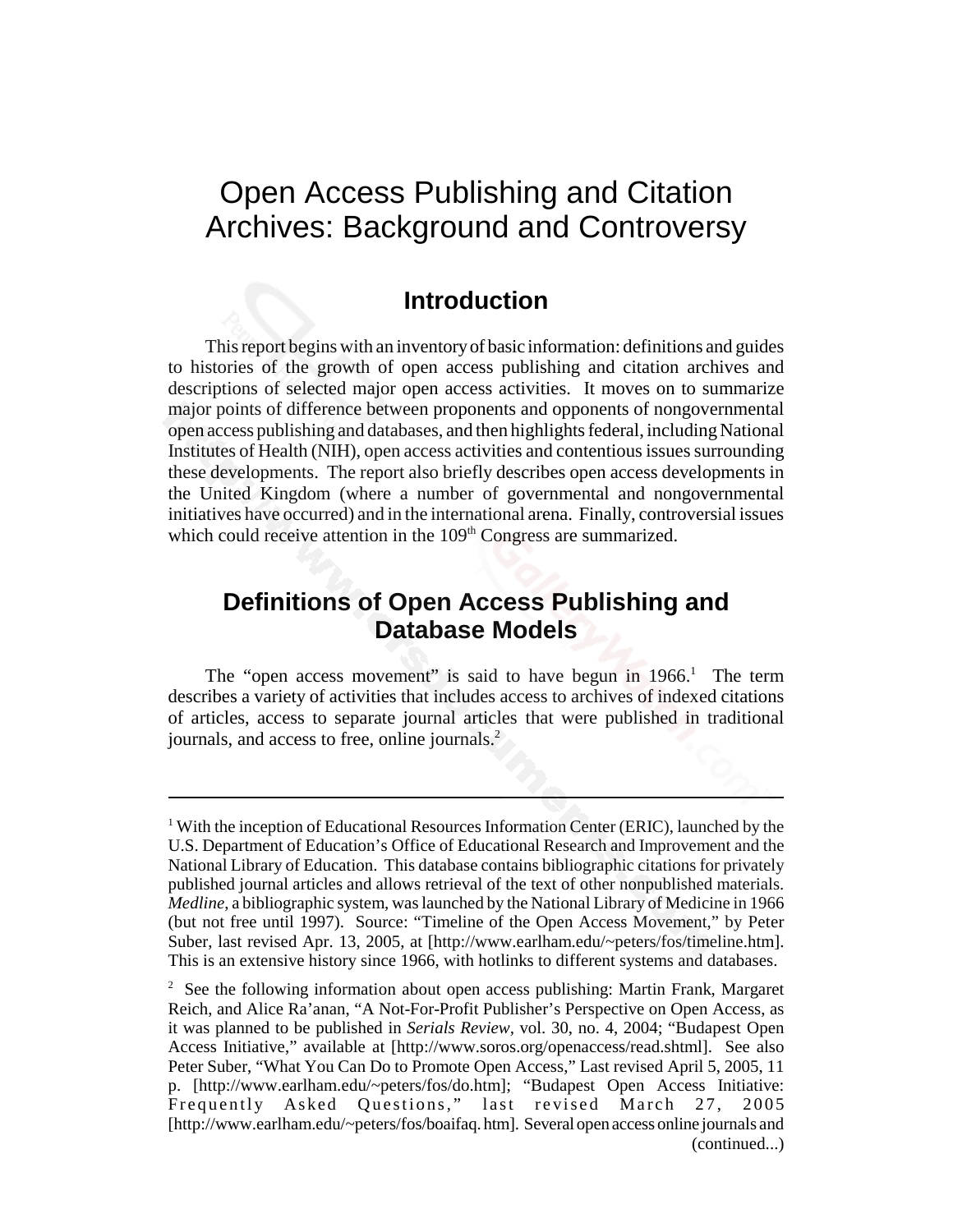In *traditional publishing*, the publisher, who holds the copyright to an article, pays most printing and distribution costs and, in order to read an article, the journal subscriber pays subscriber fees, whether for hard-copy or online versions. Sometimes an author is required to pay printing page charges for complex graphics or color presentations.

*"Open access" publishing* generally means that the author or publisher, who holds the copyright to an article, grants all users unlimited, free access to, and license to copy and distribute, a work published in an open access journal (which may be published initially electronically or in hardcopy). Users can also make copies for their personal use, if authorship is properly attributed. Open access publishing often requires an author to pay for publishing or posting of a paper (fees range from about \$1,500 to \$4,000). Generally, open access publishers require that a complete version of the work and related materials be deposited electronically in an online database that permits open access, distribution, interoperability (allowing users to extract and use the data in other research), and long-term archiving.<sup>3</sup>

In *"free access" publishing* neither an author nor a reader pays for articles to be published or posted on the Internet,<sup>4</sup> but other open access features may not be mandatory.

A few commercial publishers have adopted some open access features in their business models. However, the fundamental difference is that traditional publishers generally require readers to pay to read or print an article, or to search indexes of abstracts or citations. Open access publishers generally do not require readers to pay for these services. Some traditional publishers say they already provide open access in that they may make papers freely available online — but this is usually a year or two after publication. However, they still hold copyright, and they may or may not allow the author to post his or her published articles in an open access repository or database, or on the author's own website.

The scope of *open access repositories or archives* varies. Some contain published journal articles or nonpublished "grey literature" in all fields of science or in specific scientific disciplines. Some archive a specific university's researchers'

 $2$  (...continued)

indexes of collections of these are available. For instance, see *Open Access Bibliography: Liberating Scholarly Literature with E-prints and Open Access Journals,* information is available at [http://www.escholarlypub.com/oab/oab.htm]; "List Issues: Open Access (Journal) Collections: Electronic Resources in Libraries," [http://www.joanconger.net/ERIL/list\_issues\_openaccess. html]; *SCIELO*, available at [http://scielo.org]; *HighWire Press* [http://highwire.stanford.edu/lists/freeart.dtl], and PubMed Central, at [http://pubmedcentral.com].

<sup>&</sup>lt;sup>3</sup> Based on "Definition of Open Access," which uses a modified version of the "Bethesda Meeting on Open Access," [http://www.plos.org/about/openaccess.html]. See "Open-Access Publication of Medical and Scientific Research," a Public Library of Science Background Paper, Dec. 12, 2003.

<sup>4</sup> Joanne S. Hawana, "Multiple Publishing Models Critical To Advancing Science, Journal Publishing Societies Argue," *Washington Fax,* Mar. 17, 2004.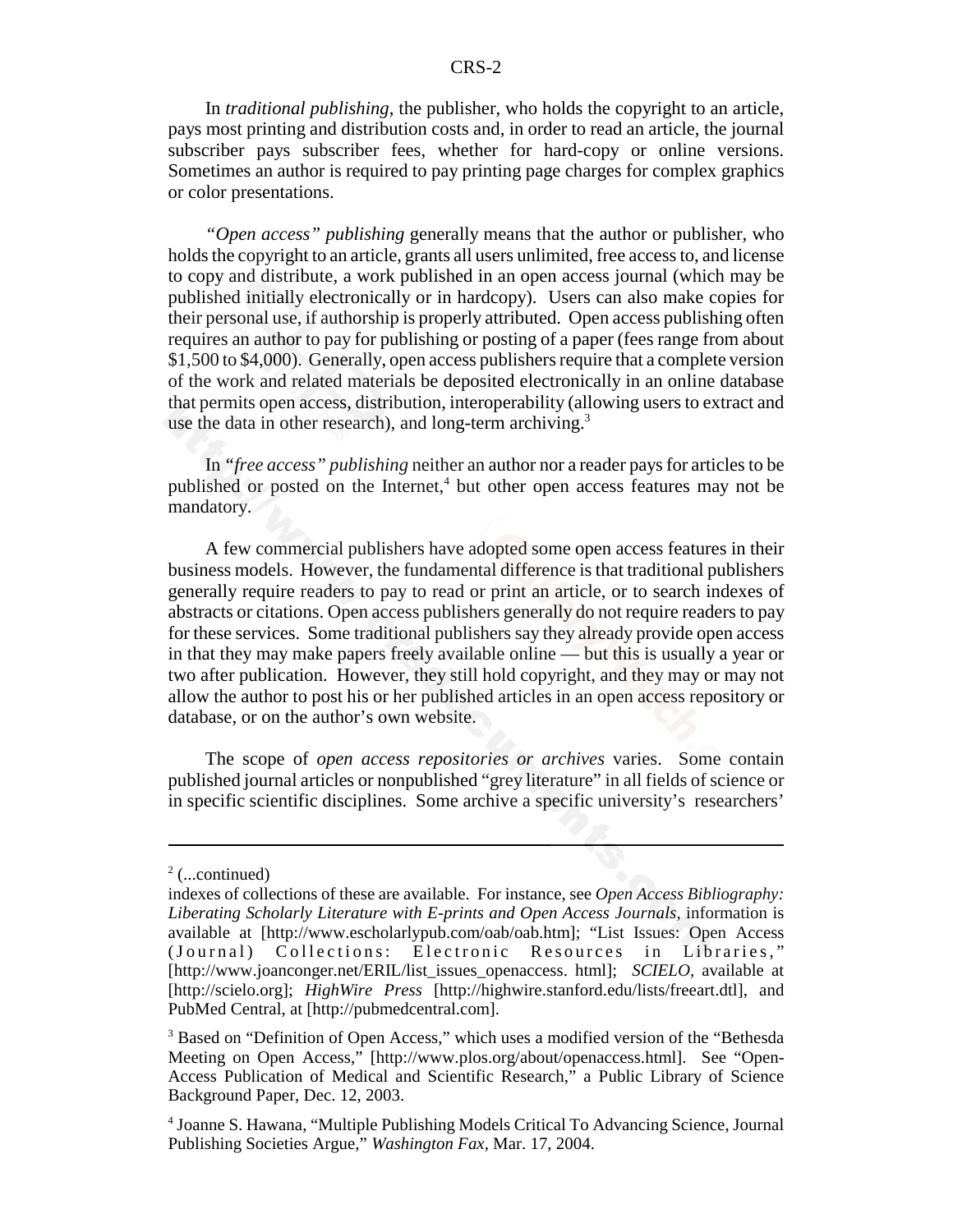preprints, articles, or research reports; or, as in the case of the National Institutes of Health model, published journal articles or other materials funded by a particular federal agency or discipline. Some open access repositories archive only citations for articles or other materials; some archive both citations and full text materials; some allow free downloading and some do not.

### **Selected Illustrations of Nongovernmental Open Access Activities**

A variety of nongovernmental open access publishing activities is illustrated next with summaries of some current major open access information systems or publishers. These are categorized by general type, including commercial open access systems academic-sponsored systems; and subject or disciplinary systems. NIH's *PubMed Central* system is described in detail in the section of this report that focuses on NIH.

### **Open Access Journal Publishers**

*Public Library of Science (PLoS)***.** *PLoS* is a nonprofit group, spearheaded in large part by Dr. Harold Varmus, former NIH director. It provides readers with free access to peer reviewed articles published in *PLoS*'s electronic journals. The activity is supported by author payments starting at \$1,500 per article and multimillion dollar philanthropic foundation contributions. *PLoS*'s journals include *PLoS Biology, PLoS Medicine, PLoS Computational Biology, PLoS Genetics, and PLoS* Pathogens.<sup>5</sup> PLoS seeks to launch journals in other disciplines. It has the goal of publishing highly selective, top-quality articles competitive with the quality of articles in traditional journals like *Science* and *Nature*. Different from traditional publishing, which requires authors to cede copyright to the publisher, authors who publish in *PLoS* retain copyright to an article, but are required to deposit a copy of the article in an open access, online repository that allows long-term archiving.<sup>6</sup> Reportedly, one of the group's major goals is to make research more accessible by eliminating publishers as copyright holders and by ending the "balkanization" of scientific information in separate databases. Under *PLoS*'s editorial policy, "any data can be integrated into new work as long as the original author is credited appropriately. The model is inspired by *GenBank*, the central repository of DNA sequence whose open access policy has driven much of the progress in genomics and biotechnology of the last decade."7 *PLoS* has announced that it will assist scientists

<sup>&</sup>lt;sup>5</sup> Janet Coleman, "Public Library of Science to Launch 3-4 New Open-Access Scientific Journals in 2005,"*Washington Fax,* Oct. 29, 2004.

<sup>6</sup> Information about *PLoS* and related archives is available at [http://www.plos.org/about/openacess.html].

<sup>&</sup>lt;sup>7</sup> Amy Harmon, "New Premise in Science; Get the Word Out Quickly, Online," Dec. 17, 2002, *New York Times*.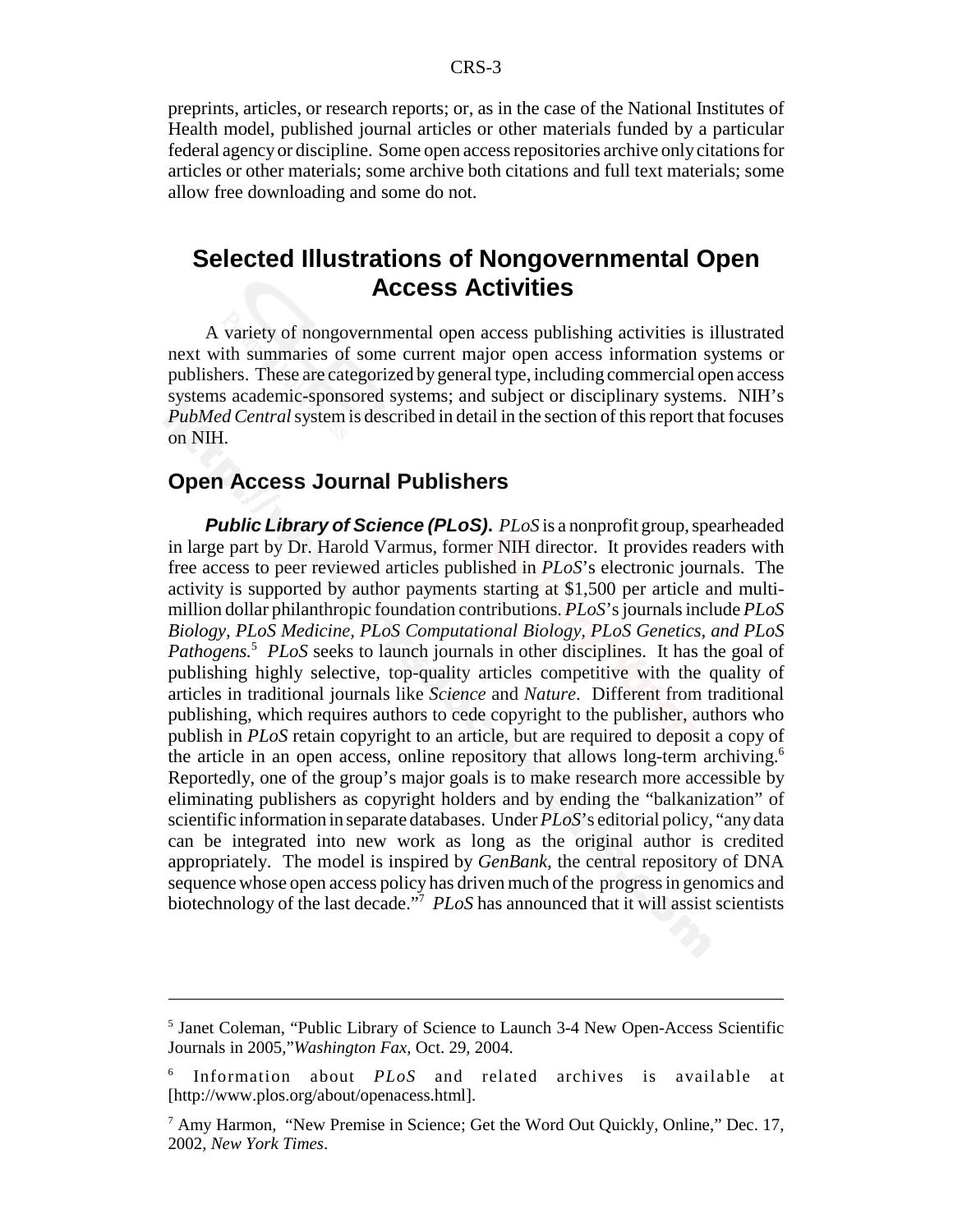in developing countries by providing Internet access for readers of limited bandwidth, and will waive or defray author charges for those who cannot afford to pay.<sup>8</sup>

*BioMedCentral***.** A British-founded, independent, commercial publishing system, which provides free access to peer reviewed biomedical research published online.<sup>9</sup> It publishes its own approximately 120 biomedical journals and says articles are rapidly peer reviewed; peer review policies are determined by each journal's board. Authors retain copyright of their work. *BioMedCentral* charges authors or their institutions for the costs of peer review and publication. "Other sources of revenue include subscription access to commissioned articles, sales of paper copies of our journals to libraries, sales of reprints, advertising and sponsorship, and ... a range of subscription-based value added services such as literature reviews and evaluation, personalized information services delivered electronically, provision of editorially enhanced databases, tools that help scientists collaborate, and other software research aids."10 It archives materials in *PubMed Central,* NIH's open access database.

*Faculty of 1000***.** *BioMedCentral* has created a fee-based subscription service called *Faculty of 1000*.<sup>11</sup> It originated because the publication of so many articles in online journals (sometimes free to readers) with varying degrees of peer review has spawned a new industry: peer reviewers or experts who evaluate articles after publication and provide a selected list of articles recommended for reading to their paid subscribers.

### **Illustrations of Academic-Related Systems**

Some universities ensure that their scholars' publications are available online in a free open access repository by creating their own archives or participating in networked open access archives. Several examples are outlined next.

*EScholarship Program***.** The *EScholarship Program* of the University of California system was launched in the fall of 2003. It is an electronic, searchable repository that makes freely available an archive of the publications (and other media) and some research databases of University of California researchers. The vehicle is also used to disseminate the university's own open access, peer reviewed published journals.<sup>12</sup> Supporters of systems like this say that indexing materials improves access to them and, if full text is available, widens reader access, and improves utilization of federally financed research and development.<sup>13</sup>

<sup>&</sup>lt;sup>8</sup> "PLoS, Frequently Asked Questions," available at [http://www.plos.org/faq.html].

<sup>9</sup> Available at [http://www.biomedcentral.com/info/].

<sup>&</sup>lt;sup>10</sup> Available at [http://www.biomedcentral.com/info/about/whatis].

<sup>&</sup>lt;sup>11</sup> Available at [http://www.facultyof1000.com/about/key].

<sup>12</sup> Available at [http://escholarship.edlib.org].

<sup>13 &</sup>quot;UC to Launch Open-access Journals" *The Scientist,* June 16, 2003.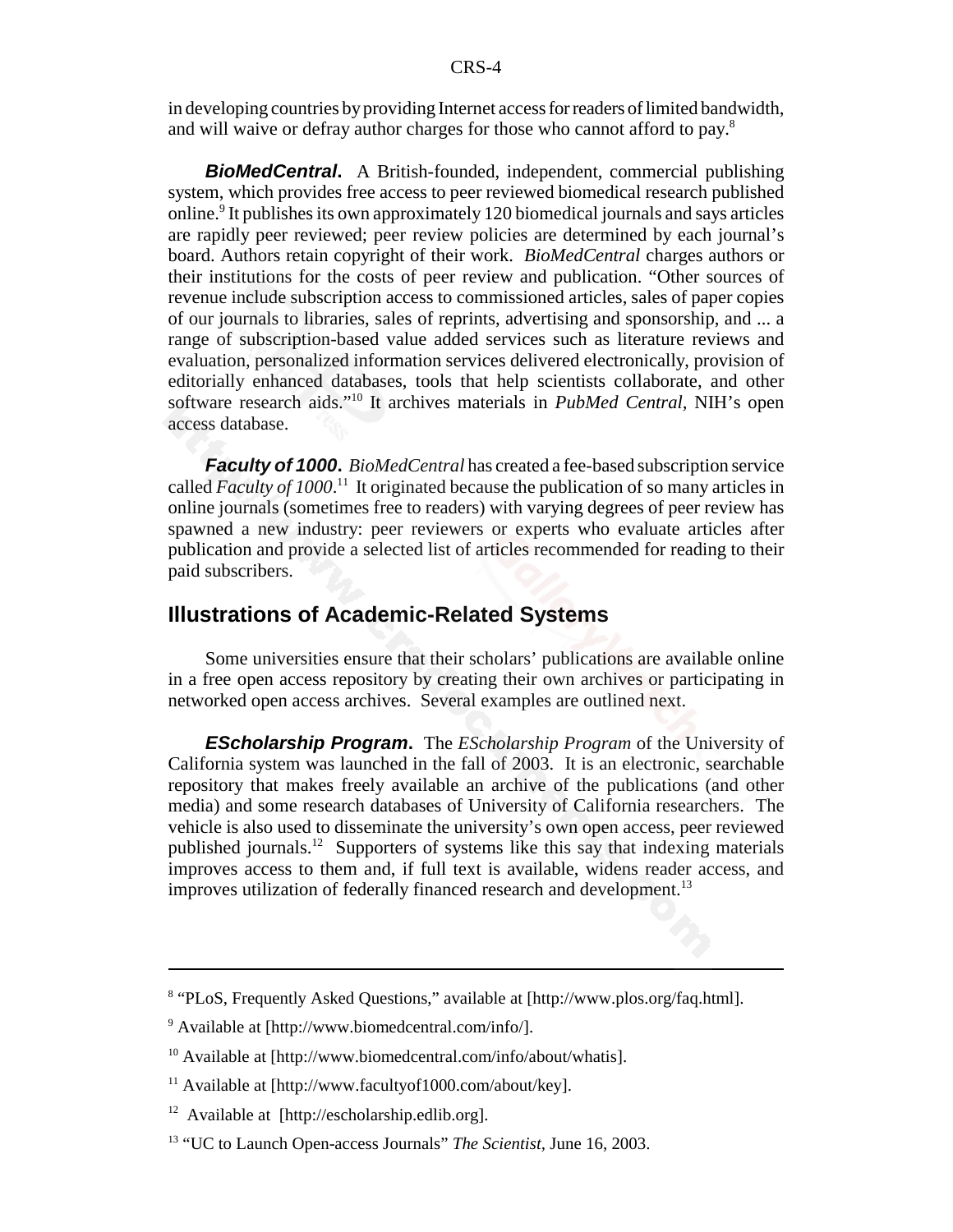**DSpace.** A number of research universities<sup>14</sup> are participating in *DSpace*, a networked multi-member electronic repository that indexes and shares some research data, articles, and other media.<sup>15</sup> It was developed by the Massachusetts Institute of Technology (MIT) in collaboration with Hewlett-Packard. Some universities, such as Cornell, reportedly, are using it to provide free access to peer reviewed publications.

**Highwire Press.** This is an archive run by Stanford University that provides full-text articles for biomedical and other scientific journals. It adheres to the postpublication timing policies of each journal, with most articles archived and made accessible between 6 and 24 months after publication in the original traditionally published journal. Some of these articles, but not all, may be viewed for free.<sup>16</sup>

#### **Illustrations of Dedicated Subject or Disciplinary Archives**

Some repositories permit free searching for citations, abstracts, articles, or other materials in specific disciplinary fields or areas of application, or by researchers affiliated with specific academic systems, or by other researchers. A few illustrations are given next.

arXIV.org.<sup>17</sup> Initiated in 1991, this is an archive for free scientific publishing, which allows physical science researchers to make preprints of their papers available before formal publication. Maintained by the Cornell University Library<sup>18</sup> (in cooperation with the National Science Foundation and the Department of Energy), it includes articles in the following subjects: physics, mathematics, nonlinear sciences, computer science, and quantitative biology. According to *PLoS*, "This server expanded from its initial role as a vehicle for sharing preprints in theoretical

<sup>&</sup>lt;sup>14</sup> Including Brigham Young University; Case Western Reserve University; Chapel Hill School of Information and Library Science Electronic Theses and Dissertations; Cornell University; Digital Repository at the University of Maryland; DLEARN at the University of Arizona; Drexel University; DSpace@Cambridge; DSpace at MIT; DSpace at University of Rochester; Edinburgh Research Archive; Embry-Riddle Aeronautical University; WETD of Indian Institute of Science, Bangalore ( etd@IISc ); George Mason University; Hong Kong University of Science and Technology; IDeA, Indiana University Purdue University Indiana; Dspace at Indiana University Of Pennsylvania; Kansas State Publications Archival Collection, Kansas State Historical Society and Kansas State Library; KU ScholarWorks; Los Alamos National Laboratory, New Mexico; Portfolio@Duke University; RIT Digital Media Library; SMARTech Scholarly Materials and Research at Georgia Tech; Texas A&M University Libraries Institutional Repository; T-Space at The University of Toronto Libraries; University of New Mexico, DSpaceUNM; University of Oregon Scholars' Bank; University of Tennessee in Knoxville; University of Texas at Austin, School of Information; University of Washington, Seattle; University of Wisconsin; Vanderbilt University e-Archive; Washington University, St. Louis; Woods Hole Open Access Server.

<sup>15</sup> Available at [http://www.dspace.org/].

<sup>&</sup>lt;sup>16</sup> Available at [http://highwire.stanford.edu/lists/freeart.dtl].

<sup>17</sup> Available at [*arXIV.org*].

<sup>18 &</sup>quot;Scientific Publishing: Who Will Pay for Open Access?," *Nature*, Oct. 9, 2003. See also [http://arxiv.org/].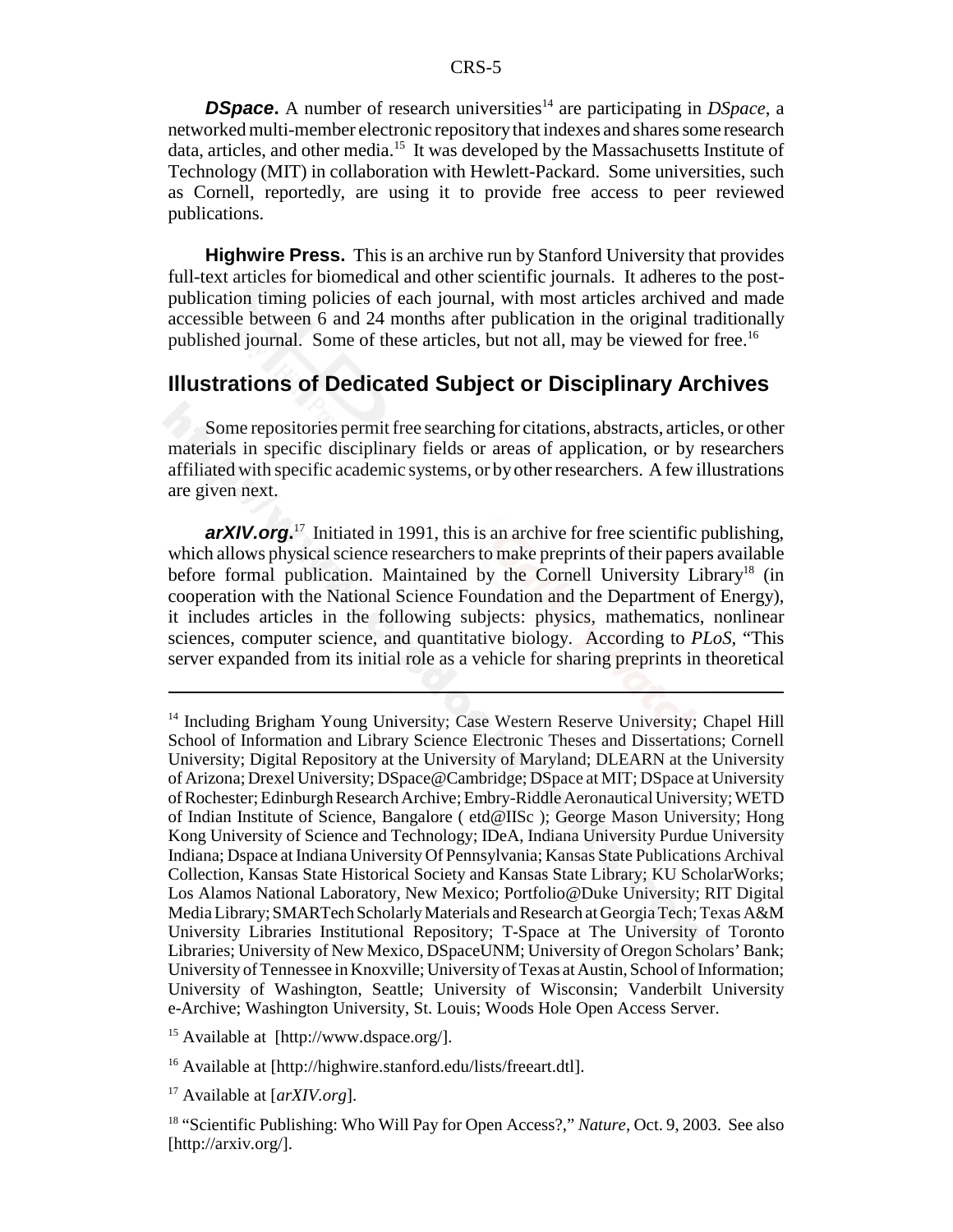high-energy physics to its current role as the principal 'library' for a large fraction of research literature in physics, computer sciences, astronomy, and many mathematical specialities. Today, more than half of all research articles in physics are posted to this server prior to their publication in conventional journals. In many fields, these "eprints" are the *de facto* publications of record."19

**CogPrints.** Some types of foreign open access publishing include access to U.S.-generated research findings. *CogPrints* is a free, British-run, self-archive of full-text, electronically available, published, peer reviewed journal articles as well as preprints of unrefereed articles in the "cognitive sciences, including any area of psychology, neuroscience, and linguistics; many areas of computer science (e.g., artificial intelligence, robotics, vison, learning, speech, neural networks); philosophy (e.g., mind, language, knowledge, science, logic); biology (e.g., ethology, behavioral ecology, sociobiology, behavior genetics, evolutionary theory); medicine (e.g., psychiatry, neurology, human genetics, imaging); anthropology (e.g., primatology, cognitive ethnology, archeology, paleontology), as well as any other portions of the physical, social and mathematical sciences that are pertinent to the study of cognition."20

**patientINFORM.** In spring 2005 *patientINFORM*<sup>21</sup> was launched by the American Cancer Society, the American Heart Association, and the American Diabetes Association, in partnership with more than 20 publishing firms, to provide immediate access to free, selected full-text research articles and materials from the three organizations' websites, which provide links to different types of published materials. "According to the group, the initiative 'is being driven by recent trends indicating that public awareness of clinical research, heightened by media coverage and fueled by the spread of broadband Internet, has led more and more patients to go online to find the latest information about treatment options.' "<sup>22</sup> NIH's decision to launch its system also, reportedly, accelerated the formation of the system. After a period of evaluation, " ... the group will determine whether to expand its focus past the three initial diseases into rarer conditions."23

 $19$  "PLoS History," available at [http://www.publiclibraryofscience.org/about/history.html].

<sup>&</sup>lt;sup>20</sup> See [http://cogprints.org/].

<sup>&</sup>lt;sup>21</sup> Information is available at [http://www.patientinform.org/]. Participating publishers and associations include the International Association of Science, Technical and Medical Publishers; the Association of American Publishers/Professional and Scholarly Publishers; Johns Hopkins' Welch Medical Library; and the National Library of Medicine's *MedLinePlus*; the American Association for the Advancement of Science; the American Medical Association; the American Physiological Association; Oxford University Press; Blackwell Publishing; Elsevier Publishing; BMJ Publishing Group; Nature Publishing Group; and Springer and Wiley.

<sup>&</sup>lt;sup>22</sup> Andrew Hawkins, "Journal Publishers, Advocacy Groups Spearhead New Open Access Initiative," *Washington Fax,* Dec. 13, 2004.

 $23$  Hawkins, op. cit., Dec. 13, 2004.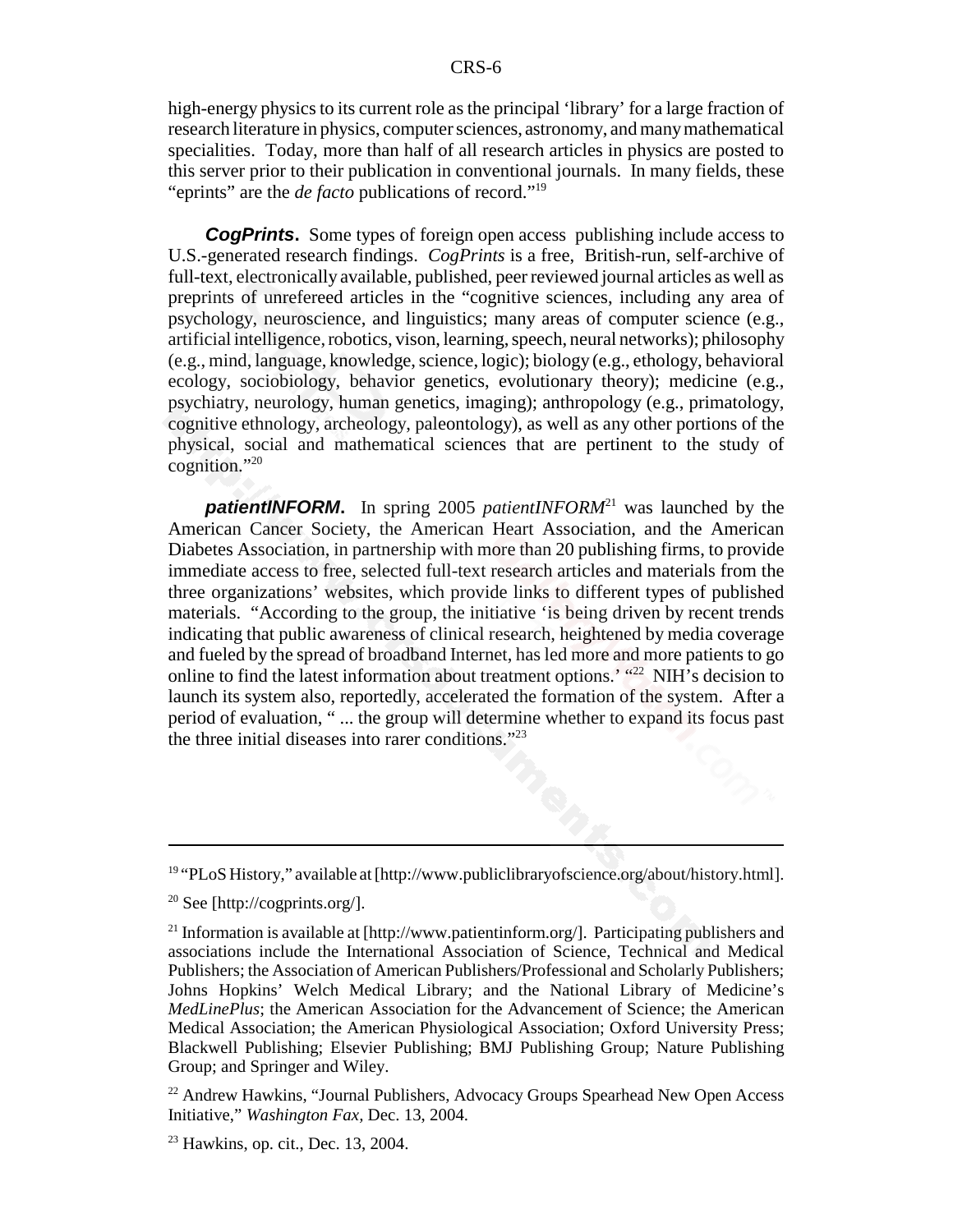### **Major Issues Relating to Open Access Publishing**

Controversies arise because developments in open access systems and policies seem to have outpaced society's ability to design equitable and efficient mechanisms and economic reward structures to manage transitions between traditional and open access publishing and archiving. $^{24}$ 

Major arguments made by supporters of open access publishing (largely scientists, librarians, and some non-profit publishers) are that it rides the new wave of inevitable changes in publishing and electronic dissemination of information due to development of the Internet, $25$  hastens scientific progress, gives access to more readers, promotes economic development, and, in the case of federally funded research, provides citizens with ready access to the results of research and development that their taxes funded.

Opponents of open access publishing (primarily traditional publishers and major scientific associations) cite such issues as the doubtful permanence of electronic archives, questions of copyright ownership and reductions to traditional publishers' profits, costs to researchers who have to pay to have their manuscripts published in open access journals, the possibly dubious quality of articles published, questions about peer review processing and quality, perceptions of the academic community and the academic reward system which appear to give more status to articles published in traditional journals, and so forth.26 **See Appendix 1** for a list of additional issues raised about the impact of open access publishing on the academic community, scholarship, and teaching.

The following sections elaborate on some of these issues.

### **Journal Publishing Costs and Sources of Revenue**

The costs of publishing a journal article include preparing the manuscript for publication (initial sorting and selection of manuscripts to be refereed, peer review,

<sup>24</sup> See, for instance, Julie M. Esanau and Paul F. Uhlir, eds., *Open Access and the Public Domain in Digital Data an Information for Science, Proceedings of an International Symposium,* Published by U.S. National Committee for CODATA, National Academies Press, Washington, D.C., 2004.

<sup>&</sup>lt;sup>25</sup> David Stern, "Archival Issues Regarding Electronic Scientific Literature," Presentation at session on "The Future of Scientific Communication (Formerly Known as Publishing)," American Association for the Advancement of Science (AAAS) Meeting, Apr. 21, 2005.

<sup>&</sup>lt;sup>26</sup> According to one author, barriers to open access publishing include legal framework issues; differences in IT-infrastructure and technologies; business models and costs; indexing services and standards of materials placed in open-access archives; the academic reward system; and marketing and critical mass issues. The importance of each type of barrier varies with the type of open access repositories, whether open-access journal, subject-specific repositories maintained by disciplinary groups; or institutional repositories, maintained by academic institutions. The author provides a matrix and specific details for each of the 18 cells in his analysis in: Bo-Christer Bjork, "Open Access to Scientific Publications - An Analysis of the Barriers to Change?", *Information Research,* Jan. 2004.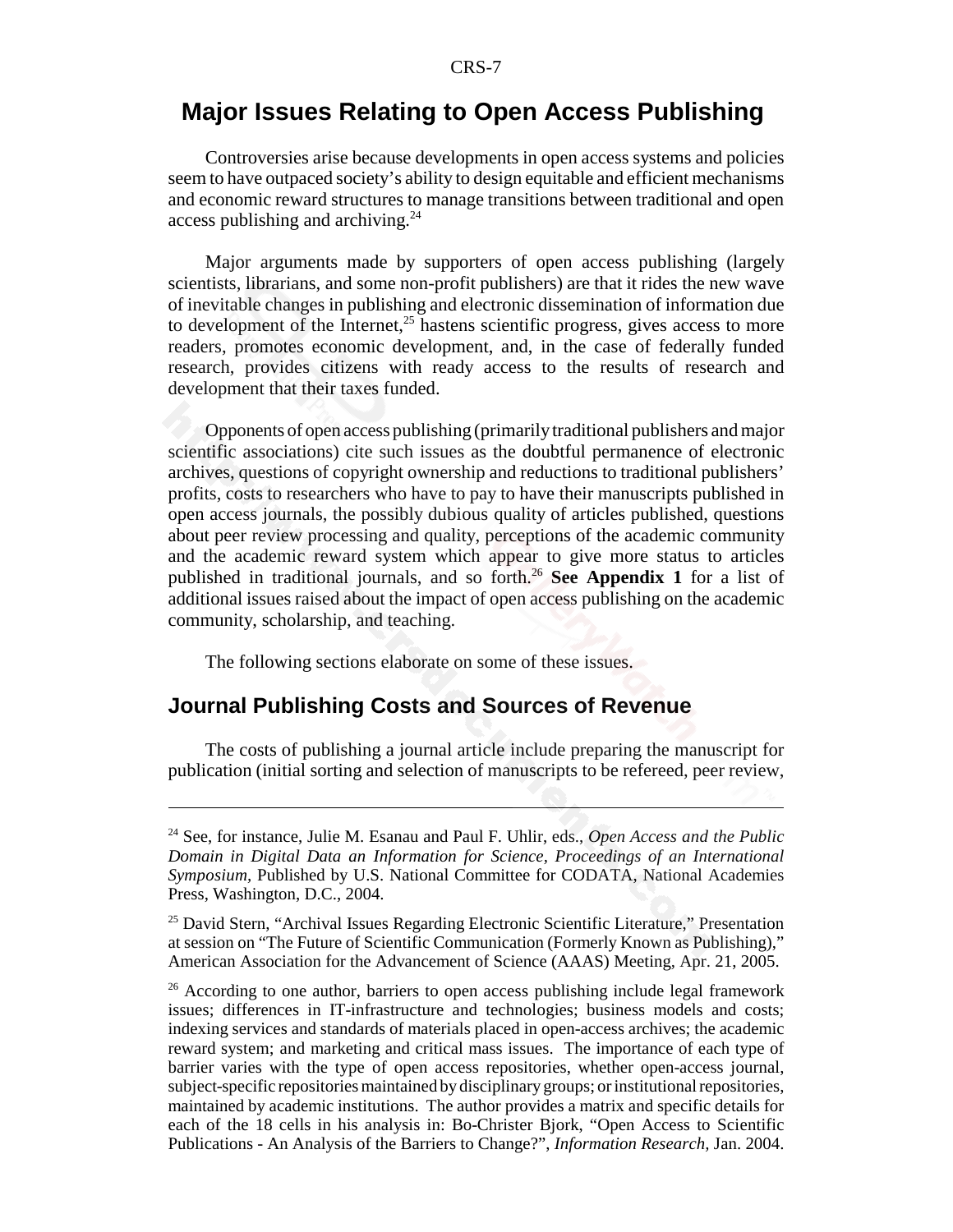selection, editing, layout, table of contents, overhead, letters to the editor, etc.) and distribution. According to a *Wall Street Journal* story, costs for publishing an article typically range from \$3,000 to \$4,000.<sup>27</sup> However, these costs can average more than \$10,000 for some journals, such as *Science* magazine, which publishes only a small fraction of the articles submitted (about  $7\%$ ),<sup>28</sup> but have high value-added costs, which include reviewing all articles submitted and selecting those that will be published, layout, graphics, distribution, and so forth. Another author has estimated costs for publishing an article in other journals: *BioScience*, about \$7,000 per article; *Nature* and *New England Journal of Medicine*, in excess of \$1,500.<sup>29</sup>

The comparative costs of publishing electronic journals versus traditional journals are uncertain. Some observers say that article processing costs are similar for print and electronic<sup>30</sup> publications, yet at least one researcher's data indicate that electronic publishing and distribution are cheaper than hard copy publishing.<sup>31</sup>

**Who Pays?: Traditional Journals.** Traditional publishers usually incur most of the costs of publishing an article. Revenue comes from subscriptions, advertising, reprints, and, in some cases, from authors who are asked to subsidize the costs of color printing or printing of complex graphics, and, in some cases, page charges for publishing articles in traditional hardcopy journals. Preliminary data from an ongoing study which is surveying sources of revenue for traditional and open access publishers indicates that the three largest sources of revenue for traditional journal publishers are subscriptions, which provided 67% of total revenue; industry support (advertising and sponsorship) at  $12\%$ ; and author fees and charges, at  $9\%$ .<sup>32</sup>

**Who Pays?: Open Access Journals.** Reportedly, most, but not all, open access journals require authors to pay from \$1,500 to \$4,000 for publishing costs. Open access journals also receive funds from advertising, corporate sponsorships, government grants, the use of volunteers, and, foundation grants.<sup>33</sup> The ongoing

29 David Malakoff, "Opening the Books on Open Access," *Science,* Oct. 24, 2003, p. 551.

<sup>30</sup> Donald W. King, "The Economics of Science Publishing," Presentation at Session on "The Future of Scientific Communication (Formerly Known as Publishing)," American Association for the Advancement of Science (AAAS) Meeting, Apr. 21, 2005.

 $31$  King, op. cit., Apr. 21, 2005.

<sup>32</sup> "Variations on Open Access: A Study of the Impact of Alternative Business Models on Financial and Non-financial Aspects of Scholarly Journals," Preliminary Results Presented 14 March 2005, London Book Fair by Kaufman-Wills Group, LLC. The study called traditional publishers "Delayed OA" publishers.

<sup>33</sup> PLoS's webpage includes the following information: "PLoS is a tax-exempt,  $501(c)3$ , nonprofit corporation headquartered in San Francisco, California (Federal Tax ID 68-0492065). PLoS is governed by an eleven-member Board of Directors. PLoS co-founder Harold Varmus is Chairman of the Board. *PLoS* has received financial support in the form of grants from the Gordon and Betty Moore Foundation, the Sandler Family Supporting (continued...)

<sup>&</sup>lt;sup>27</sup> Bernard Wysocki, Jr., "Peer Pressure: Scholarly Journals' Premier Status is Diluted by Web," *Wall Street Journal,* May 23, 2005, p. A1.

<sup>28</sup> Wysocki, May 23, 2005, op. cit.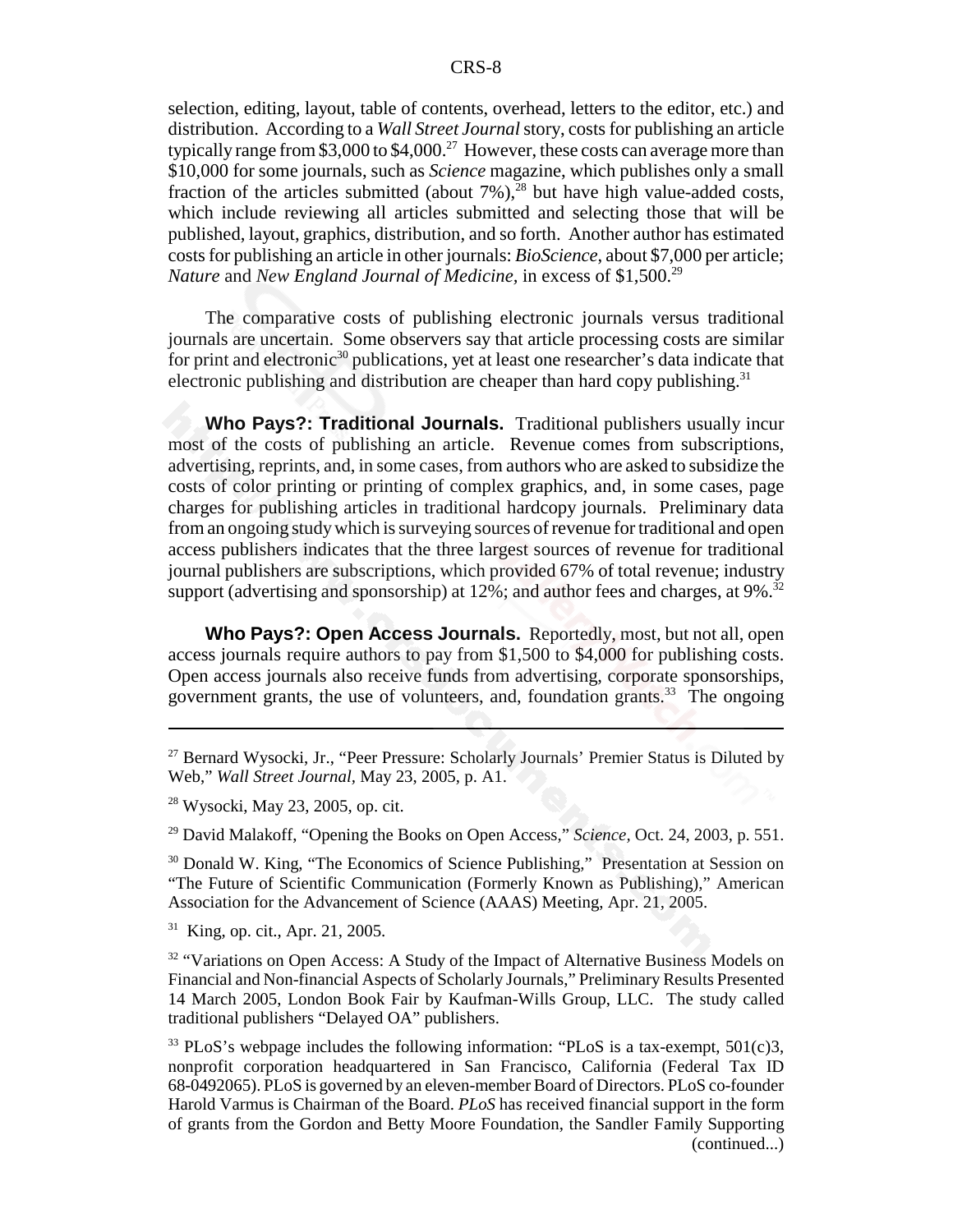study cited above identified the three largest sources of revenue for open access journal publishers as industry support (advertising and sponsorship) at 37%; author fees and charges at  $30\%$ ; and grants, at  $13\%$ .<sup>34</sup>

This same study showed that "contrary to expectations, author fees were charged by a larger fraction of traditional journals than open-access journals."35 Author fees include charges for color printing, page layout, page publication charges, and so forth. This finding, in combination with the data on percentage sources of revenue, appears to mean that in relation to the total number of publishers, more traditional publishers than open access publishers charged fees to authors, but the payments (as a percentage of publishers' total revenue) were less to traditional publishers than to open access publishers. The fees traditional publishers charged to authors were primarily for small changes, color views, and related items, rather than the larger fees open access journals charge authors to publish in the open access journal.<sup>36</sup>

**Federal Policies For Paying Publication Costs in Relation to the Future of Open Access Publishing.** Among the issues related to "author pays," and possibly to the future of open access journals, is whether the federal government will allow part of research grant funding to be used to pay charges levied on authors or institutions for the costs of publishing articles resulting from federally funded research. This may become a more prominent issue if open access publishing becomes a larger part of the market.

Now, pursuant to OMB's guidelines, federal agencies that award funds for scientific research permit investigators at universities, colleges, and nonprofit institutions to charge the costs of publishing a scientific article as an allowable direct cost (usually paid in full) if the funding agency agrees that they are an appropriate part of the project. If the costs of publishing are disallowed as direct costs, the federal governments likely will pay for these costs as part of "facilities and

<sup>33 (...</sup>continued)

Foundation, the Irving A. Hansen Memorial Foundation, the Open Society Institute (OSI), and the Joint Information Systems Committee (JISC). *PLoS* also receives support through donations, sponsorships, and memberships from private citizens, universities, and other organizations" [http://www.plos.org/about/index.html]. It reported that it received a \$9 million grant from the Moore Foundation to start operations for four years [http://www.plos.org/about/index.html].

<sup>&</sup>lt;sup>34</sup> "Variations on Open Access," op. cit. and interviews with an author of the study, July 2005, who agreed with this interpretation of the data.

<sup>&</sup>lt;sup>35</sup> Lila Guterman, "New Study Compares Open-Access and Traditional Publishing," *Chronicle of Higher Education,* Mar. 25, 2005. "The survey was conducted by the Kaufman-Wills Group, publishing consultants based in Baltimore. It was financed by groups that are affiliated largely with traditional journals: the American Association for the Advancement of Science, the Association of American Medical Colleges, the Association of Learned and Professional Publishers, and HighWire Press, which produces online versions of journals and is operated by Stanford University." An author of the study, "Variations on Open Access," op. cit., agreed with this interpretation of the data. (Interview held July 2005.)

<sup>36</sup> See also "Variations on Open Access," op. cit.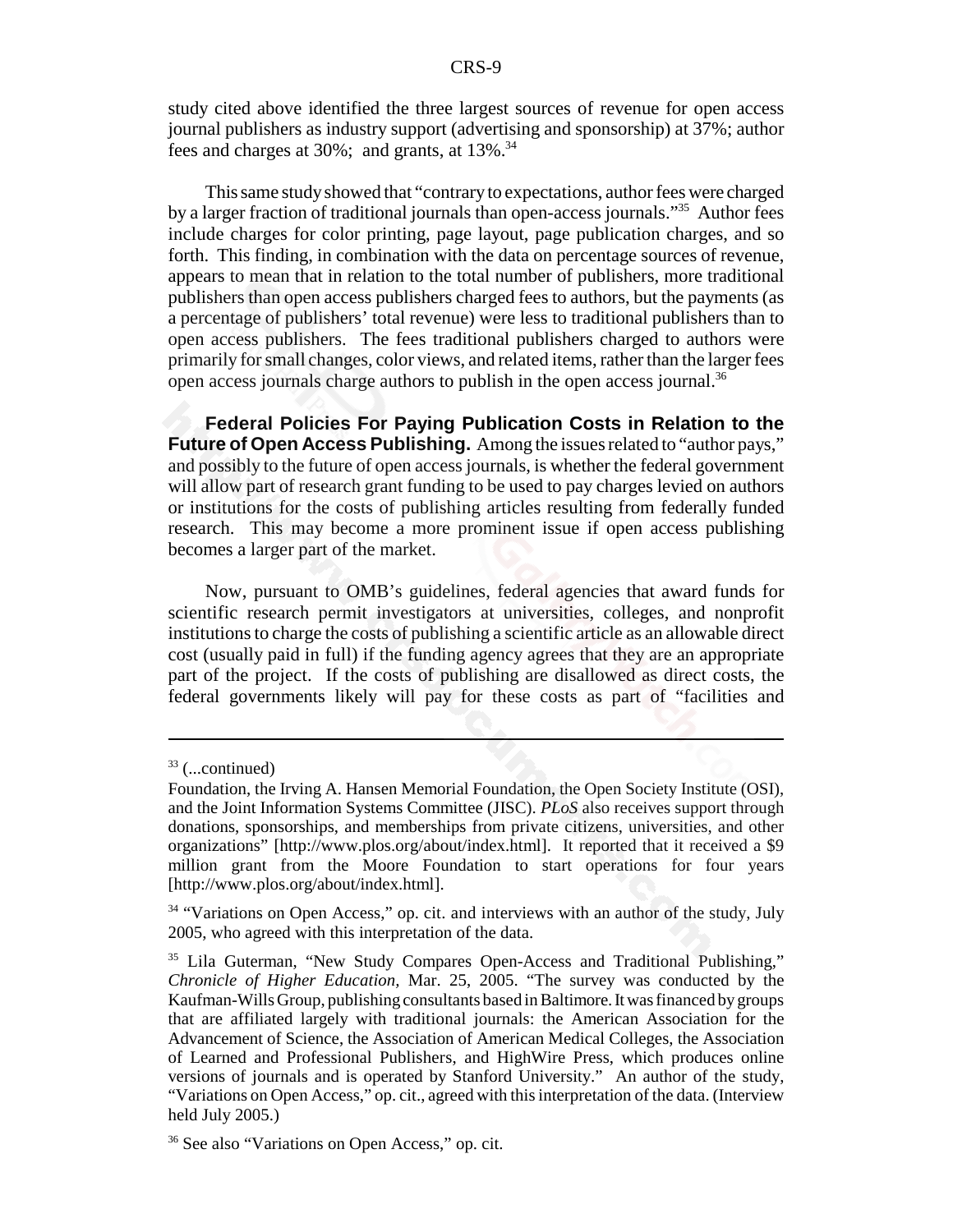administrative" (F&A) indirect costs, if the research was federally sponsored and if the journal levies similar charges on all research papers published by the journal.<sup>37</sup> If the cost is covered as an F&A indirect cost, full reimbursement may not occur due to limitations on recoveries of some indirect costs.

Some federal agencies have issued policy guidance about allowing as a direct cost of project support, fees for publication and page charges in order to disseminate reports of the agency's federally funded research results. The National Science Foundation (NSF), for instance, says,

The proposal budget may request funds for the costs of documenting, preparing, publishing or otherwise making available to others the findings and products of the work conducted under the grant. This generally includes the following types of activities: reports, reprints, page charges or other journal costs (except costs for prior or early publication); necessary illustrations; clean up, documentation, storage and indexing of data and databases; development, documentation and debugging of software; and storage, preservation, documentation, indexing, etc., of physical specimens, collections or fabricated items.38

According to NIH, the following publication costs are allowed:

Page charges for publication in professional journals are allowable if the published paper reports work supported by the grant and the charges are levied impartially on all papers published by the journal, whether or not by governmentsponsored authors. The cost of reprints and publishing in another media, such as books, monographs and pamphlets, also are allowable. Publications and journal articles produced under an NIH grant-supported project must bear an acknowledgment and disclaimer as appropriate, as provided in *Administrative Requirements — Availability of Research Results: Publications, Intellectual Property Rights, and Sharing Research Resources.*"39

While publication costs, library fees, and journal subscription costs related to a research project may be allowable costs of federally supported research, it is not known if these allowances will extend to charges for institutional subscriptions for publication costs that open access journals sometimes charge to cover all author payment charges for scientists affiliated with a specific institution. At least one

<sup>&</sup>lt;sup>37</sup> Rules for educational institutions are found in Circular A-21, "Cost Principles for Educational Institutions," Revised May 1, 2004. See section D, for information about direct costs. See section J39, for treatment of publication and printing as F&A "facilities and administrative" indirect costs. Circular A-21 also allows costs of subscriptions as "facilities and administrative" indirect costs. Rules governing nonprofit institutions are discussed in OMB Circular A-110, "Cost Principles for Non-profit Organizations." See the section, Attachment B, items 33 and 41.

<sup>38</sup> National Science Foundation, *Grant Proposal Guide,* September 2004, NSF 04-23, Section II. 2.g.vi(b).

<sup>&</sup>lt;sup>39</sup> "Selected Items of Cost," in Part II, Terms and Conditions of NIH grant Awards, Subpart a: General — File 3 of 5," in *NIH Grants Policy Statement (12/03)*.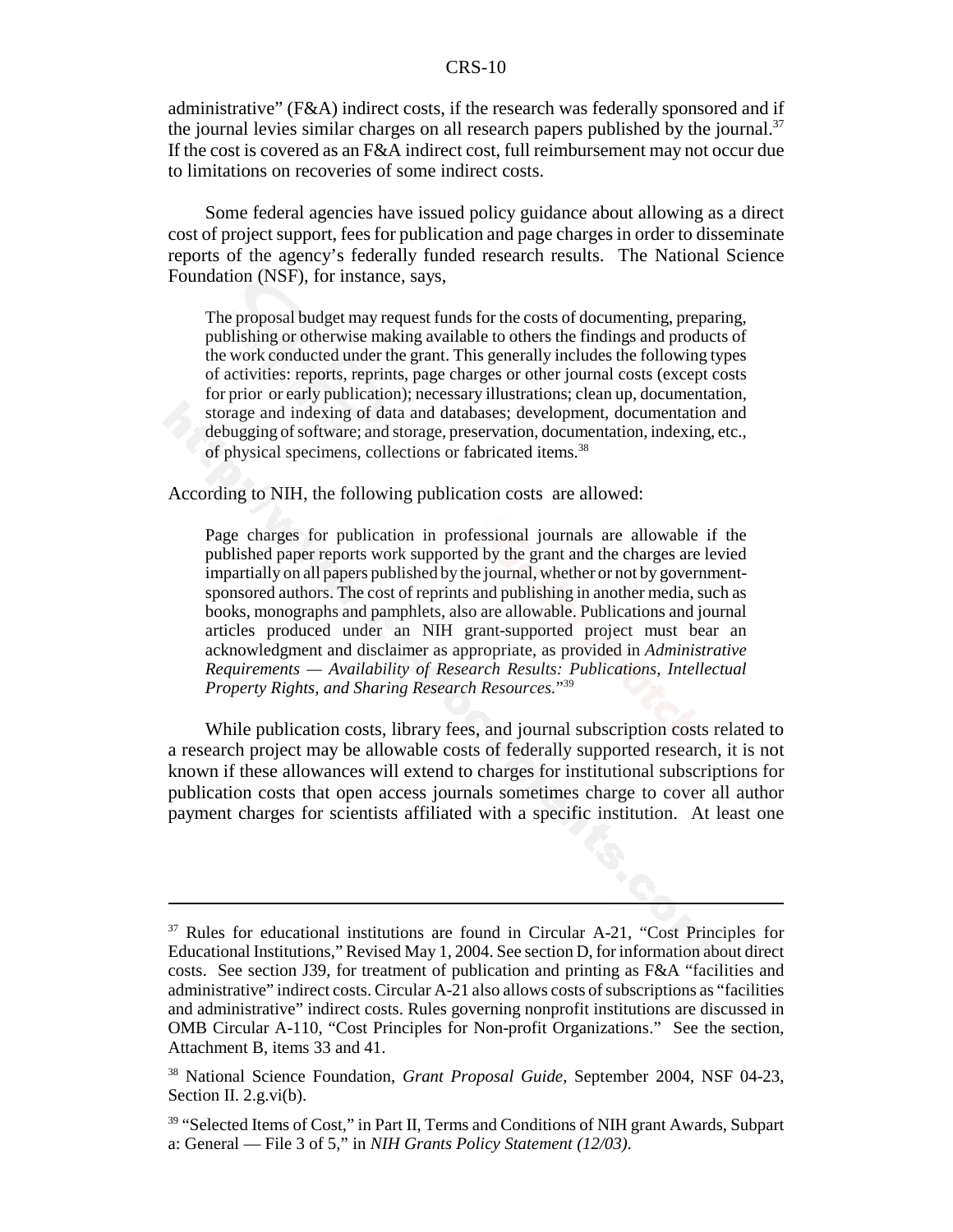report cautions that some federal agencies may not allow this.<sup>40</sup> Harold Varmus, a co-founder of *PLoS,* considers "publishing fees as the final, relatively cheap step of a research project" and contends that the federal government should pay for these  $costs.<sup>41</sup>$ 

In 2003, the UK Wellcome Trust, a large research charity that supports biomedical research in the United Kingdom, announced its support of online open access journals and said it would allow scientists it funds to use a portion of their grant to pay author charges required by the journals.<sup>42</sup> The U.S.-based Howard Hughes Medical Institute allows grantees to use up to \$3,000 to spend for publishing in open access journals.

Supporters of open access sometimes contend that now most publishing costs are borne by research sponsors, such as the federal government, and that allowing these sponsors to shift support to pay for open access publishing will not cost more and will provide more benefits to society. For instance,

Asking research sponsors to pay for publication of the research they support may seem to impose new financial burdens on the government agencies, foundations, universities and companies that sponsor research. But these organizations already pay most of the costs of scientific publishing — a huge fraction of the US \$9 billion annual revenue of scientific, medical, and technology journals comes from subscriptions, site licenses, and publication fees ultimately billed to grants or employers. Much of the rest is borne by society in the form of increments to university tuitions; healthcare costs, including drug prices; and state and federal taxes that subsidize healthcare, libraries, and education. Surely the cost of openaccess digital publishing cannot, in total, be more than we are already paying under the subscription and licensing model. By simply changing the way we support the scientific publishing enterprise, the scientific community and public would preserve everything we value in scientific publishing and gain all of the benefits of open access.<sup>43</sup>

In opposition, some say if the government paid such costs, money would be diverted inappropriately from research to publishing. Some universities say their costs will increase if they need to reimburse researchers to pay author fees for open access journals and if they still have to pay high costs for subscriptions to traditional journals.44 In addition, some young scientists/investigators say that business models that force authors to pay for publication in open access journals could hurt them since

<sup>40</sup> Catherine Zandonella, "Economics of Open Access," *The Scientist,* Aug. 22, 2003.

<sup>41</sup> Malakoff, op. cit., Oct. 24, 2003, p. 553.

<sup>42</sup> Declan Butler, "Wellcome to Fund Publication in Open-access Journals," *Nature,* Oct. 2003.

<sup>43</sup> Patrick O. Brown, Michael B. Eisen, and Harold E. Varmus, "Why PLoS became a Publisher," *PLoS Biology*, vol. 1, no. 1, p. 1.

<sup>44</sup> Lila Guterman, "The Promise and Peril of 'Open' Access," *The Chronicle of Higher Education,* Jan. 30, 2004, op. cit.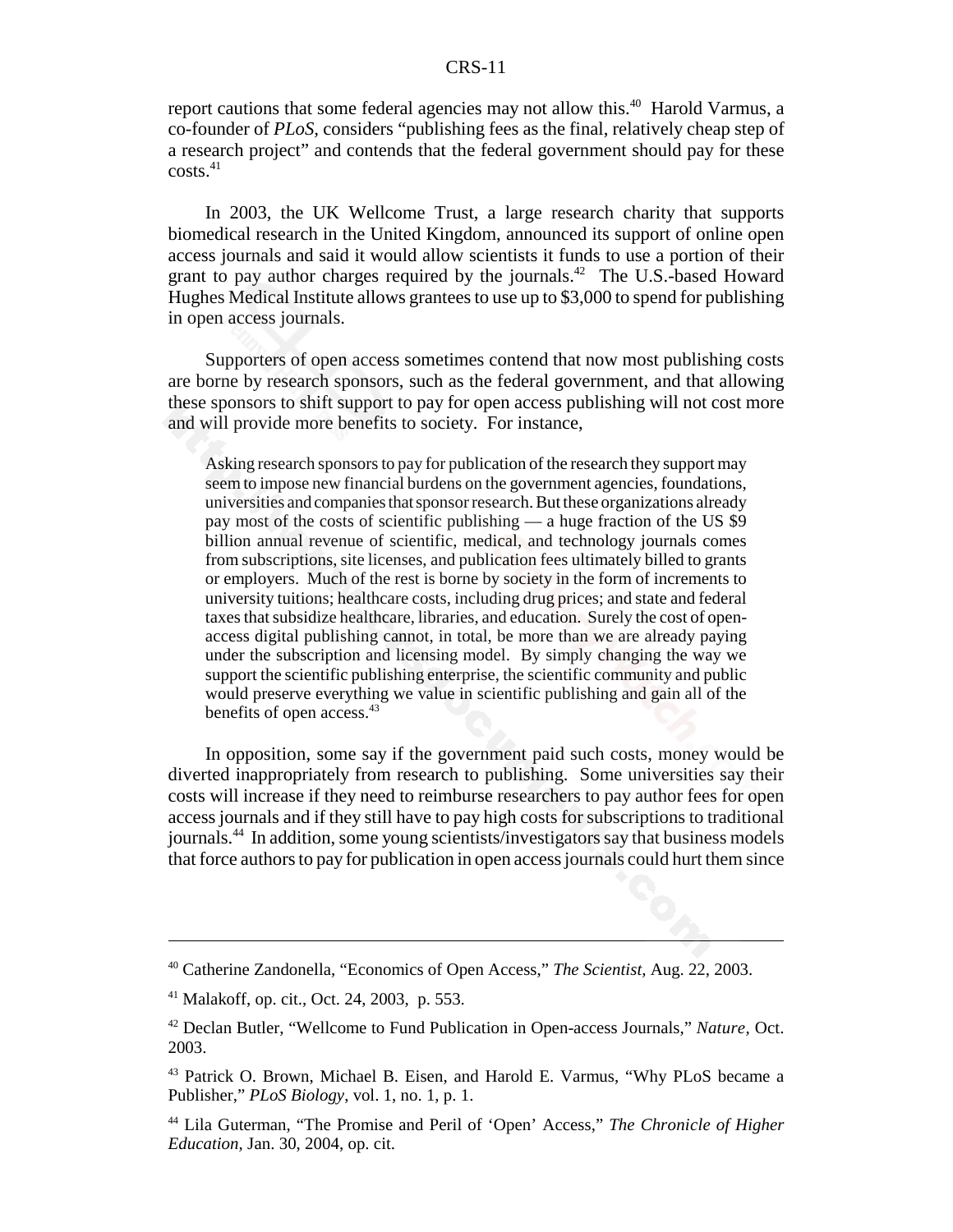they often have smaller grants and "... an author-pays model could amount to a 'tax for productivity."<sup>45</sup>

### **Rising Subscription Costs**

It has been reported that traditional academic publishing has a \$5 billion global market,<sup>46</sup> and that one of the leading publishers, Reed Elsevier journals, "bring[s] in about \$1.6 billion in annual revenue with an operating-profit margin of about 30%." This profit, according to the same source, could be cut to between 10% to 15% if open access publishing were expanded.47 (The total scientific and technical journal market has been estimated at \$9 billion.)<sup>48</sup>

Subscription costs vary depending upon the journal and how many journals an institution subscribes to. Prices also vary for individual versus institutional subscriptions. According to one article, in October 2003 two scientists at the University of California at San Francisco were charged \$91,000 "from Elsevier's Cell Press unit for one-year's access to six biology journals."<sup>49</sup> The University of California in 2003 was reportedly charged \$7.7 million a year for subscriptions to 1,200 Elsevier periodicals, which was a 25% price reduction from the original bill, negotiated after faculty moves to boycott Elsevier journals if the original bill price were not reduced.<sup>50</sup> Reportedly, sometimes sales are increased by publishers forcing libraries to subscribe to more than they want because publishers often "... bundl[e] ... journal subscriptions into large contracts often not well matched with institutional research interests."51 This includes bundling together journals that are made available electronically in database systems that access current and archived journals. Bundling of this sort can force libraries to pay for access to the same journal several times if it is included in more than one database to which the library subscribes.<sup>52</sup>

Rising journal subscription costs, it is argued, are too expensive, making it difficult for libraries, especially university libraries and the public to afford many

<sup>45</sup> Andrew J. Hawkins, "Scientists at NIH Open access Meeting Fear Author-pays Publishing Would Hurt Young Investigators," *Washington Fax,* Aug. 21, 2004.

<sup>&</sup>lt;sup>46</sup> This is the figure for academic market sales and is less than the \$9 billion figure cited by Brown, Eisen and Varmus, op. cit., possibly because it excludes some sales and consumers.

<sup>47</sup> Wysocki, May 23, 2005, op. cit. The profit margin reduction figures, according to Wysocki are from an estimate by "Sami Kassab, analyst at investment house Exane BNP Paribas in London...."

<sup>48</sup> Brown, Eisen and Varmus, op. cit.

<sup>49</sup> Wysocki, May 23, 2005, op. cit.

<sup>50</sup> Wysocki, May 23, 2005, op. cit.

<sup>51</sup> Jocelyn A. Rankin and Sandra G. Franklin,"Open Access Publishing," *Emerging Infectious Diseases,* July 2004, pp. 1352-1353.

<sup>52</sup> Interview with CRS librarian, July 2005.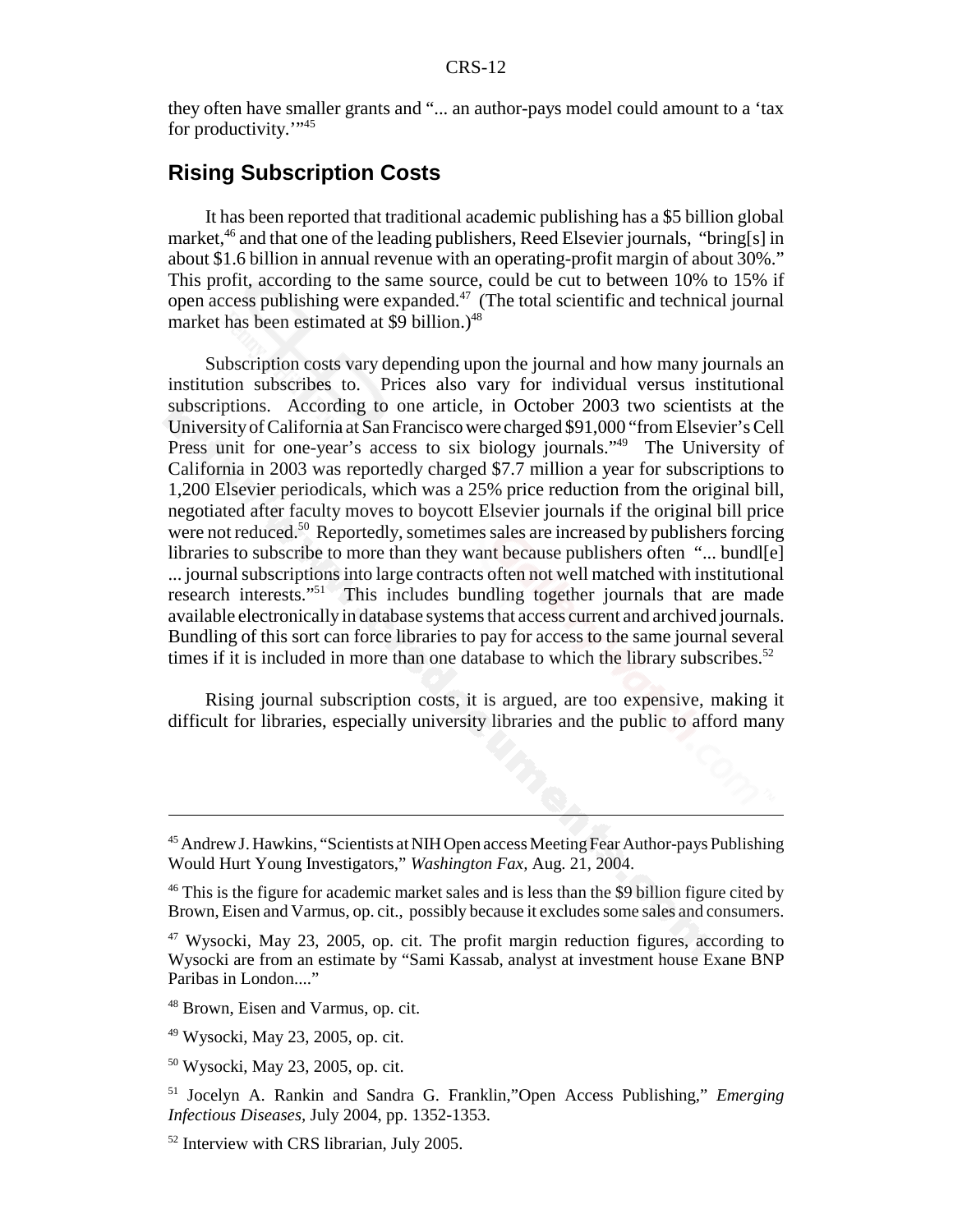journals,<sup>53</sup> and forcing them to sacrifice spending on other media. Reportedly, Rick Johnson, Director of the Scholarly Publishing and Academic Resources Coalition (SPARC), said that because of rising costs, library spending on print media is shifting from monograph and other materials to support largely journal subscriptions, with price per journal reportedly having doubled within 15 years. He illustrated this by saying that while the Consumer Price Index increased 64 percent, libraries are paying 227 percent more for journal subscriptions.<sup>54</sup> According to a National Library of Medicine report, *Access to Biomedical Research Information,* prepared for Congress in June 2004, "prices of commercial biomedical titles increased 224% from 1988 to 1998, while the prices of nonprofit titles increased 129%."55 The report was quoted as saying that " 'These trends have adversely affected the ability (from a cost standpoint) of academic and health science libraries to continue to support the needs of the research and health care provider communities for access to biomedical literature ....'"<sup>56</sup>

The current open access movement has been fueled by actions of academics and librarians located at the University of California campuses, as well as at other academic sites, who, in late 2003 and 2004, mounted strenuous objections to increases in costs for subscriptions to scientific journals. Some demanded a 25% reduction in subscription fees from major scientific publishers, with Reed Elsevier often cited as a major target, and said if fees were not reduced, they would relinquish journal editorial board memberships or stop providing free peer reviews for major scientific publishers.<sup>57</sup>

However, according to a May 23, 2005 *Wall Street Journal* article,"[c]urrently, the open-access movement makes up between 1% and 2% of the market, experts say. While that number seems small, the concept is assuming an important role channeling academic discontent" about the rising costs of journals.<sup>58</sup>

**The Role of Foundation Support for Open Access Journals.** The question as to whether open access journals can exist without subsidies may still be unanswered. Some major open access journals (such as *PLoS* journals) receive large contributions from foundations and also impose publishing costs on researchers, which some universities may pay for via an institutional subscription. Some critics complain that this money might otherwise have been used better to support the cost of research. Others wonder whether open access journals and archives can be sustained without philanthropic contributions and what will happen if foundation contributions are ever reduced. It has been reported that several journals which

<sup>53</sup> Rankin and Franklin, op. cit.

<sup>54</sup> Damon Brown, "Open Access Journals Offer a New Way of Publishing," *Journal of the American Dietetic Association,* 2004, p. 1060.

<sup>55</sup> As cited in Bradie Metheny, "Open Access Publishing Language in House Labor/HHS Bill Stirs Controversy," *Washington Fax,* July 20, 2004.

<sup>56</sup> Cited in Metheny, July 20, 2004, op. cit.

 $57$  This last point has been made by Wysocki, op. cit., and others.

<sup>58</sup> Wysocki, op. cit.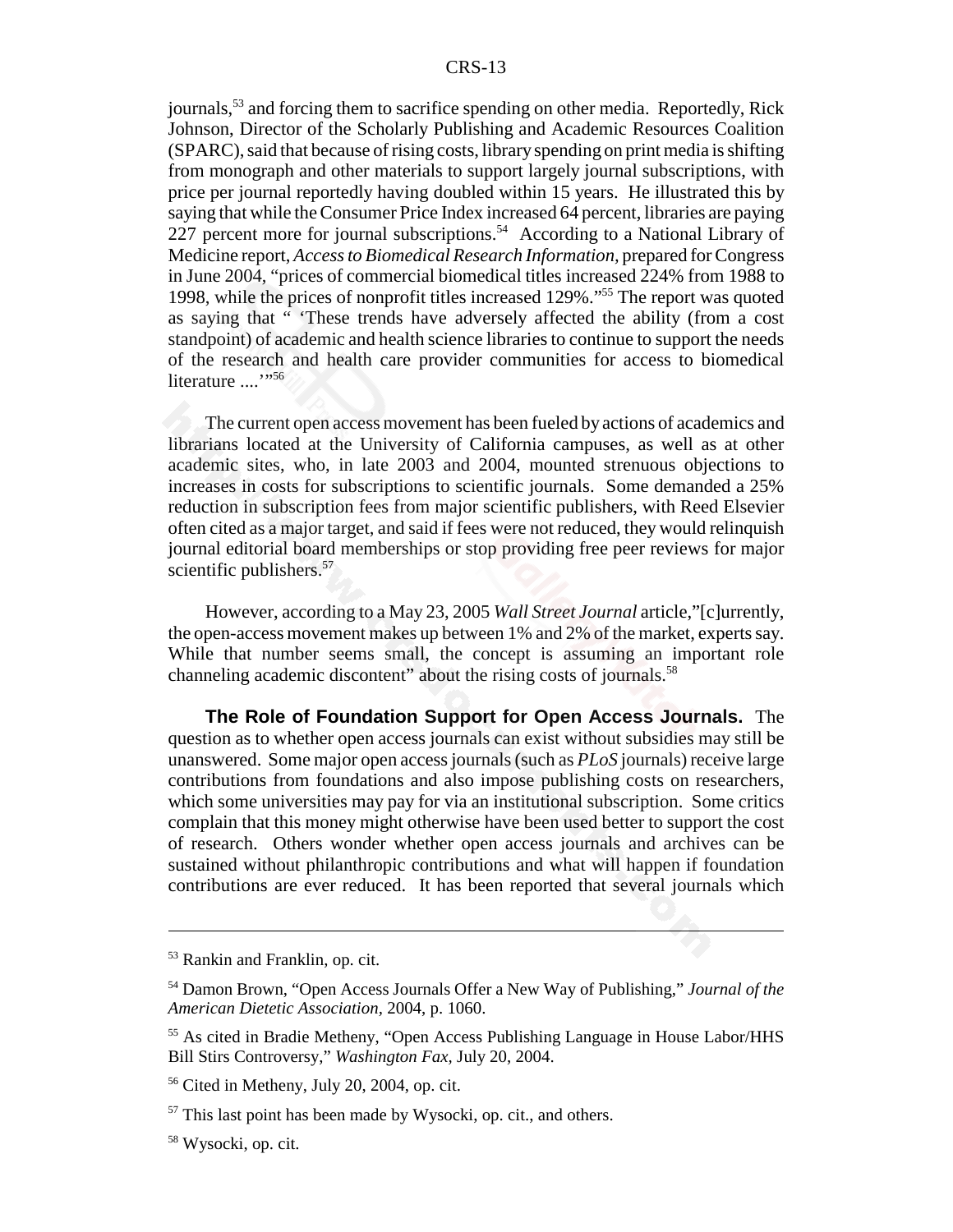attempted to provide free access to readers reversed policies due to falling subscription rates and revenues for print journals. These journals reportedly included the *Journal of High Energy Physics,* which published online for free for six years; it originally did not charge authors a fee, but ultimately decided "to impose a subscription fee of about \$1000 a year" for readers.59 Likewise, the *British Medical Journal*, which had once allowed free online access, reportedly also said it would start to charge for online access.<sup>60</sup> There is also a question of whether, if publishing patterns and revenue sources change, publishers will obtain enough revenue to be able to risk starting up niche journals in narrow fields of science and which have a small readership, which many traditional publishers have been able to do given their revenue margins.<sup>61</sup>

#### **Publishing Revenues Support Scientific Societies**

The point is often made that scientific societies, which may publish on their own or may use commercial publishers to publish their journals, reap considerable profits from their share of journal revenues. They then use these profits to support societies' activities, which can include advocacy and assistance to new researchers in the field. Critics of this practice say that these professional associations need to find different business models, or alternative ways to raise money, to support their activities instead of using publishing profits, which are based on payments from subscribers, university libraries, and, in many cases, indirect costs of federally funded R&D.

On the other hand, revenues to scientific societies may not decrease since, at least according to one professional association, the rise of online publishing does not reduce subscriptions to print journals. For instance, according to the American Physical Society (APS), which receives journal publishing profits, preprints of articles in physics, computer science, and mathematics are published on *arXIV.org*, an open and publicly accessible archive. The editor-in chief of the American Physical Society, reportedly said that

there has been no decline in the subscriber base of journals in those disciplines. In fact the 'contrary is true,' he said. He explained APS journals have a very liberal copyright policy that gives back to the author the right to post articles on e-print servers even before journal publication. They also allow authors to update articles on the servers, using the corrected journal form, after publication  $\ldots$ <sup>62</sup>

<sup>59</sup> David Malakoff, "Money Woes Force Some to Change Course," *Science,* Oct. 24, 2003, p. 553.

 $60$  Malakoff, Oct. 24, 2003, p. 553. For additional information about financial issues, see Catherine Zandonella, "Economics of Open Access," *The Scientist,* Aug. 22, 2003 and Martin Frank, Margaret Reich, and Alice Ra'anan, "A Not-For-Profit Publisher's Perspective on Open Access," preprint as forthcoming in *Serials Review,* vol. 30, no. 4, 2004, p. 6.

<sup>61</sup> Wysocki, May 23, 2005, op. cit.

 $62$  Bradie Metheny, "Public Representatives Call for Egalitarian Access to Published Research," *Washington Fax,* Aug. 10, 2004.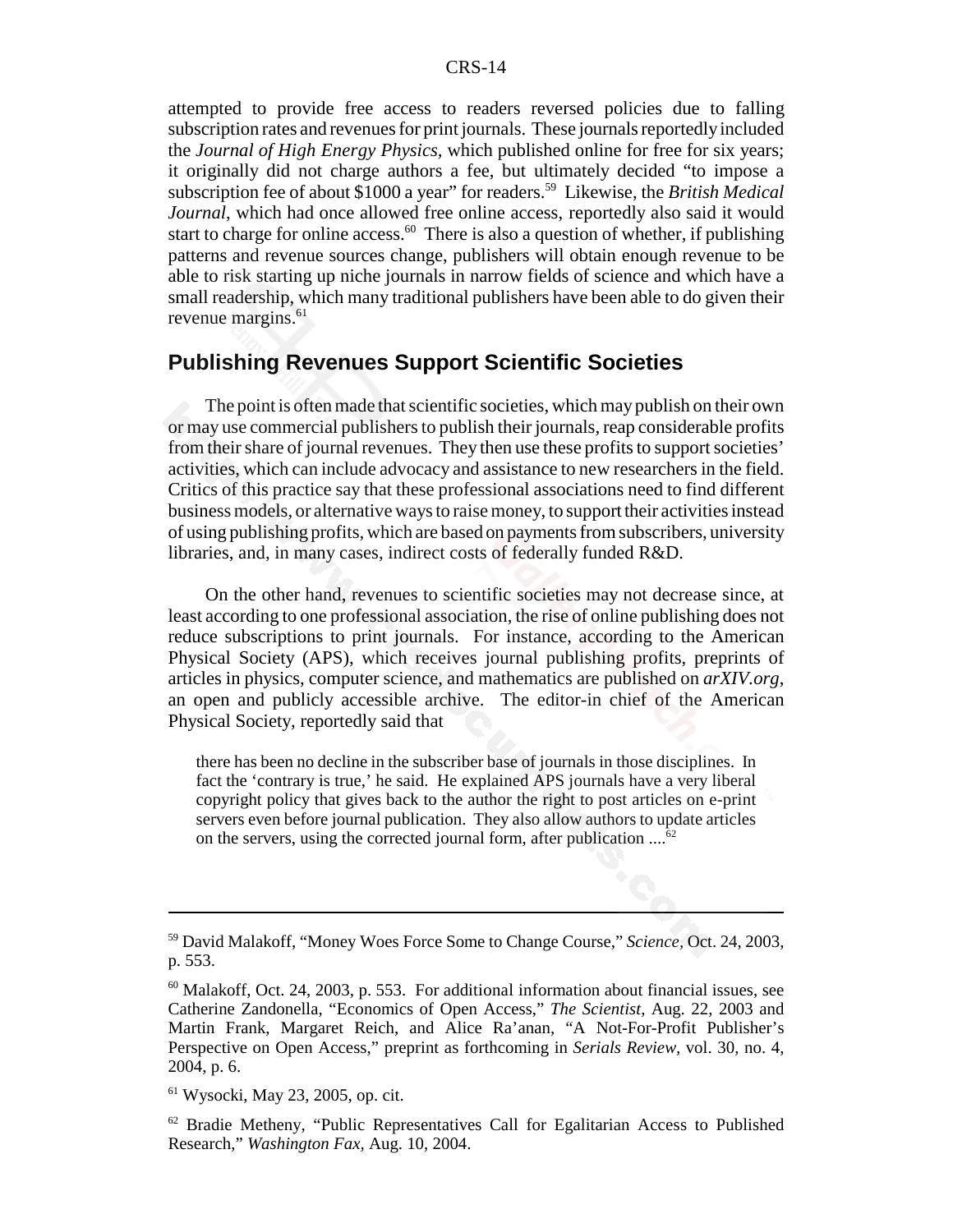#### **Commercial and Open Access Publisher Practices**

Proponents of open access have alleged that some publishers' practices limit equitable access to scientific information. These practices have been cited as "restrictive licensing terms overriding copyright and fair use practices, [controls on] long-term archival access to electronic content, and ... selective deletions of published articles from database and e-publications."63 Traditional publishers often disagree and say that they are beginning to adopt some features of open access publishing. Some of these features include, but are not limited to, developing multimedia enhancements, allowing authors to self-archive their articles, and improved content search capabilities.

**Journal Enhancements.** Some traditional publishers (like many open access publishers) have taken steps to enhance the content of journal articles they post online by permitting digital access, permitting access to ancillary databases and related materials, or allowing posting of preprints in author's websites or institutional repositories.64 However, often traditional publishers charge a fee to view the journal article or enhancements, "... with fees ranging from a few dollars to a few tens of dollars."65 Open access proponents say that fees should not be charged for access to these kinds of information.

**Timing of Free Access to Journal Articles.** Some publishers already allow free access to journal articles a year or more after publication But proponents of open access have argued that the public or other users should not have to wait a year or more to have access to research findings, especially for biomedical research findings, that could be used to improve a patient's health outcome. Another view is that "... limited access to the full text of research articles is bad for science. Such restrictions make it difficult for researchers to build on the entirety of what has gone before and for readers to check whether they have done so. The practice might contribute to citation bias since authors will only reference journals they can access."66 Still others may find that traditional publishers do not allow electronic access to data in a form that other researchers can easily use to verify findings or to compare in other research projects.

**Self-Archiving.** Open access publishers require or allow authors to selfarchive their articles immediately and to make them accessible for free. Some traditional publishers now allow authors to self-archive on the author's own website the preprint of their article, or, after a delay, the published journal article. There are a variety of models for this, sometimes with fees charged. Some traditional publishers allow authors to self-archive the preprint and then link to the printed version after publication (American Meteorological Association); some do not allow

<sup>63</sup> Rankin and Franklin, op. cit.

<sup>64</sup> Guterman, Jan. 30, 2004, op. cit..

<sup>65</sup> Guterman, Jan. 30, 2004, op. cit.

<sup>&</sup>lt;sup>66</sup> Citing others, this quote is from Pritpal S. Tamber, Fiona Godlee, and Peter Newmark, "Open Access to Peer-reviewed Research: Making It Happen," *The Lancet,* Nov. 8, 2003, pp. 1575-5777.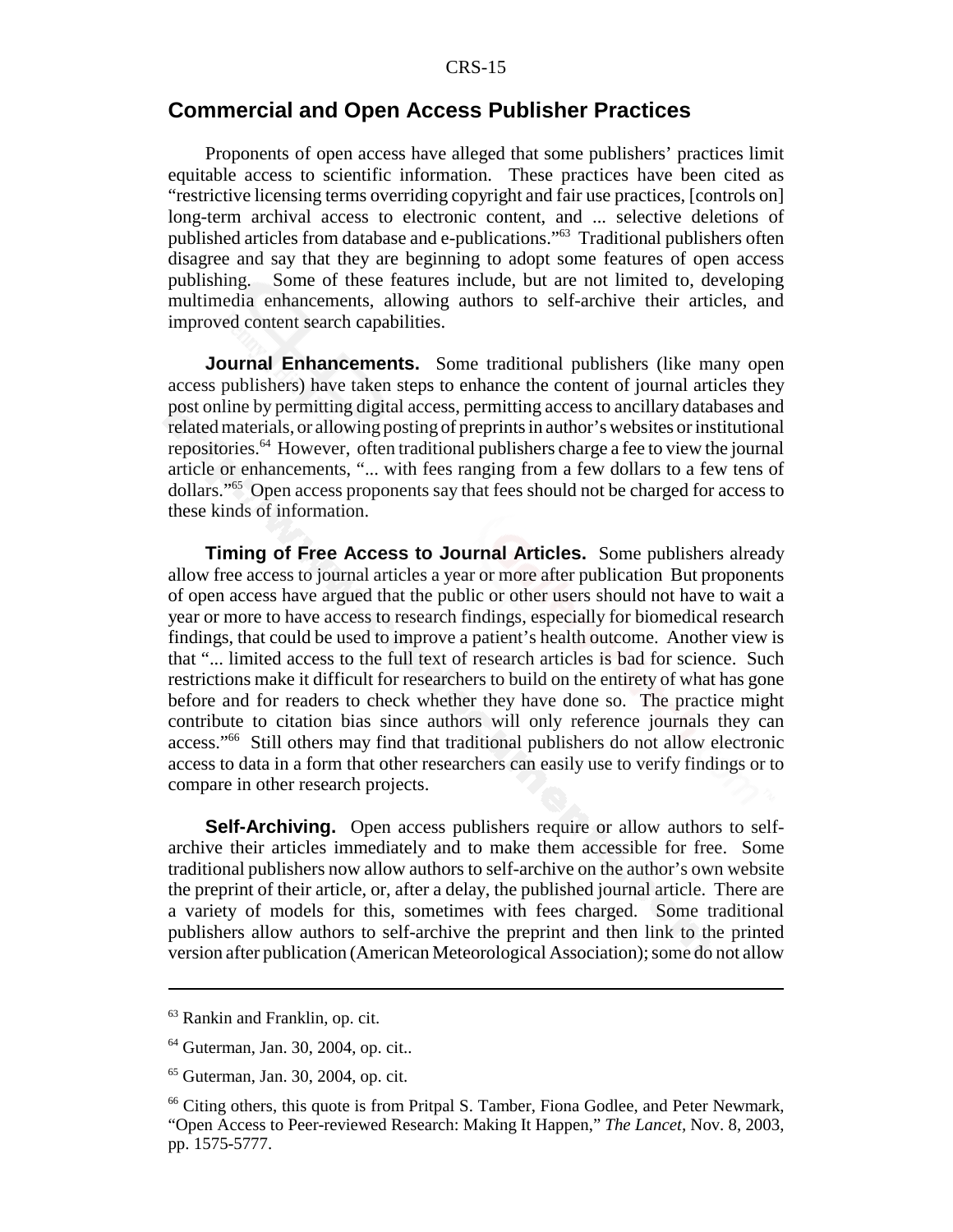posting of the article until a year or more after publication in the journal (American Association for the Advancement of Science); some allow posting of an author's article only on an institutional or educational server, not the author's personal selfarchive, (American Anthropological Association); and so forth. The policies of hundreds of U.S. and foreign journals, associations, and publishers are summarized in an inventory, published by SHERPA, a British open access project.<sup>67</sup>

Critics say that archiving only on the author's website makes it hard to find sets of related articles in particular subjects because articles are more accessible when placed in freely searchable repositories that archive articles in many fields by many authors and which can be searched by index or keyword terms.

**Commercial and Open Access Search Engines.** Some commercial publishers already make available free search engines that allow readers to search for citations or abstracts in specific fields or types of information. These include *Scirus*, a search engine limited to science literature managed by Elsevier, which provides access to a short abstract or excerpt. However, most full text articles found through these searches are not accessible for free; costs to read or download an article average \$30 per article, which users or libraries are required to pay.<sup>68</sup> Open access bibliographic archives generally provide free access not only to abstracts or citations in multiple fields, but also often to full-text articles. Open access proponents say that there are multiple benefits to providing access in online repositories of collections of articles since a reader's search of such archives could identify many related papers on one topic and would bypass the need for a reader to search individual authors' websites or to use commercial indexing databases that typically charge a fee to read an article.

**Copyright Issues.** Supporters of traditional publishing argue that publishers, as copyright holders, need copyright protection in order to market journals and sell reprints which support the costs of publishing and archiving both hardcopy and electronic materials. Some also say that copyright ownership is required to guarantee a researcher's accuracy and the authenticity of authorship of an article. In open access publishing, the author of the article retains copyright ownership, but access to the article normally remains free to readers. As will be discussed below, a mixed model is used in the case of NIH's *Public Access Policy*, which asks authors to voluntarily make published articles accessible on *PubMed Central* within a year of journal publication or sooner. Publishers retain the exclusive right to disseminate the work for the time before free access is permitted on *PubMed Central,* but authors are encouraged to conclude agreements with publishers that allow them to place the article in the database. According to NIH, regardless of the publisher's decision, the agency has the right to utilize the journal article under the government purpose license doctrine. This view may be challenged. (See the section on NIH, below, for more details.)

<sup>&</sup>lt;sup>67</sup> "Publisher Copyright Policies and Self-Archiving," SHERPA, [http://www.sherpa.ac.uk/romeo.php?all=yes].

<sup>68</sup> From [http://www.scirus.com].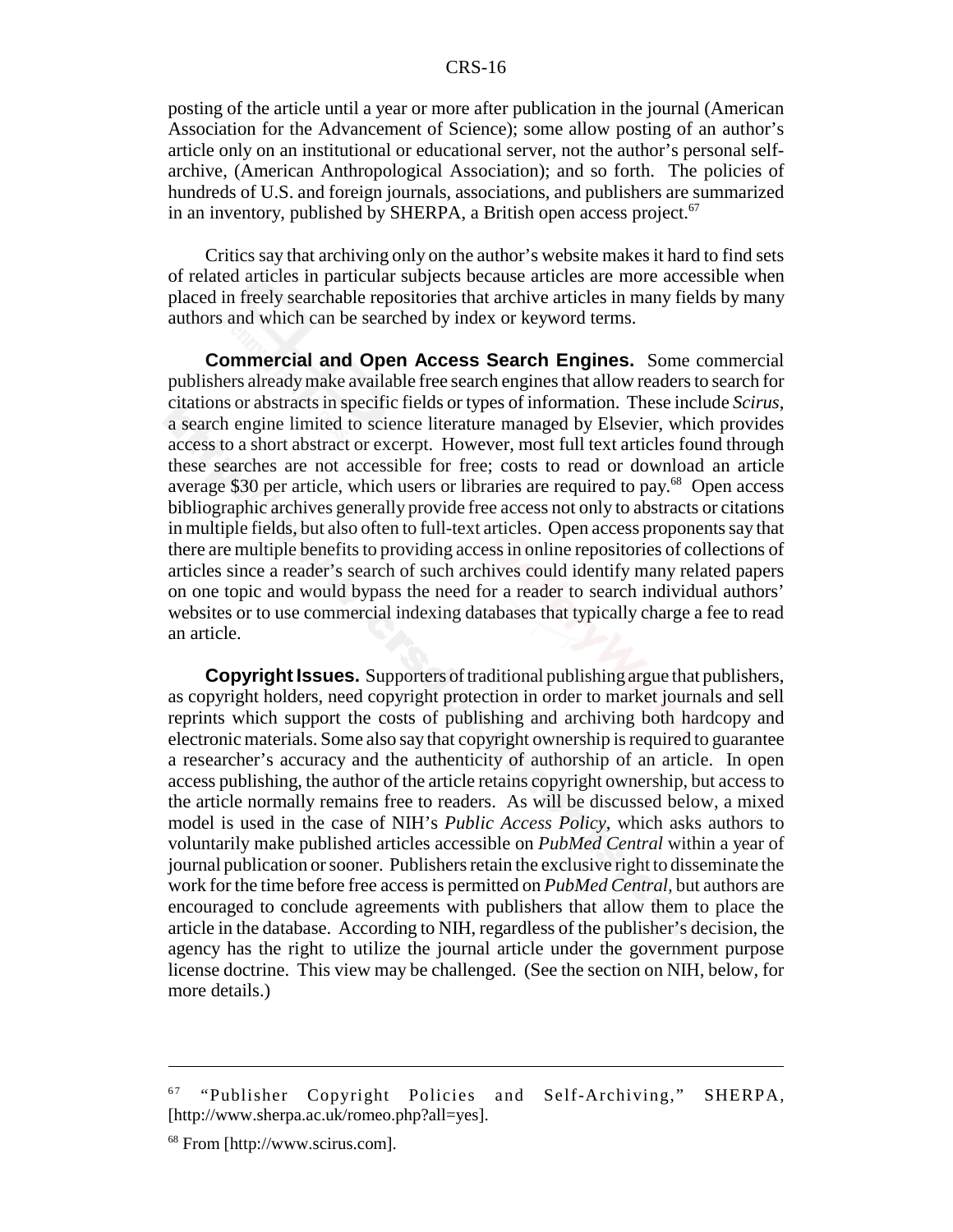### **Economic Development**

Open access publishing, according to many proponents, helps promote economic, social, and technical development and equitable access to scientific knowledge by researchers in countries unable to afford the costs of scientific journals by hard copy or subscription web access. Many open access systems also say that they will waive publication charges for authors from developing counties who cannot afford to pay to have their articles published.

But some traditional publishers say that scientists in developing countries already have free and ready access to many traditional scientific journals. For example, many traditional publishers "... participate in projects sponsored by the World Health Organization and the Food and Agriculture Organization of the United Nations to provide medical and agricultural journals to readers in developing countries at low or no cost."69 In addition, more than 2,000 biomedical journals are accessible online to researchers and health workers in developing countries via a philanthropic project called Health InterNework Access to Research Initiative (*HINASRI*) supported in collaboration with the World Health Organization.<sup>70</sup>

#### **Peer Review and Quality of Articles In Open Access Journals**

There is a diversity of views about whether the articles that appear in open access journals have been subject to the same kind of rigorous peer review as those published in traditional journals and about whether they are of comparable quality. The peer review process traditionally involves review of quality of the article and selection of articles to be published in a journal. Usually journal editors or editorial boards make an initial selection of articles to be peer reviewed from among those submitted; use a panel of expert scientists who may volunteer their time to review submissions; select articles to be published from among the articles peer reviewers ranked as high quality; and sometimes do some editing.

A long-held principle is that the accumulation of high-quality scientific knowledge rests on a foundation of publication, typically in commercially distributed scientific journals, with the findings and results vetted and validated through a process involving peer review and fee-based journal subscriptions. Critics allege that the open access "author pays" model of paying for publishing costs, including peer review, prevents quality control filtering mechanisms from working correctly and that, in the long run, scientific articles published in open access sources may be less credible than those published in journals which charge subscription fees.<sup>71</sup> A survey published in 2005, funded by traditional journal publishers, is reported to have found that the quality of peer review was lower in open access than in traditionally published journals:

 $69$  Lila Guterman, Jan. 30, 2004, op. cit.

<sup>70</sup> Brian D. Crawford, "Open-access Publishing: Where is the Value?" *The Lancet,* Nov. 8, 2003, pp. 1578-1580.

<sup>71</sup> Crawford, op. cit.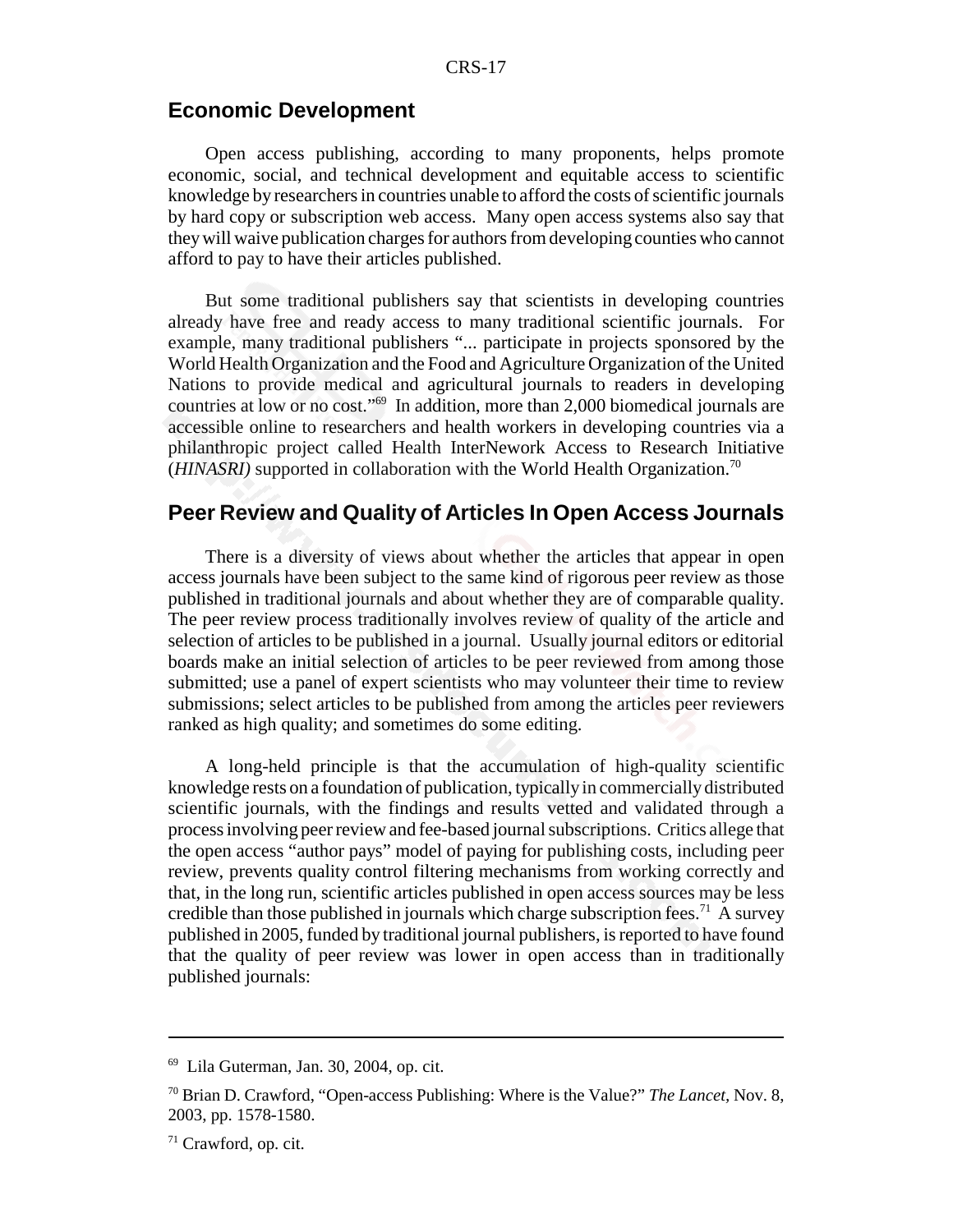Open-access journals ... received fewer submissions and were less selective in choosing among submissions. [It continued] essentially all of the journals reported using editorial review to select and edit submissions. But nearly all of the traditional journals used external peer review, while only editorial staff members reviewed submissions of about 30 percent of the open-access journals.<sup>72</sup>

On the other hand, a study published in 2005 by a publishing analysis firm showed that the quality of nearly 200 open access journals was almost as high in specific medical disciplines as the quality of articles in traditionally published journals.73

Some analysts say that peer review of open access journals suffers from the difficulty of finding enough scientist peer reviewers for both the growing number of open access journals and traditional journals. There is also the view that editorial boards of open access journals, which appear to use primarily electronic review of manuscripts, may not filter out unacceptable manuscripts as much as traditional boards do. Thus peer reviewers for open access journals, which also report and interact primarily electronically, may be swamped and, ultimately, there may be delay in the system. Publication in peer reviewed journals figures prominently in promotion and tenure processes in academia. Some observers contend that members of the academic and scientific communities may not view publication on the Internet or in an open access journal to be as prestigious as publication in traditional peer reviewed journal.74

Others use citation data as a surrogate measure for quality. Some analysts cite data showing that articles posted in open access journals or freely available on the Internet are used and cited more frequently than those published in traditional journals and are, therefore, a better model to ensure the speedy utilization of scientific research. For instance,

- ! Experience in physics where researchers publish in traditional journals and then self-archive their papers in a free database is conducive to scientific communication and favorable to authors since "... papers listed in free archives often get more citations ...."<sup>75</sup>
- A recent study showed that in four disciplines, philosophy, political science, electrical and electronic engineering, and mathematics, articles that are freely available via open access publishing have a greater research impact than those not available via open access.

<sup>72</sup> Lila Guterman, "New Study Compares Open-Access and Traditional Publishing," *Chronicle of Higher Education,* Mar. 25, 2005.

<sup>73</sup> Alison McCook, "Open-access Journals Rank Well,"*The Scientist,* Apr, 27, 2005.

<sup>74</sup> Points raised in the discussion session of a meeting on "The Future of Scientific Communication (Formerly Known as Publishing)," American Association for the Advancement of Science (AAAS) Meeting, Apr. 21, 2005.

<sup>75</sup> Alison McCook, "Open Access to U.S. Govt. Work Urged," *The Scientist*, July 21, 2004.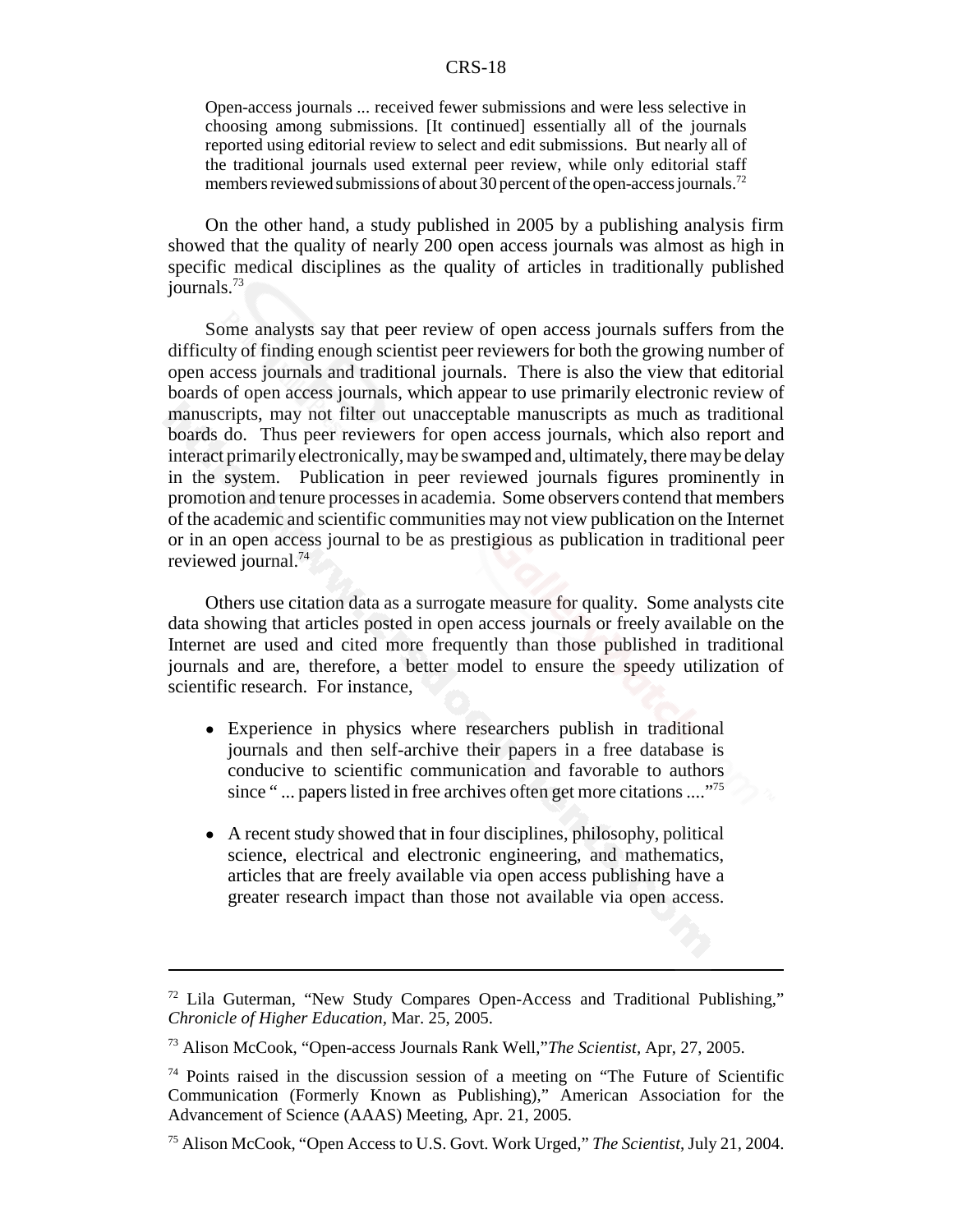Impact is measured by citations made by other researchers to the literature in the *ISI Web of Science* database.76

! In computer sciences, " ... a 2001 study in *Nature,* showed that, at least in one set of disciplines, papers that appear free online are more likely to be cited by other researchers than those that do not. A scientist at NEC Research Institute analyzed nearly 120,000 papers in computer science and related titles. Those that were freely available online had been cited more often in other papers than were those not online, he found. The average number of citations of offline papers was 2.74, compared with 7.03 for those freely available online."77

One implication of these data should be noted. Ease of access to articles readily available online, as opposed to those that may be accessible only in hard-copy journals, may increase the propensity to cite them. Thus citation data may not so much measure quality as accessibility.

### **National Institutes of Health "Enhanced Public Access Policy"**

### **Legislative Origins**

On June 26, 2003, Representative Martin O. Sabo introduced the "Public Access to Science Act" (H.R. 2613, 108<sup>th</sup> Congress), which would have denied copyright protection to publications resulting from federally funded basic scientific research in order to encourage free dissemination of research results to the public.<sup>78</sup> No action was taken on this bill.

Subsequently, the House Appropriations Committee's report on the FY2005 Labor/HHS bill, H.R. 5006, July 14, 2004, contained language that led to the NIH's

<sup>76</sup> Kristin Antelman, "Do Open-Access Articles Have a Greater Research Impact?," *College and Research Libraries,* vol. 65, no. 5, pp. 372-282 (Available via *E-LIS*).

 $77$  Lila Guterman, Jan. 30, 2004, op. cit.

 $78$  It proposed to "Amend ... Federal copyright law to declare copyright protection unavailable to any work produced pursuant to scientific research substantially funded by the Federal Government to the extent provided in the funding agreement entered into by the relevant Federal agency pursuant to this Act; Require ... any Federal department or agency that enters into a funding agreement with any person for the performance of scientific research substantially funded by the Federal Government to include in the agreement a statement that copyright protection is not available for any work produced pursuant to such research under the agreement; and express the sense of Congress that any Federal department or agency that enters into such funding agreements should make every effort to develop and support mechanisms for making the published results of the research conducted pursuant to the agreements freely and easily available to the scientific community, the private sector, physicians, and the public." (CRS Summary).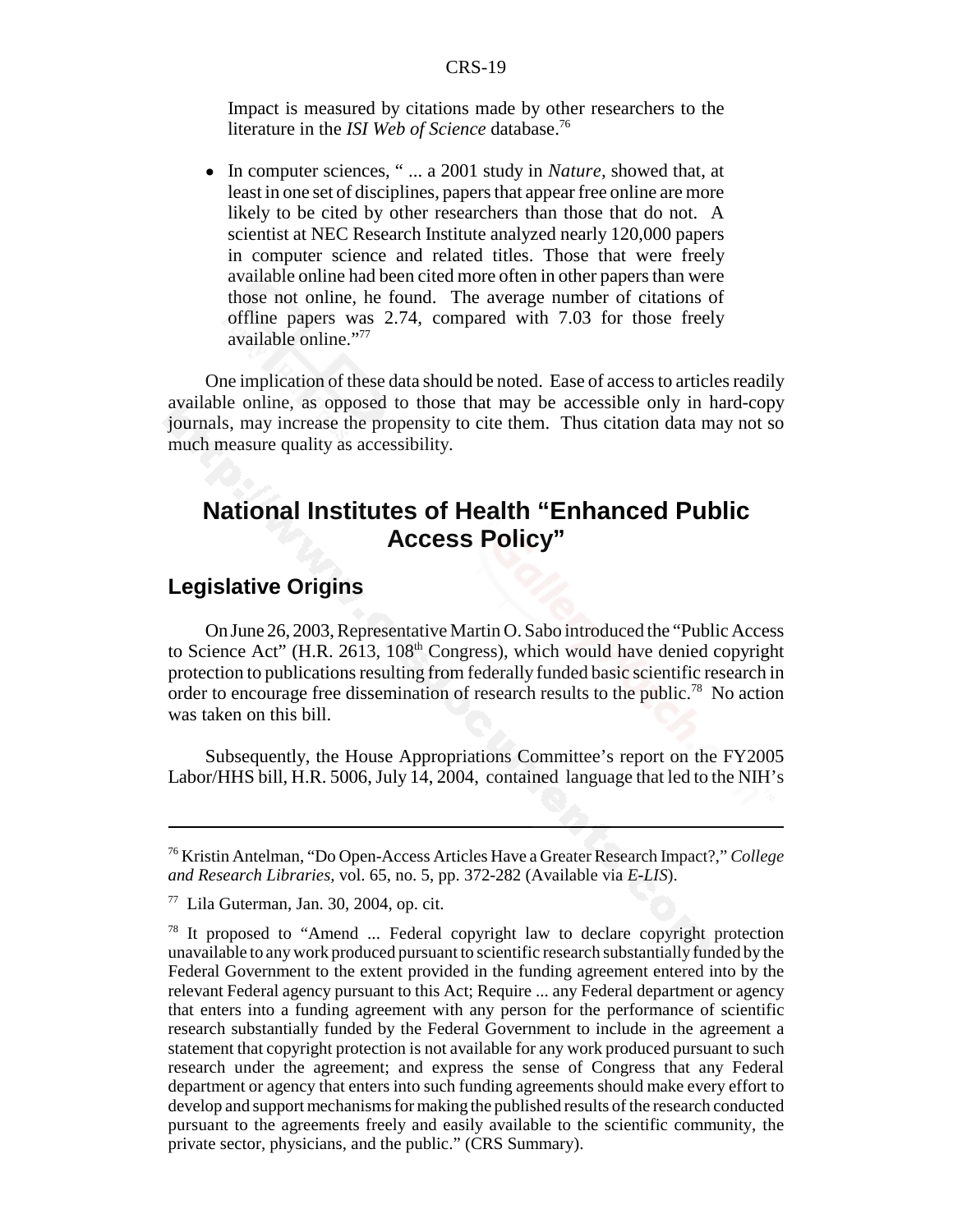"Enhanced Public Access Policy" (House Report 108-636, p. 104). This report contained language, reported to have been authored by Representative Ernest J. Istook, Jr., $^{79}$  which said that it "recommends" that NIH permit open access to NIHfunded research by "requiring" researchers to deposit peer reviewed articles accepted for publication and associated supplemental materials in NIH's *PubMed Central (PMC)*, an open access information system, within six months after publication of the article in a scientific journal. If NIH awarded funds for publishing, the research would be made available immediately upon publication. It also instructed NIH to draft a report by December 1, 2004 on how it would implement this policy. Reportedly "librarians and the Scholarly Publishing and Academic Resources Coalition, or SPARC," lobbied "the Appropriations Committee behind the scenes to include the open-access language in the committee's report ...."<sup>80</sup>

The conference report on the FY2005 Consolidated Appropriations Act, P.L. 108-447 (House Report 108-792, p. 1177), which included funds for Labor/HHS, directed NIH to consider input from publishers as it developed its public access policy, directed NIH to continue to work with publishers to insure the integrity of the peer review system, and requested that NIH "... provide the estimated costs of implementing this policy each year in its annual' budget justification ..." in response to concerns from publishers that NIH's database cannot easily handle the new articles it will be required to archive. $81$ 

#### **NIH's Policy**

NIH's draft policy about archiving published articles that resulted from NIH funding was released for public review and comment in September 2004.<sup>82</sup> After holding several meetings with stakeholders and considering numerous comments from traditional publishers and others submitted during the public comment period, $83$ 

<sup>79</sup> See:"Departments of Labor, Health and Human Services, and Education, and Related Agencies Appropriations Act, 2005," Remarks of Rep. Ernest Istook on the Floor of the House, *Congressional Record,* Sept. 8, 2004, p. H6833; Andrew J. Hawkins, "Istook Will Clarify NIH Open Access Publishing Language Intent on House Floor," *Washington Fax,* Aug. 31, 2004; and Jocelyn Kaiser, "... Congress Puts Similar Heat on NIH," *Science,* July 23, 2004.

<sup>80</sup> Andrea L. Foster, "House Committee Tells NIH to Post Research Results Online and Make Them Free," *Chronicle of Higher Education,* July 19, 2004.

<sup>&</sup>lt;sup>81</sup> Shirley Haley, "Omnibus Report Language on Open Access Called a Win By Scientific Societies," *Washington Fax,* Dec. 7, 2004.

<sup>&</sup>lt;sup>82</sup> The proposed "NIH Public Access Policy," which solicited comments, appeared in the *NIH Guide for Grants and Contracts* on September 3, 2004 [http://grants.nih.gov/grants/guide/notice-files/NOT-OD-04-064.html] and in the *Federal Register* on September 17, 2004, [http://a257.g.akamaitech.net/7/257/2422/06jun20041800/ edocket.access.gpo.gov/2004/04-21097.htm].

<sup>&</sup>lt;sup>83</sup> These are described on the NIH website at [http://www.nih.gov/about/publicaccess/] and are summarized in many articles, such as: Jocelyn Kaiser, "Seeking Advice on 'Open Access,' NIH Get an Earful," *Science,* August 6. 2004; Bradie Metheny, "Public Representatives Call for Egalitarian Access to Published Research," *Washington Fax,* Aug. (continued...)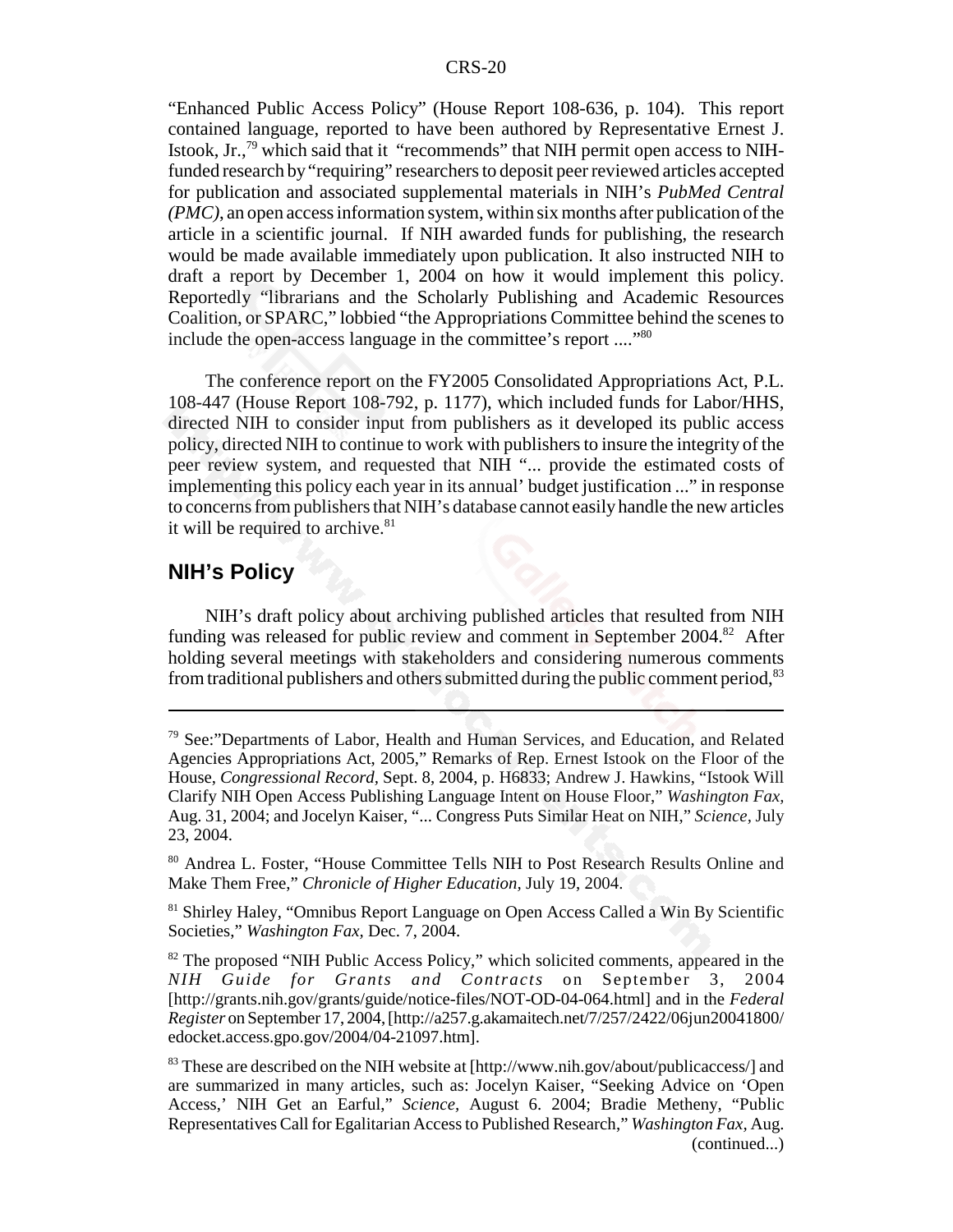NIH issued the final policy, which was published in the *Federal Register* on February 3, 2005.<sup>84</sup> Implementation of the policy started on May 2, 2005. It asks authors funded by NIH to voluntarily submit to NIH for inclusion in the NIH *PubMed Central* system, articles accepted for journal publication, with the final version to be submitted within 12 months after publication in a scientific journal (instead of six months as originally proposed), or sooner if the publisher agrees. According to NIH, the requirement is not mandatory and no penalties would be imposed if an author did not submit an article to the free archive.<sup>85</sup> Thus, NIH-funded scientists are asked to

...submit an electronic version of the author's final manuscript, upon acceptance for publication, resulting from research supported in whole or in part by NIH. The author's final manuscript is defined as the final version accepted for journal publication, and includes all modifications from the publishing peer review process. The policy gives authors the flexibility to designate a specific time frame for public release — ranging from immediate public access after final publication to a 12 month delay — when they submit their manuscripts to NIH. Authors are strongly encouraged to exercise their right to specify that their articles will be publicly available through PubMed Central (PMC) as soon as possible.86

NIH allows researcher/authors to use the submission of the manuscript to meet certain NIH grant reporting requirements. $87$  According to NIH, its policy is compatible with existing publishing models. The agency said it,

84 "Policy on Enhancing Public Access to Archives Publications Resulting from NIH-Funded Research," *Federal Register,* Feb. 9, 2005, v. 70, no. 26, pp. 6891-6900.

85 NIH said in section P of the *Federal Register* rule, that while the House Appropriations report proposed requiring submission, the NIH policy requesting rather than requiring submission "is consistent with the final report language found on page 1177 of the Joint Explanatory Statement in H.Rept. 108-792." See also: NIH. "Questions and Answers: NIH Public Access Policy," Feb. 2005.

 $83$  (...continued)

<sup>10, 2004;</sup> Andrew Hawkins, "Open Access Should Be A 'Cooperative Venture' Between NIH and Journals, NAS Urges," *Washington Fax,* Nov. 15, 2004; Meredith Wadman, "Director Hits back at Critics of Free Archive Plan," *Nature,* Nov. 25, 2004; M.T. Cavanaugh, "Open Doors: All NIH-funded Work Could Be Freely Available," *Nature,* Nov. 25, 2004; Shirley Haley, "Publishing Delegation Offers Advice, Alternatives to NIH Director on Open Access Plan," *Washington Fax,* Nov. 5, 2004; Lila Guterman, "NIH Proceeds With Plan to Provide Open Access to Scientific Papers," *Chronicle of Higher Education,* Sept. 1, 2004; Andrew Hawkins, "Publishers Argue for Public Access Flexibility, Links to Journals," *Washington Fax,* Nov. 19, 2004; Andrew Hawkins, "Public Access Will Harm Journal/NIH Relationship, AAI Charges; Advocates Dispute Legal Analysis," *Washington Fax,* Nov. 22, 2004; Jocelyn Kaiser, " NIH Unveils Public Access Policy," *Science,* Feb. 3, 2005; Andrew J. Hawkins, "NIH Says Public Access Policy will Change How Science Is Understood," *Washington Fax,* May 2, 2005.

<sup>86 &</sup>quot;NIH Calls on Scientists to Speed Public Release of Research Publications," *NIH News,* Feb. 3, 2005.

<sup>87</sup> NIH, "Final NIH Public Access Policy Implementation,"March 15, 2005. The database is available at [http://www.pubmedcentral.gov/].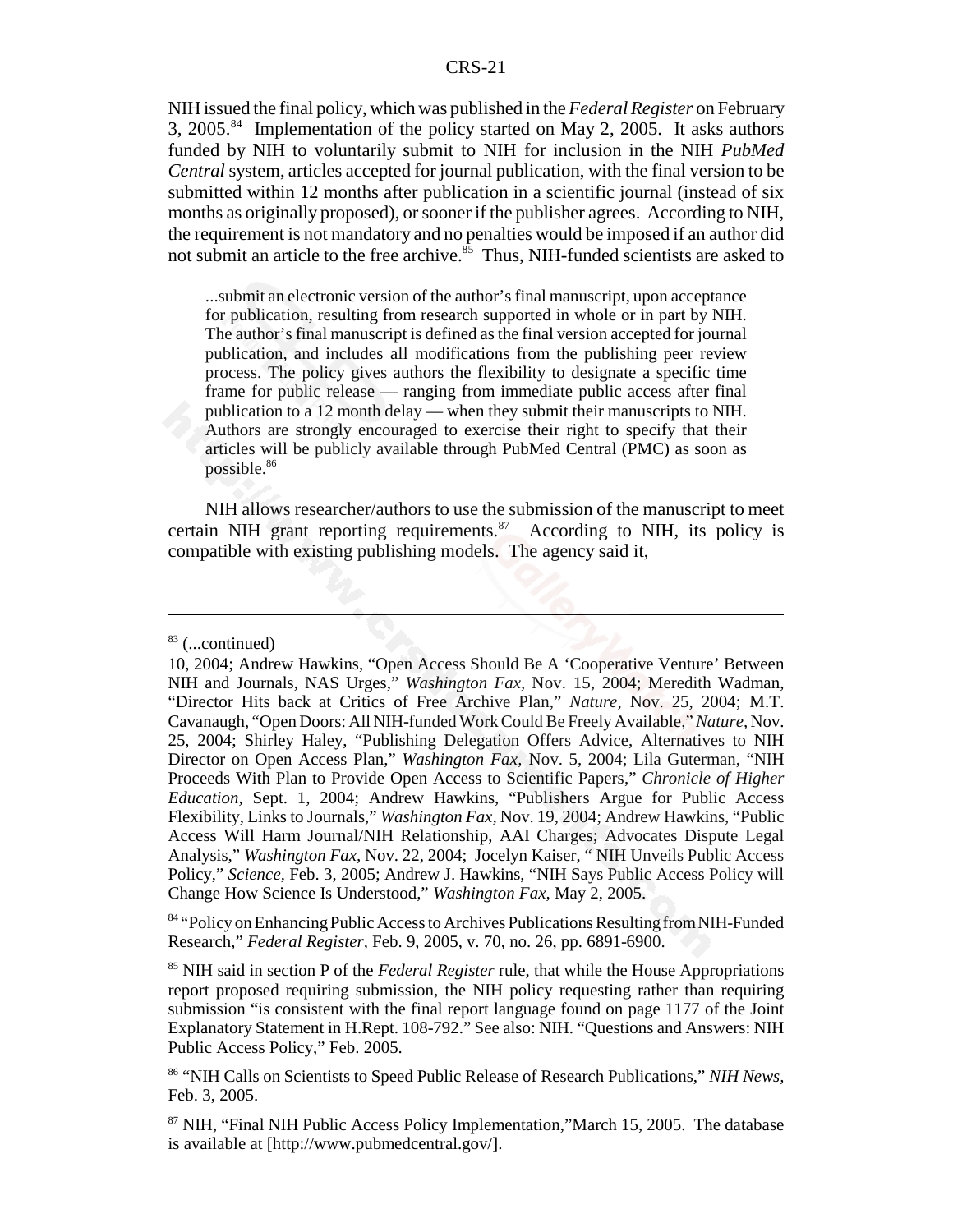examined the access policies of the top 20 journals based on citation impact for medicine and medical research and of the 50 journals published by members of FASEB [Federation of American Societies for Experimental Biology]. As of October 2004, 80% of the 20 high impact journals allow public access of some sort through HighWire press within 12 months of publication; of the 50 FASEB journals, 78% offer public access within 12 months."88

NIH has also created a Public Access Advisory Working Group of the National Library of Medicine (NLM) Board of Regents composed of stakeholders to advise NIH and NLM on policy implementation and evaluation. Modifications are to be made to the system as it becomes operational and is studied by the group.

NIH Director Zerhouni justified the new policy by explaining that it provides electronic access to NIH-funded research, permits formation of a central archive of NIH-funded research publications, advances science by creating an information resource that scientists can mine, and helps NIH "better manage its entire research investment."89

### **NIH's** *PubMed Central (PMC)*

PubMed Central is managed by the National Center for Biotechnology Information of the National Library of Medicine (NLM). It is "the NIH digital repository of full-text, peer-reviewed biomedical, behavioral, and clinical research journals. It is a publicly accessible, stable, permanent, and searchable electronic archive."90 It does not publish articles; it provides a free repository for journals and published articles that are posted to the site immediately or several months after articles have been published. Free access is allowed to readers, but in some cases only bibliographic information and abstracts are posted. NIH is statutorily mandated to preserve biomedical literature<sup>91</sup> and make it available, and does so via activities of  $\overline{\text{NLM}}$ .92

The NIH Director estimated that the added costs for posting all NIH-funded research studies on *PubMed Central's* digital library at around \$2 to \$4 million annually.93 According to NIH, agency-supported research resulted in 60,000 to 65,000 published papers in  $2003.^{94}$ 

 $88$  NIH Director Zerhouni, "NIH: Advancing Science in the  $21<sup>st</sup>$  Century," March 24, 2005, at FLICC Forum on Federal Information Policy, Library of Congress.

<sup>89</sup> Zerhouni, op. cit., Mar. 24, 2005.

<sup>90</sup> NIH. "Questions and Answers: NIH Public Access Policy," Feb. 2005.

 $91$  See 42 U.S.C. 286(b)(1).

<sup>&</sup>lt;sup>92</sup> See 42 U.S.C. 286.

<sup>93</sup> Elias Zerhouni, "NIH Public Access Policy," *Science,* Dec. 10, 2004. See also: Janet Coleman, "Open Access Would Cost NIH Roughly \$2.5 Million, Agency's Lipman Estimates," *WashingtonFax,* Sept. 24, 2004.

<sup>&</sup>lt;sup>94</sup> Ouestions and Answers, op. cit.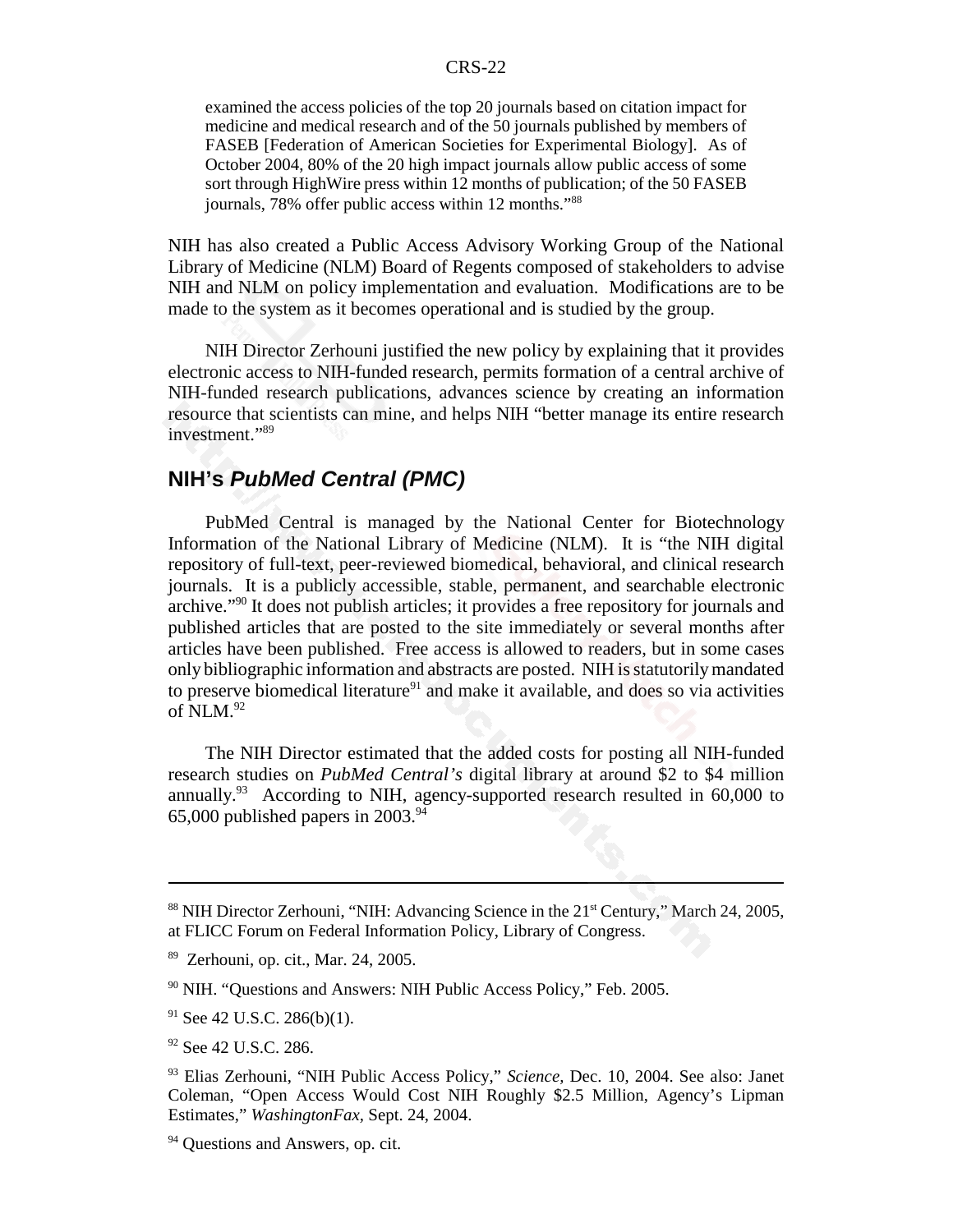### **Government Purpose License and Copyright Issues**

NIH documents indicate that its *Public Access* policy upholds the principles of copyright since submission of manuscripts is voluntary and the statutory fair use privilege still applies to public use of the archived articles. The agency issued guidelines for authors on how to include, in a copyright agreement with a publisher, language that acknowledges the author's obligation to provide a copy of the article to *PubMed Central*. 95

NIH relies on obtaining permission from authors as the basis for its policy even though "NIH does not need to seek permission from journals who may acquire copyrights from authors or institutions because any copyright transfer or assignment is currently subject to the government purpose license pursuant to  $45$  C.F.R.  $74.36.^{\prime\prime\prime6}$ The term "government purpose license" is not used *per se* in the cited regulation, but is implied. The regulation says,

The recipient may copyright any work that is subject to copyright and was developed, or for which ownership was purchased, under an award. The HHS awarding agency reserves a royalty-free, nonexclusive and irrevocable right to reproduce, publish, or otherwise use the work for Federal purposes, and to authorize others to do so (45 CFR 74.36(a)).

The concept of nonexclusive right to use the work is similar to the concept of "government purpose license" that is used in the *Federal Acquisition Regulation*, which governs federally funded contracts. Government purpose licensing permits agencies to disseminate to the public scientific and technical articles based on, or containing data produced from, research funded by the agency. The government may subsequently use and distribute the scientific and technical articles as submitted to a publisher or as published in a journal if the publisher has not added any original materials, such as publisher-prepared abstracts or peer review comments. However, generally an agency should obtain a publisher's written permission to reuse or republish the article as published in the journal.<sup>97</sup> Use of "government purpose" authority"*per se* to disseminate published journal articles to the public may be limited to contracts funded by those agencies whose originating or authorizing legislation

<sup>&</sup>lt;sup>95</sup> Questions and Answers, op. cit.

<sup>96</sup> *Federal Register*, Section P. Legal Issues.

 $97$  According to the source: "FAR Subpart 27.4 — Rights in Data and Copyrights provides copyright guidance for the civilian agencies and NASA. In addition, agencies may have their own FAR Supplements that should be followed." The authority granted to the government to use the published version of an article resulting from federally funded research support is implied to be applicable to grants also. See section 4, "Works Created Under a Federal Contact or Grant," of *Frequently Asked Questions About Copyright A Template for the Promotion of Awareness Among CENDI Agency Staff,* CENDI/2004-8.Updated August 2004, HTML last modified May 04, 2005, Edited and updated by Bonnie Klein, Defense Technical and Information Service and Gail Hodge, Information International Associates, Inc., Published by CENDI Secretariat, Information International Associates, Inc., Oak Ridge, TN, August 2004. CENDI is a federal interagency committee, the Commerce, Energy, NASA, Defense Information Managers Group. Available at [http://cendi.dtic.mil/publications/04-8copyright.html].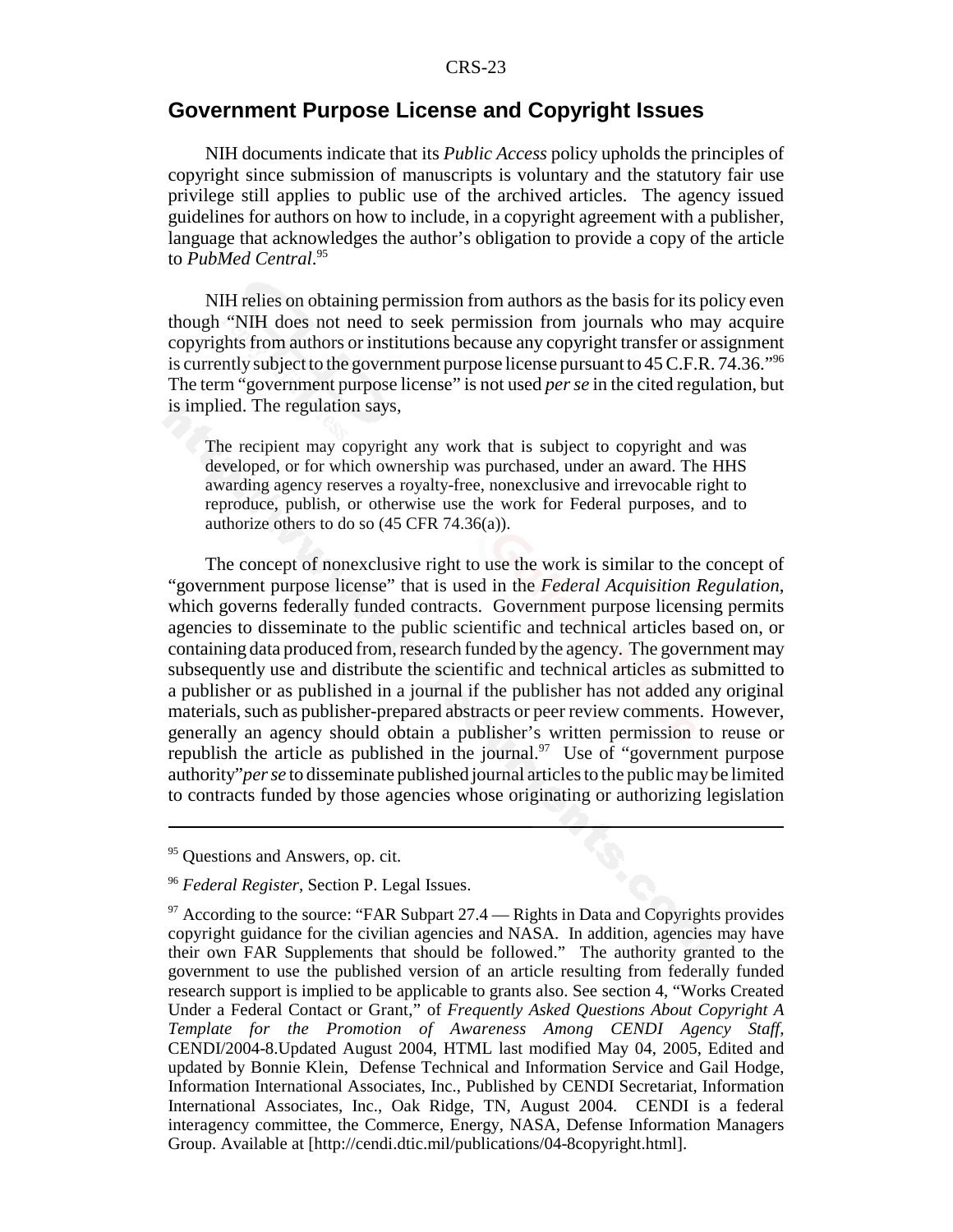mandates them to preserve and/or disseminate information to the general public about the agencies' activities and research results.<sup>98</sup>

Other agencies that support scientific grants are governed by OMB Circular A110-section 36, which allows copyrighting by the owner of the work produced from the award of federal funds, but gives the government a nonexclusive right to use it. Specifically,

The recipient may copyright any work that is subject to copyright and was developed, or for which ownership was purchased, under an award. The Federal awarding agency(ies) reserve a royalty-free, nonexclusive and irrevocable right to reproduce, publish, or otherwise use the work for Federal purposes, and to authorize others to do so.<sup>99</sup>

The Circular A-110 language does not appear to require agencies' enabling legislation to mandate dissemination of research findings, although agency regulations generally require grantees to publish or disseminate the findings of their research and to share data generated by such research. See, for instance, the *NSF Grant Policy Manual* which specifies that "Investigators are expected to promptly prepare and submit for publication with authorship that accurately reflects the contributions of all those involved, all significant findings from work conducted under NSF grants." 100

Other federal research funding agencies likely to invoke government purpose license or nonexclusive right to use policies if they were to participate in open access systems like NIH's that archive published articles include the National Science Foundation, the Department of Energy, and the National Aeronautics and Space Administration.

### **Legislative Action 109th Congress**

On June 21, 2005, the House Appropriations Committee approved House Report 109-143 on the FY2006 appropriations bill that includes appropriations for NIH (H.R. 3010). The House bill was passed on June 24, 2005. The report endorsed NIH's objectives in establishing the "Public Access Policy" and included language requiring NIH to develop an outreach program to ensure full participation by grantees in volunteering to submit their journal articles to the NIH archive. It also requested the NIH Director to report to Congress by March 1, 2006 on the number of articles deposited and the length of the embargo by publishers — that is, the delay between publication and submission of each peer reviewed article to *PubMed Central* — and

<sup>&</sup>lt;sup>98</sup> Gary G. Borda, NSA Headquarters, "Government Data Rights Under the FAR," March 4, 2003, Slides.

<sup>&</sup>lt;sup>99</sup> "Uniform Administrative Requirements for Grants and Agreements With Institutions of Higher Education, Hospitals, and Other Non-Profit Organizations," OMB Circular A-110 (Revised 11/19/93, As Further Amended 9/30/99), Section 36(a)).

<sup>&</sup>lt;sup>100</sup> Section 734, Dissemination and Sharing of Research Results.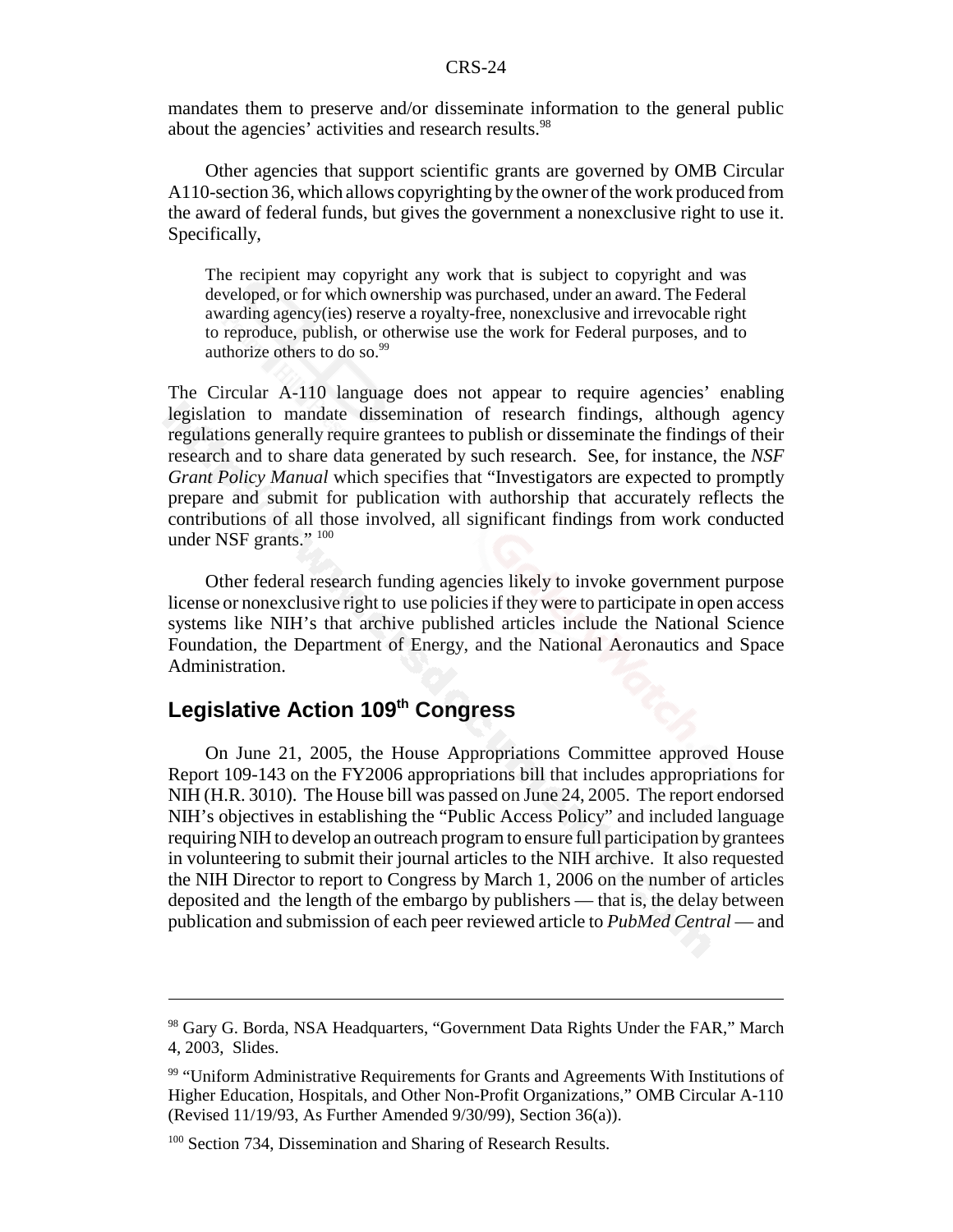to estimate the total number of articles available for deposit.<sup>101</sup> Senate Report 109-103 on this bill endorsed the objectives of the policy but also emphasized the need for interaction between NIH and stakeholders. It urged NIH to work with stakeholders as it implements the new policy; and asked NIH to report by February 1, 2006 on the number of peer reviewed articles deposited in the database, on "the extent to which the implemented policy has led to improved public access," on the impact on the peer review system, and on the cost of operating the database.<sup>102</sup>

### **Criticisms of "NIH's Enhanced Public Access Policy"**

Criticisms of the NIH policy have come from traditional publishers as well as proponents of open access.

For instance, a report prepared for the American Physiological Society criticized the NIH policy as limiting technology development and commercial competition, specifically that "the open access plan 'undermines the principle of [Bayh-Dole] that the private sector is the preferable vehicle to move federally-funded research results to the public and the marketplace.' "<sup>103</sup> It should be noted that the Bayh-Dole law applies to technology transfer, not to publishing of research results.

Others focus on the notion that NIH policy may promote the forfeiture of patent rights. For instance, a legal analysis contends that pre-publication "manuscripts placed on the PMC database 'likely' can be considered 'printed publications' for patent purposes, thus 'triggering the one-year time period for filing a U.S. patent application covering research disclosed in the manuscript ....' "104 "Current practice," it is charged, "relies on the date of journal publication to start the clock."105

<sup>104</sup> Shirley Haley, "Open Access Plan Faces Copyright, Regulatory Compliance Questions, Legal Analysis Finds," *Washington Fax,* Nov. 18, 2004.

<sup>&</sup>lt;sup>101</sup> House Report 109-143, op. cit., p. 104. See also Jocelyn Kaiser, "House Approves 0.5% Raise for NIH, Comments on Database," *Science,* June 17, 2005.

<sup>102</sup> Senate Report 109-103, op. cit., p. 159.

<sup>&</sup>lt;sup>103</sup> Based on a legal analysis of the technology transfer implications of the NIH proposal by a Foley and Larnder law firm analysis for the American Physiological Society, as reported in Haley, Nov. 18, 2004. The Bayh-Dole act, (35 USC 200-212) allows the government to transfer control of a federally funded invention to a university or business to promote commercialization; the government can license the invention to a third party if it believes it is not being made publicly available on a reasonable basis. See also CRS Report RL32076, *The Bayh-Dole Act: Selected Issues in Patent Policy and the Commercialization of Technology*.

<sup>105</sup> Haley, op. cit. For other criticisms, see Jocelyn Kaiser, "Seeking Advice on 'Open Access,' NIH Gets an Earful," *Science,* Aug. 6, 2004; John T. Softcheck, "PubMed Central's Capacity to Host Open Access Articles Concerns ASM [American Society for Microbiology], *Washington Fax,* Sept. 1, 2004; Danielle Belopotosky, "Online Federal Library on Health Research Sparks Outcry," *Government Exec. Com*, Sept. 3, 2004; Jeffrey Young, "Journal Publishers Ask Senate to Intervene Against NIH Open Access Policy," *Washington Fax,* Sept. 10, 2004; Jeffrey Young, " 'Unnecessary' NIH Open Access Proposal Should Be Discarded, FASEB [Federation of American Societies for Experimental (continued...)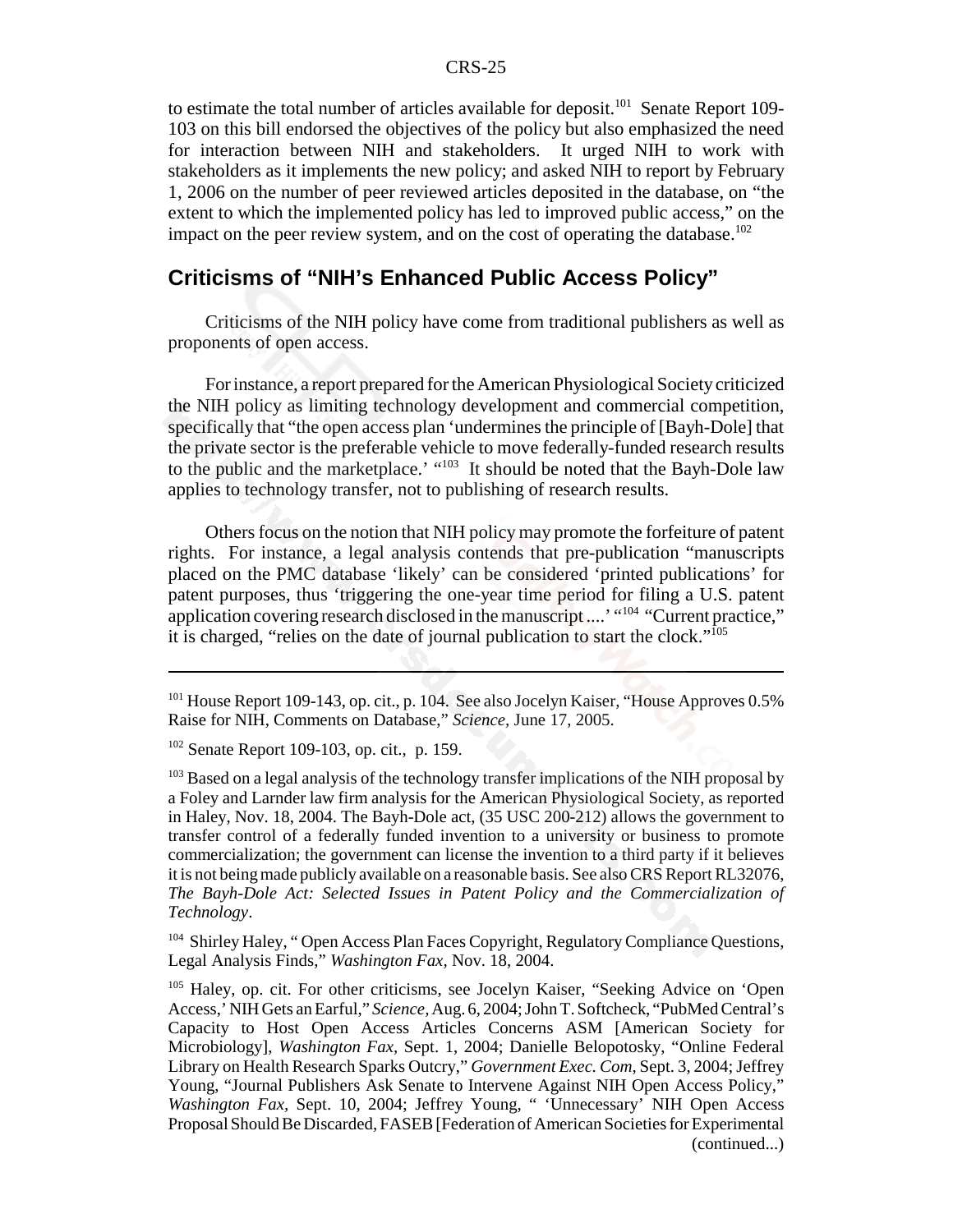*PLoS*'s supporters have criticized the NIH policy for its voluntary compliance requirement and said "... the agency's language should have been to 'require' or 'expect' rather than 'request' the deposition of NIH-funded articles in the National Library of Medicine's free-to-use Internet repository, PubMed Central."<sup>106</sup> In addition, according to *PLoS* "... the maximum allowable delay before articles' public release should have been at most 6, rather than 12 months — particularly since no publisher has presented evidence that the free availability of a fraction of its journals' articles half a year after publication would adversely affect subscription revenues."107 Others say that the 12-month delay for public access falls short of achieving goals of congressional intent and is too lengthy "in a field as dynamic as biomedicine," where patients need immediate access.<sup>108</sup>

NIH policy has also been criticized by some advocates of open access policy who say that NIH should utilize free access policies that exist in the not-for-profit publishing community, which are more cost-effective. They suggest that instead of putting articles in *PubMed Central*, NIH should create a search engine that has the capability to crawl the full texts of existing journals, including nonprofit journals, to allow access to articles on the original journal's website and to provide access to other articles on the topic. Among the groups who have commented on this position is the Washington DC Principles for Free Access to Science<sup>109</sup> and the American Physiological Society.<sup>110</sup>

By way of example, *Google Scholar*,<sup>111</sup> which was launched in 2004, is a free Internet search engine that allows readers to search for peer reviewed articles, preprints, abstracts, grey unpublished literature and other scholarly analyses. If it links to a full-text article, the article is likely to have been published at least a year before the date of the search. There is no assurance that the search engine captures all current or archived materials available in a field. Full text of publisher-controlled, copyrighted materials may be indexed with a citation, but a reader may be linked to the publisher's website to obtain full text of the published version for a fee. In

 $105$  (...continued)

Biology] Says," *Washington Fax,* Nov. 5, 2004; Andrew Hawkins, "Public Access Will Harm Journal/NIH Relationship, AAI [American Association of Immunologists] Charges; Advocates Dispute Legal Analysis," *Washington Fax,* Nov. 22, 2004.

<sup>&</sup>lt;sup>106</sup> Andy Gass and Helen Doyle, "PLoS Position on NIH Public Access Policy," Letter to the Editor, *Science,* Apr. 15, 2005, p. 352.

 $107$  Gass and Doyle, Apr. 15, 2005, op.cit.

<sup>&</sup>lt;sup>108</sup> Comments made by the Alliance for Taxpayer Access as cited in Andrew J. Hawkins, "NIH Public Access Policy Unenforceable, Violates Copyrights, Opponents Charge," *Washington Fax,* Feb. 7, 2005.

<sup>109</sup> Washington DC Principles for Free Access to Science, "Nor-for-Profit Publishers Call New NIH Rule a Missed Opportunity," available at [http://www.dcprinciples.org/nih\_rule.htm].

<sup>110</sup> Haley, op. cit., Nov. 18, 2004, citing a legal analysis by Foley and Lardner, law firm.

<sup>111</sup> Available at [http://scholar.google.com/].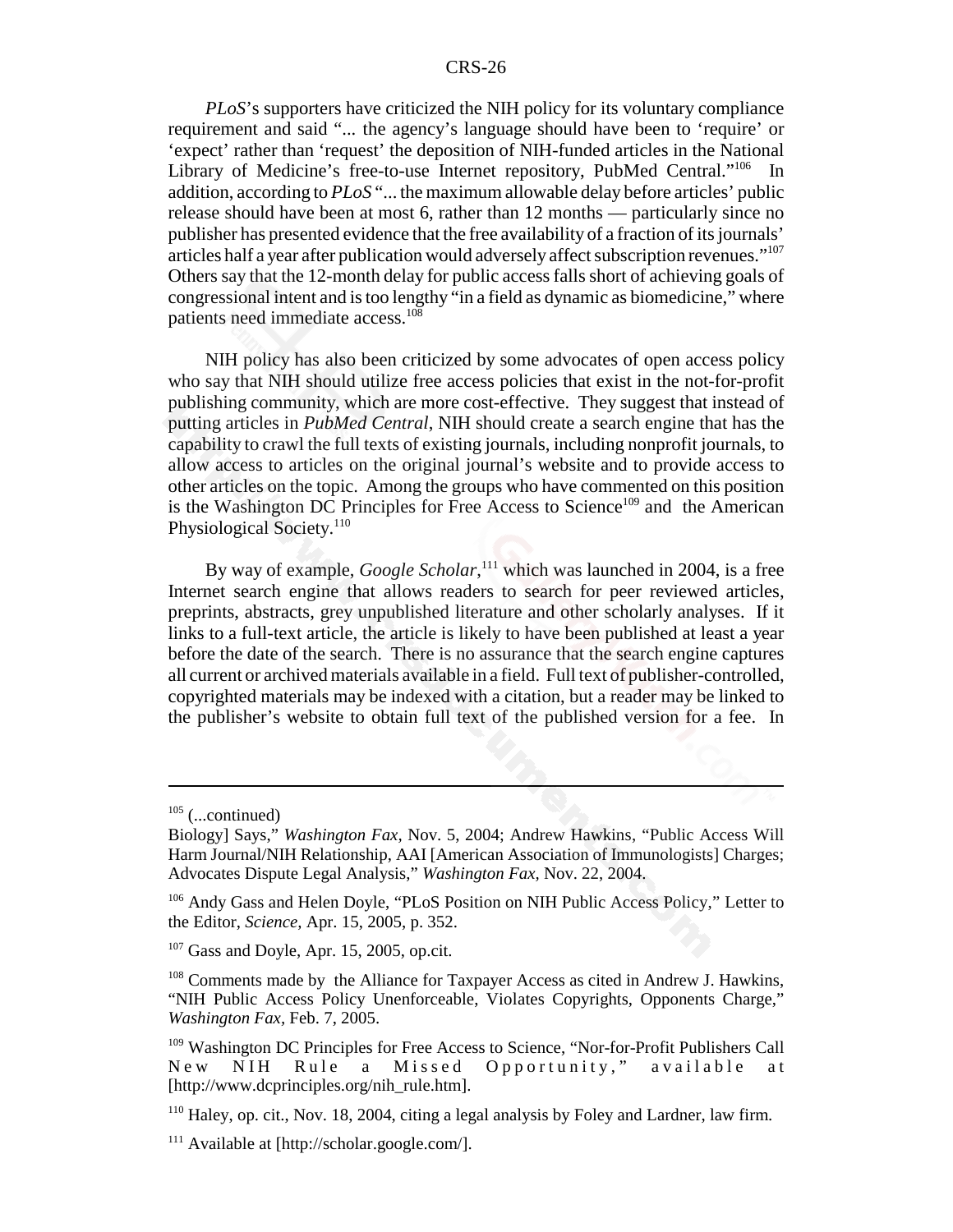addition, there may be a direct link to the full text of a preprint or a version posted by an author or university archive website.

### **Issues Relating to Federal Open Access Database Archives and Publishing**

In addition to NIH's *Public Access* policy and *PubMed Central*, other federal agencies have engaged in open access activities. Several federal agencies publish free, open access, peer reviewed, Internet accessible journals. These journals include *Emerging Infectious Diseases,* by the Centers for Disease Control and Prevention; and *Agricultural Research* and the *Journal of Agricultural Research*, maintained by the U.S. Department of Agriculture and the National Agricultural Library. Others have free, searchable, electronically available repositories that include abstracts, links to full-text articles, and other research reports, some of which may be read online. However, some agencies have confronted serious obstacles to maintaining such systems and have been forced to terminate them. Below is an overview of agency activities and a review of some of the general issues raised about federal involvement in open access publishing and databases.

### **Federal Open Access Scientific and Technical Archival Databases**

Some agencies maintain databases or repositories containing citations, articles or reports that resulted from government-funded research or research funded by other sources, and some include preprints of scientific and technical materials. For instance, the *DOE Information Bridge* allows readers to access for free all available Department of Energy (DOE) preprint report literature (preprint reports prepared for the government via grant or contract that are usually longer than articles published in journals). DOE also has a tool called *E-print* that allows the user to search major preprint systems and university sites where articles are posted. *E-print* is a gateway to over 17,208 websites and databases worldwide that hold "... e-prints in basic and applied sciences, primarily in physics but also including subject areas such as chemistry, biology and life sciences, materials science, nuclear sciences and engineering, energy research, computer and information technologies, and other disciplines of interest to DOE."<sup>112</sup> The system permits documents to be "... circulated electronically to facilitate peer exchange and scientific advancement. Included are pre-publication drafts of journal articles (preprints), scholarly papers, technical communications, or similar documents relaying research results among peer groups."<sup>113</sup>

Other federal agency open access systems include:

<sup>112</sup> Available at [http://www.osti.gov/eprint].

<sup>113</sup> Available at [http://www.osti.gov/eprint].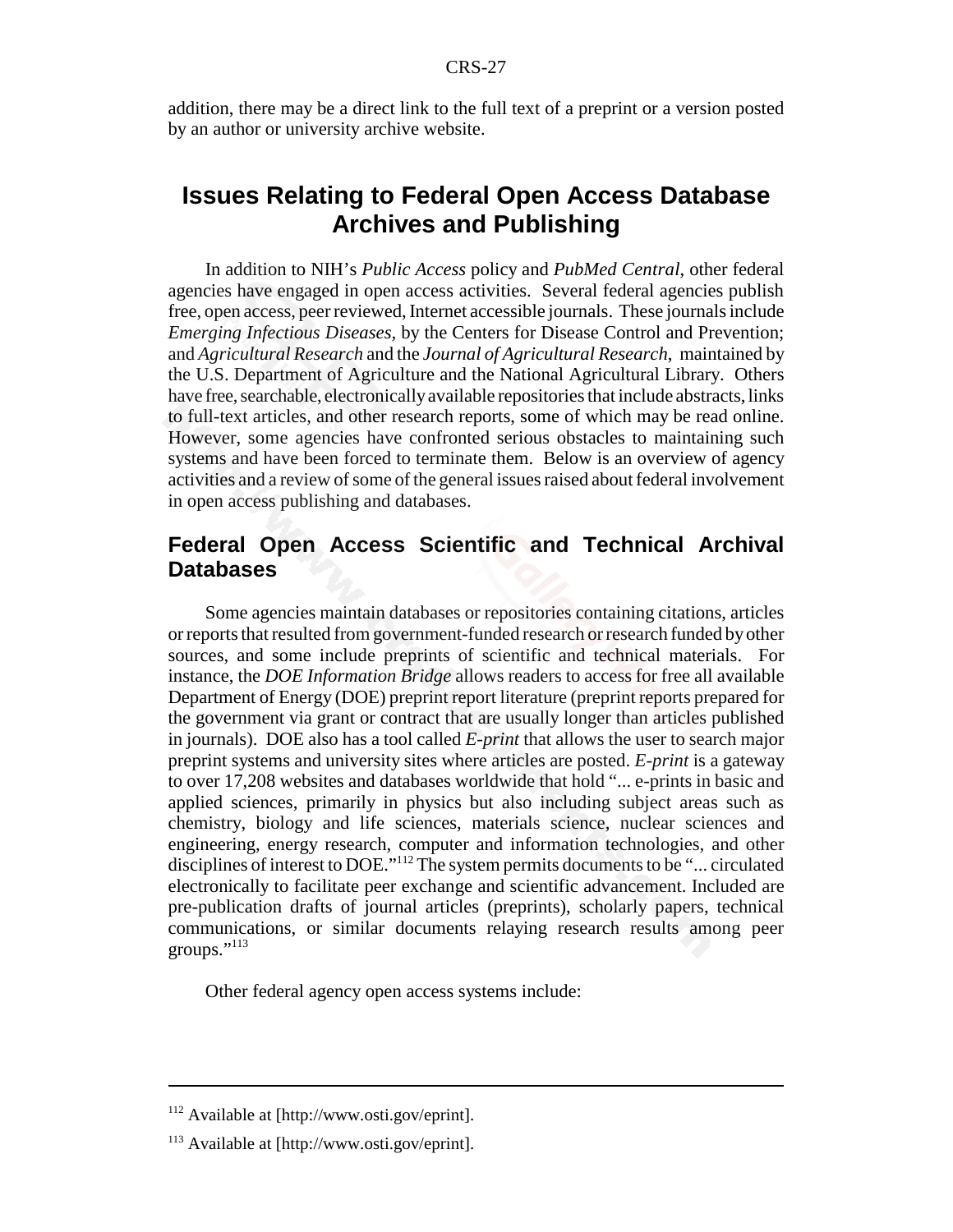- The *GrayLIT Network*,<sup>114</sup> which includes the searchable full text of gray literature from the Defense Technical Information Center, the DOE, the NASA Jet Propulsion Lab, NASA Langley, and the Environmental Protection Agency.
- **•** The *Federal Research and Development Project Summaries<sup>115</sup>* system contains information about research projects from the DOE, the National Institutes of Health and the National Science Foundation."<sup>116</sup>
- ! The U.S. Department of Agriculture's (USDA) *AGRICOLA* (**AGRIC**ultural **O**n**L**ine **A**ccess) system, an online bibliographic data base which provides citations, abstracts, and links, when they are available, to published and non-published agricultural literature in the National Agricultural Library.<sup>117</sup>
- ! The *Astrophysics Data System (ADS)* is a National Aeronautics and Space Administration (NASA)-funded project which maintains four bibliographic databases containing more than 4.2 million records, including links to external resources dealing with: Astronomy and Astrophysics, Instrumentation, Physics and Geophysics, and preprints in Astronomy. The system also contains full-text scans of much of the astronomical literature (almost 50 astrophysics journals). $^{118}$

### **Objections to Government-Controlled Databases: Censorship and Competition in the Free Market**

Allegations of censorship and governmental competition with free market mechanisms are often cited in opposition to government-maintained databases of scientific and technical information.

**Allegations of Governmental Censorship.** Some critics contend that governmental control of databases of abstracts and journal articles resulting from federally funded research or funded by other sources implies government "censorship and encroachment upon scholarly discourse"<sup>119</sup> and that federal officials, rather than private publishers, could end up determining what research gets published and what does not.

<sup>114</sup> Available at [http://graylit.osti.gov].

<sup>115</sup> Available at [http://www.osti.gov/fedrnd].

<sup>116</sup> Marydee Ojala, "PubSCIENCE Joins the Endangered Special List," *Information Today,* Oct. 1, 2002.

<sup>117</sup> Available at [http://agricola.nal.usda.gov/].

<sup>118</sup> Available at [http://adswww.harvard.edu/].

<sup>119</sup> See, for instance, statement of the Association of American Publishers' Patricia Schroeder in Danielle Belopotosky, "Online Federal Library on Health Research Sparks Outcry," *GovExec.com,* Sept. 3, 2004.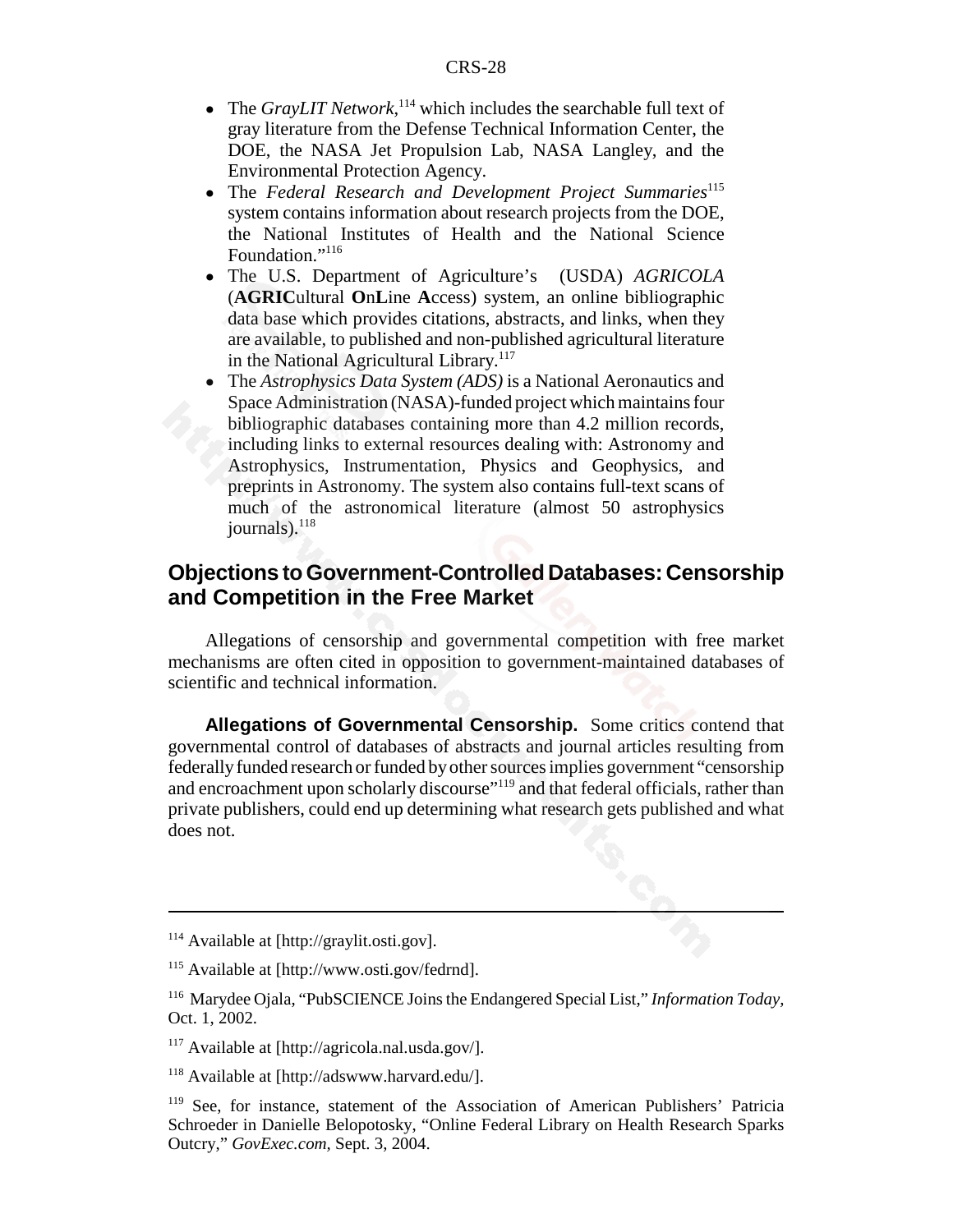**Curbs on Department of Energy Information Systems.** Some publishers have objected to government-run scientific and technical databases containing abstracts or articles, saying these threaten their publishing activities and employees' jobs. This controversy is illustrated by the experiences of at least two DOE systems.

The DOE *E-print* system, described above, has been controversial, and, according to a DOE official, a few years ago several publishers threatened to prohibit publication of articles that authors posted on it. But eventually the publishers relented and now each publisher has different rules regarding the posting of preprints. $120$ 

*PubScience*, was a U.S. Department of Energy effort to provide a free multidisciplinary database for physical sciences literature. It contained indexed abstracts or citations for federally funded and other literature published in commercial journals. Readers could access indexed abstracts for free, but were directed to the commercial website link to obtain the full text article, usually for a fee.121 The system was initiated on October 1, 1999 and closed on November 4, 2002. According to one article:

... the effort quickly became the target of intense lobbying, spearheaded by the Washington-based Software & Information Industry Association (SIIA), a coalition of for-profit and nonprofit members including Reed Elsevier, ISI, Chemical Abstracts Services, and Cambridge Scientific Abstracts. The SIIA claimed that such a service competed with its members' services and argued that government initiative should confine themselves to government information  $\text{only.}^{122}$ 

DOE's Office of Scientific and Technical Information (OSTI) operated *PubScience*. According to one DOE official, intense lobbying by publishers and their

<sup>&</sup>lt;sup>120</sup> Interview, DOE official April 2005.

<sup>121</sup> According to an article written shortly before the termination of *PubScience*: "PubSCIENCE launched in October 1999 with the mission of providing free Web search capabilities for journal article abstracts and citations in the physical sciences. Reading the abstract is free, but hyperlinking to the full text generally involves paying for the article. The collection contains over 1,200 journal titles from 35 publishers, including both professional associations (American Association for the Advancement of Science, American Meteorological Society, American Physical Society, American Society for Microbiology, Royal Society of Chemistry, and the Society for Industrial and Applied Mathematics) and private publishers (Blackwell Science, Kluwer Academic Publishers, Nature Publishing Group, Springer-Verlag, and Taylor & Francis Publishers, Ltd.). A few university presses also contribute to the database. Clearly modeled after PubMed, PubSCIENCE wanted to attract scientists and the general public to its information. Noting that the U.S. federal government funds 80 to 90 percent of scientific research and development, DOE touts PubSCIENCE as a significant taxpayer benefit." (Source: Ojala, op.cit.).

<sup>122</sup> Andrew Albanese, "PubScience Dies Despite Comments," *Library Journal*, Dec. 15, 2002. See also: Ojala, op. cit., and "SIIA Releases Comments on DOE's PubScience Decision," Nov. 15, 2002.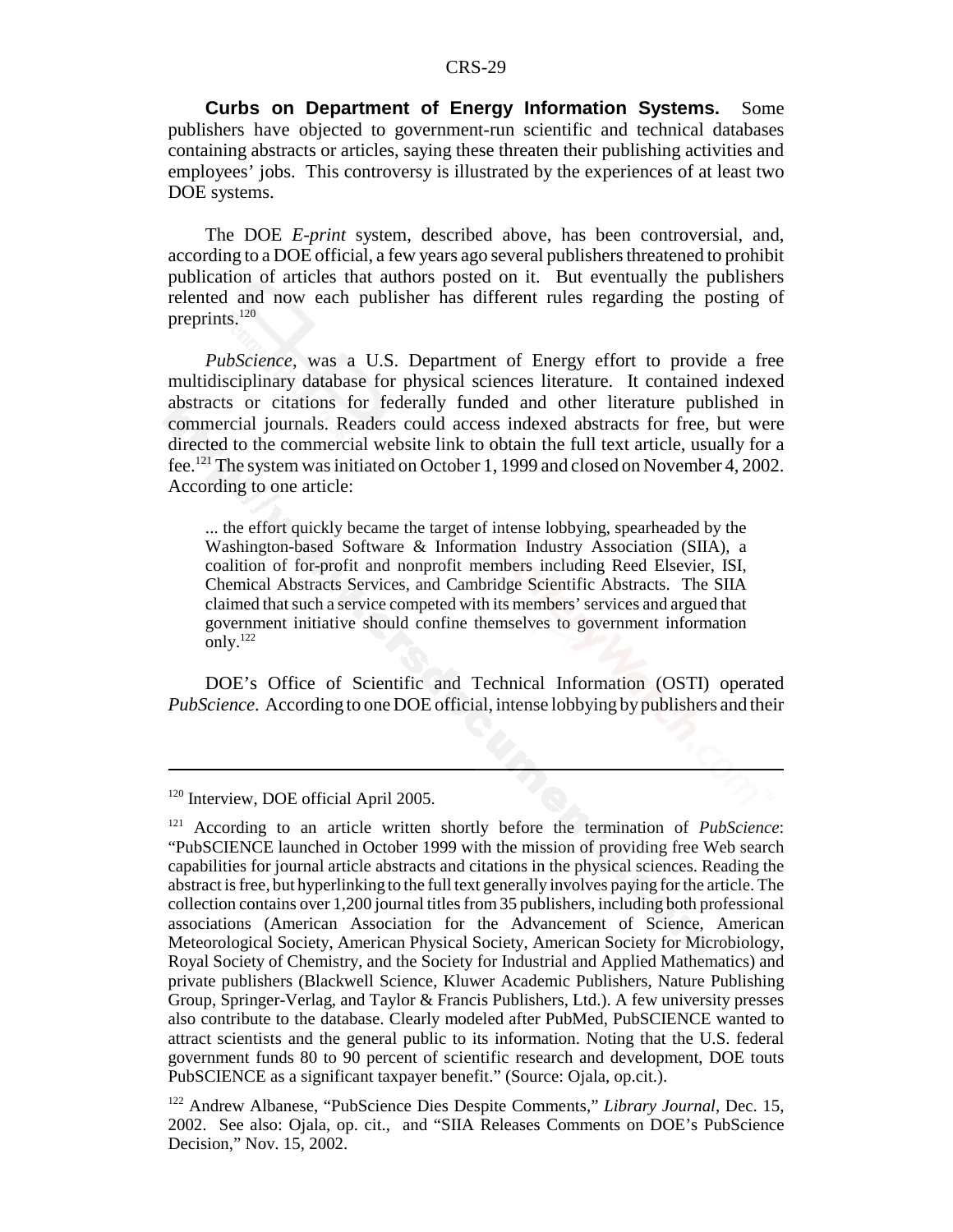associations threatened OSTI's budget. $123$  The House Appropriations committee report on the DOE FY2002 appropriation bill, H.R. 2311 (House Report 107-112, pp. 108-109), cautioned DOE about duplication with commercial information services and asked DOE to keep its efforts focused appropriately. The existence of the commercial database *Scirus*124 and another called *Infotrieve*125 were cited as competing commercial vendors.<sup>126</sup>

**Attempts to Curtail the Federal Database:** *PubChem***.** Efforts were made in 2005 to close or curtail an NIH database initiated to advance science by assisting basic researchers to identify chemicals related to genetics and cellular research. According several articles, the American Chemical Society (ACS) initially sought closure, $127$  and then modified its position to seek limitations,  $128$  on *PubChem*, 129 which, it says, duplicates ACS's commercial, fee-based *Chemical Abstract Service (CAS)*.

Reportedly, NIH launched *PubChem* in fall 2004 to provide data and to index hyperlinks to articles on the chemical structures of small organic molecules and information on their biological activities to support the "molecular libraries and imaging component of the NIH Roadmap Initiative,"<sup>130</sup>which is a strategic planning process initiated by the NIH Director.<sup>131</sup> *PubChem* contains data organized into three databases: *PubChem Substance*, *PubChem Compound*, and *PubChem BioAssay*. According to NIH,

Links from PubChem's chemical structure records to other *Entrez* databases provide information on biological properties. These include links to PubMed scientific literature and NCBI's protein 3D structure resource. Links to PubChem's bioassay database present the results of biological screening. Links to depositor web sites provide further information.<sup>132</sup>

The system, reportedly, will expand as it includes more data from the Molecular Libraries centers and data from other online open access chemical database repositories.

<sup>&</sup>lt;sup>123</sup> Interview with OSTI official, April 2005.

<sup>124</sup> Available at [http://www.scirus.com].

<sup>125</sup> Available at [http://www4.infotrieve.com/default.asp].

<sup>&</sup>lt;sup>126</sup> Andrea L. Foster, "Energy Department Seeks to Close Web Site That Searches Scientific Journals," *The Chronicle of Higher Education,* Sept. 6, 2002.

<sup>127</sup> Jocelyn Kaiser, "Science Resources: Chemists Want NIH to Curtail Database," *Science,* May 6, 2005.

<sup>128</sup> Andrew J. Hawkins, "Chemical Society Entreats Congress to Pull Funding For NIH's PubChem," *Washington Fax,* May 26, 2005.

 $129$  Available at [http://pubchem.ncbi.nlm.nih.gov/].

 $130$  Source: [http://pubchem.ncbi.nlm.nih.gov/].

<sup>131</sup> Available at [http://nihroadmap.nih.gov/overview.asp].

 $132$  From [http://pubchem.ncbi.nlm.nih.gov/].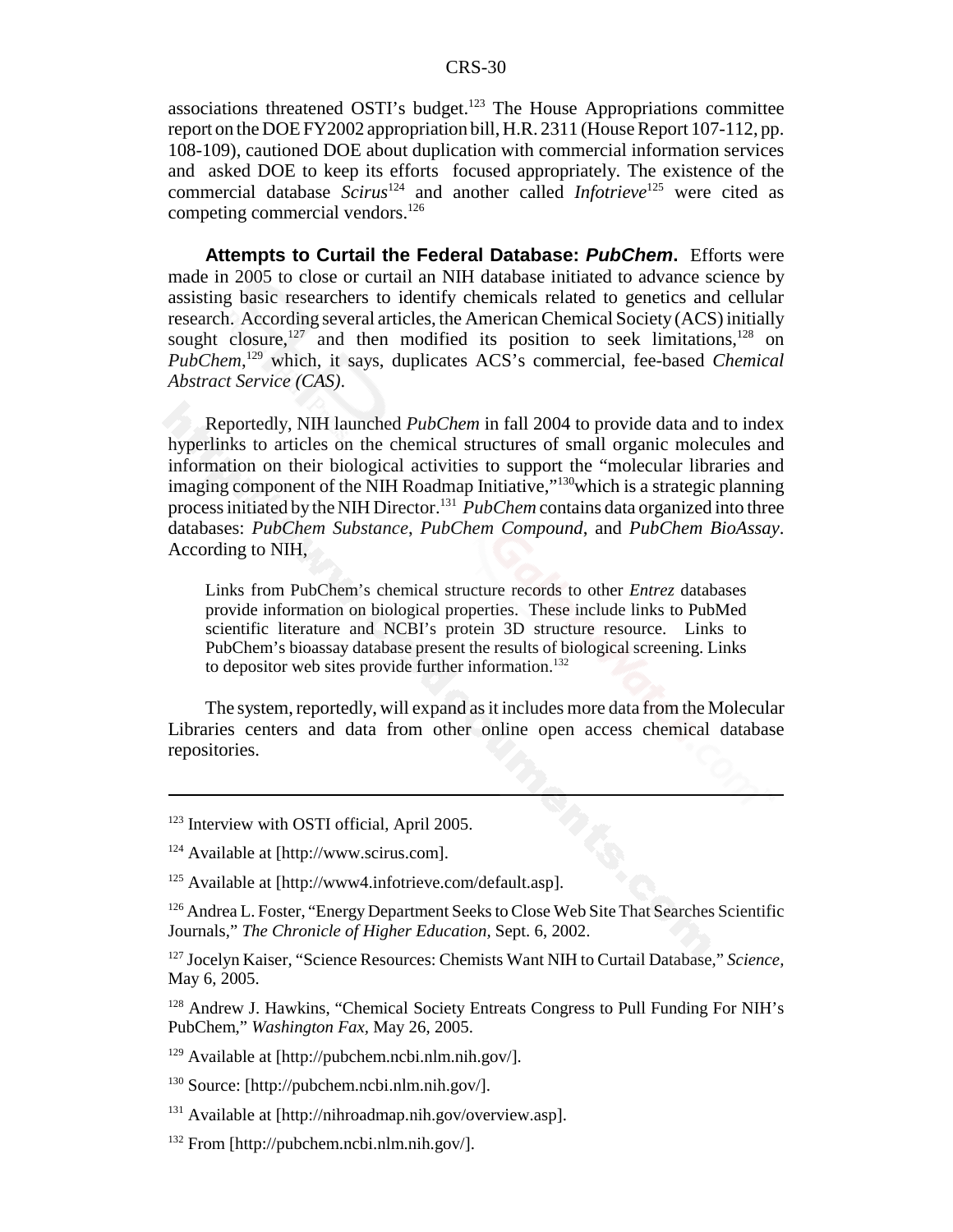*PubChem*, operated by the National Center for Biotechnology Information (NCBI), also provides readers with free access to links to other NCBI databases. It is operated by 13 staff members with a budget of about \$3 million.

According to the ACS, *PubChem* jeopardizes its own *CAS* service, which is reported to "... employ ... more than 1,200 people in Columbus, Ohio, and makes a significant contribution to the society's \$317 million in annual revenue from publications."133 *CAS* subscribers receive summary data on chemicals and links to about 24 million abstracts from about 9,000 journals, as well as patent abstracts on more than 25 million chemical substances.<sup>134</sup> NIH is reported to have said that its database provides indexes and links only to biological journals that overlap only slightly with the journals linked by CAS and focuses on "biological information such as protein structures and toxicology," which CAS does not deal with, not broader chemical reactions which CAS covers.135 An NIH official, Christopher Austin, senior advisor at the NIH Chemical Genomics Center at the National Human Genome Research Institute, was reported to have said that limitation of *PubChem* would have profoundly negative effects on medical discoveries.<sup>136</sup> One report said "The overlap between the two databases occurs in the indexes of chemical names. NIH maintains the overlap is 'quite modest' and for the most part is 'complementary' to CAS. ACS disagrees, saying *PubChem* duplicates CAS' platform and replicates its search features and information."137 Several articles noted that the ACS lobbied Members of Congress, especially Appropriations Committee members, to have *PubChem* terminated<sup>138</sup> or limited to include only compounds derived from federally funded R&D and to avoid overlap with a commercial enterprise.

Both the House Appropriations Committee and the Senate Appropriations Committee addressed this issue in their reports on the FY2006 appropriations bill that includes appropriations for NIH (H.R. 3010). They did not reduce funding for the database. Both reports said essentially the same thing — that they understood that the database will include chemical compound information from the NIH-funded molecular libraries screening center network and from other sources. But they both expressed concern about duplication of effort with the private sector and urged NIH

<sup>133</sup> Kaiser, May 6, 2005, op. cit.

<sup>&</sup>lt;sup>134</sup> Hawkins, May 26, 2005, op.cit..

<sup>135</sup> Kaiser, May 6, 2005, op. cit.

<sup>136</sup> Aliya Sternstein, "Chemical Publisher Goes After NIH," *FCWCom*, May 27, 2005.

<sup>&</sup>lt;sup>137</sup> Hawkins, May 26, 2005, op. cit.

<sup>&</sup>lt;sup>138</sup> "AmChem Soc Calling for Shutting Down Govt. Chem. Database," email from Patrice McDermott, American Library Association, May 17, 2005; Hawkins, May 26, 2005, op. cit.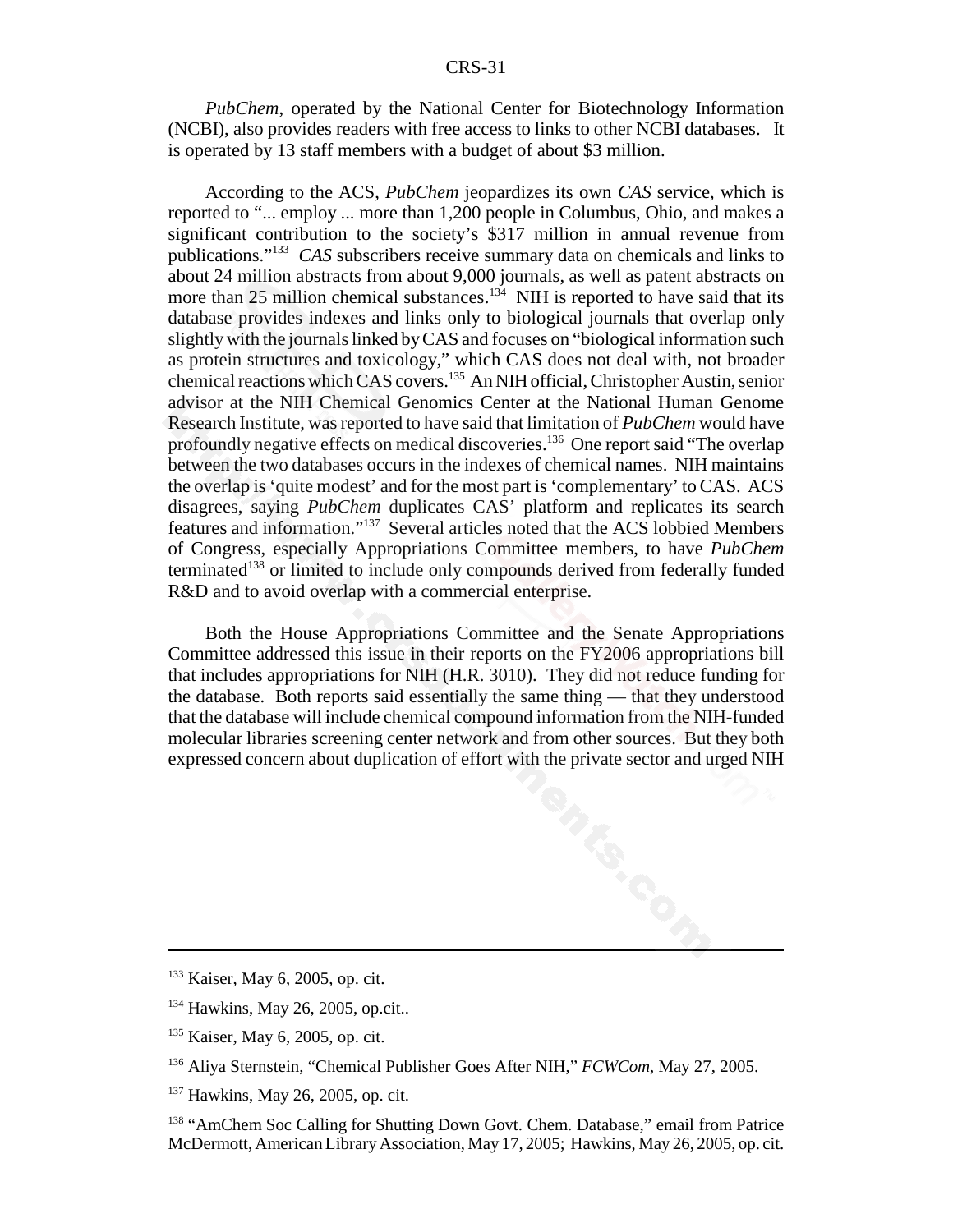to work with private sector publishers to avoid unnecessary duplication.<sup>139</sup> The House passed H.R. 3010 on June 24, 2005. Senate action is proceeding.<sup>140</sup>

Reportedly, "Supporters of *PubChem* see the House language as a victory for NIH."<sup>141</sup> An ACS official is reported to have said that the language is a " An ACS official is reported to have said that the language is a " 'tremendous step in the right direction.' "<sup>142</sup>

**Speculation About Differences in Federal Agency Policies.** There are no unequivocal answers as to why some agencies can maintain open access systems more easily than others. It may be that publishers, despite their misgivings, moderated their opposition to congressional action to put articles on NIH's *PubMed Central* since the posted articles are limited to those that resulted from NIH funding. However, NIH may be in a different position from other federal agencies since it has a mandate to preserve and provide health information to the public; other agencies may not have such clear mandates to distribute information and the results of their research funding to the public. Furthermore, support for NIH's open access activities seems based not only on the need to allow taxpayers access to results of research their taxes funded, $143$  but also on the emotional argument about need for rapid access to information to improve health and save lives, a compelling rationale to many Members of Congress.

Reportedly, DOE's Scientific and Technical Information Advisory Board is discussing, at the highest levels, the question of whether it should establish an open access policy like NIH's to make DOE-funded articles available in its own database and is preparing a report on this subject. According to several federal agency staff, it seems that in the absence of guidance from the congressional appropriations committees, agencies, other than NIH, would likely find it difficult to mount a system like NIH's because of publisher opposition.<sup>144</sup>

### **Interagency Activities**

Scientific publishing and communications methods are slowly changing as Internet publishing becomes more prevalent. Some observers say that governmentsupported researchers and sponsoring agency staff should participate in shaping these

<sup>139</sup> U.S. Congress, House, Committee on Appropriations, *Departments of Labor, Health and Human Services, and Education, and Related Agencies Appropriation Bill, 2006,* House Report  $109-143$ ,  $109<sup>th</sup>$  Congress 1st session, p. 112, and U.S. Congress, Senate, Committee on Appropriations, *Departments of Labor, Health and Human Services, and Education, and Related Agencies Appropriation Bill, 2006, Senate Report 109-103, 109<sup>th</sup> Congress, 1st* session, pp. 159-160.

<sup>&</sup>lt;sup>140</sup> See also Jocelyn Kaiser, "House Approves 0.5% Raise for NIH, Comments on Database," *Science,* June 17, 2005.

<sup>&</sup>lt;sup>141</sup> Kaiser, op. cit., June 17, 2005.

<sup>&</sup>lt;sup>142</sup> Quoted in Andrew J. Hawkins, "NIH Should Reign In PubChem's Duplicative Services, House Appropriators Warn," *Research Policy Alert*, June 21, 2005.

 $143$  Istook, op. cit.

<sup>&</sup>lt;sup>144</sup> Interview with CENDI official, May 2005.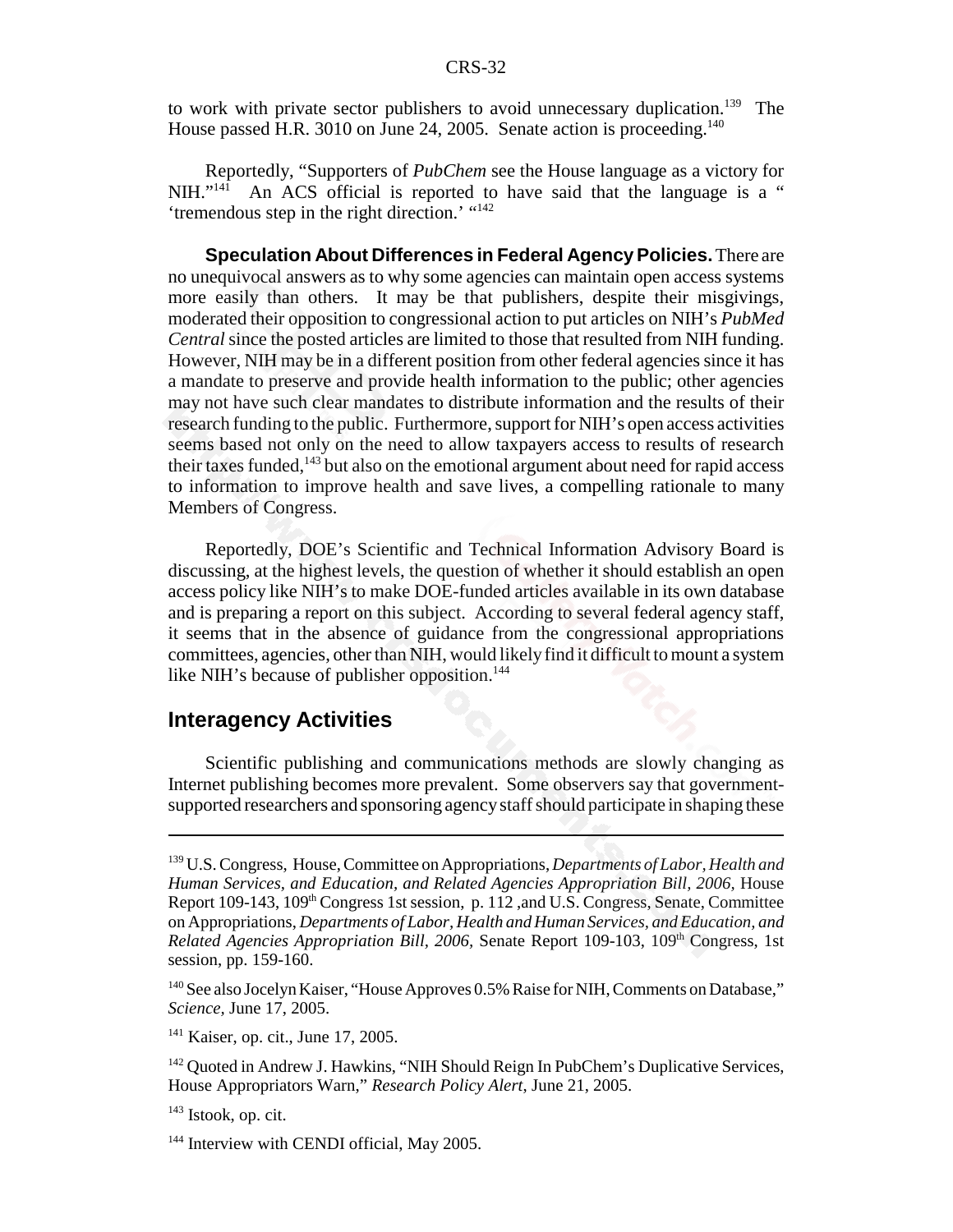new methods of delivering scientific information. CENDI (the Commerce, Energy, NASA, Defense Information Managers Group), an interagency committee composed of senior Scientific and Technical Information (STI) managers from 12 U.S. federal agencies, has working groups that are studying open access publishing, indexing, and archiving and has issued reports on it to help develop uniform standards and methods of international cooperation.<sup>145</sup>

### **International Activities**

At least two international organizations and other countries are examining wider implementation of open access publishing. Following the release in 2003 of the "Berlin Declaration" which called for open access to knowledge and its signing by representatives of selected European universities, research groups, and government sectors,<sup>146</sup> the European Union began a study on changes in markets for scientific and technical publishing in Europe. Among its topics of inquiry is the subject of "open access to research findings for all and the need to reconcile authors' rights and the economic interests of publishers."147 The study is expected to be released in late 2005.

In 2004, the Organization for Economic Cooperation and Development's (OECD) science ministers endorsed a policy "based on the principle that research data from public funding should be openly available"148 on the rationale that

<sup>146</sup> Available at [http://www.zim.mpg.de/openaccess-berlin/signatories.html].

<sup>&</sup>lt;sup>145</sup> CENDI's members are: Defense Technical Information Center (Department of Defense); Office of Research and Development & Office of Environmental Information (Environmental Protection Agency); Government Printing Office; NASA Scientific and Technical Information Program; National Agricultural Library (Department of Agriculture); National Archives and Records Administration; National Library of Education (Department of Education); National Library of Medicine (Department of Health and Human Services); National Science Foundation; National Technical Information Service (Department of Commerce); Office of Scientific and Technical Information (Department of Energy); USGS/Biological Resources Discipline (Department of the Interior). These programs represent over 96% of the FY2004 federal research and development budget. Among CENDI's open access-related working groups are those that deal with "Archiving, Preservation, and Permanent Access" and "Content Management and Access."According to CENDI, "In 1999, CENDI and the International Council for Scientific and Technical Information (ICSTI) jointly sponsored a review of the state of the practice of digital archiving. Over 30 organizations were surveyed and 18 were interviewed to collect information Regarding technology, policy, procedures, and metadata in operational or prototype projects. The results of this project were reported in *Digital Electronic Archiving: The State of the Art and the State of the Practice*, a report to ICSTI and CENDI. An update of the report was completed in 2004. The updated version, CENDI 2004-3, is available in PDF." (Source: [http://www.cendi.gov]).

<sup>147 &</sup>quot;EU Investigates Open Access Scientific Publication,"*News - Medical. Net* ..., June 15, 2004.

<sup>&</sup>lt;sup>148</sup> Peter Arzberger, et al., "An International Framework to Promote Access to Data," (continued...)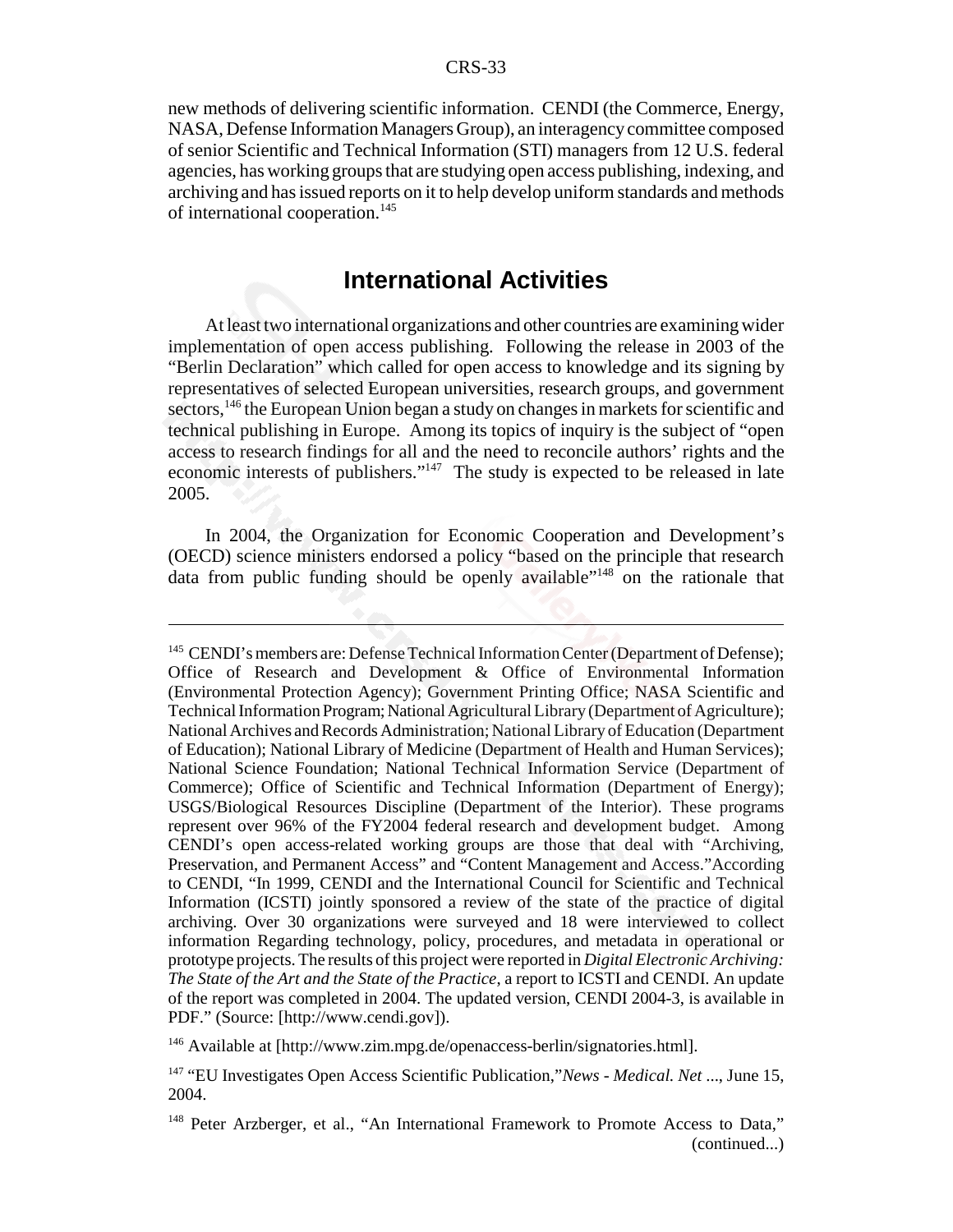providing such access promotes long-term economic benefits, more informed governmental decisionmaking, and hastens the advancement of scientific research. The ministers asked OECD to develop guidelines to "facilitate optimal cost-effective access to digital research data from public funding ..."149 that would be balanced in terms of opening access while recognizing "the need for restriction of access in some instances to protect social, scientific, and economic interests."150 These decisions were based, in part, on a report that was funded by the U.S. National Science Foundation.<sup>151</sup> According to the report's authors, "The ultimate goal ... is to make data sharing and the principle of open access the rule rather than the exception."152 Open access activities in other countries and in international organizations are summarized in Julie M. Esanau and Paul F. Uhlir, eds., *Open Access and the Public Domain in Digital Data an Information for Science, Proceedings of an International Symposium,* Published by U.S. National Committee for CODATA, National Academies Press, Washington, D.C., 2004.

As noted above, there has been considerable governmental and nongovernmental activity to promote open access publishing in the United Kingdom. Some scientific and medical researchers in Britain took steps to make research results freely available via the British open access publisher, *BioMedCentral*. 153 Subsequently, the Science and Technology Committee of Britain's House of Commons issued a report endorsing open access to research results by proposing to require authors to deposit their published papers in online archives and journals using an author pays model and eliminating subscription fees. It also recommended that government agencies mandate that government-funded researchers put their articles into the archives<sup>154</sup> and that the government pay some publishing fees.<sup>155</sup> In November 2004 the U.K. government (the Department of Trade and Industry) rejected the proposal, maintaining there is no indication that access to scientific journals is impeded under current publishing methods, and that according to the

152 NSF PR 04-301, op. cit.

 $148$  (...continued)

*Science,* Mar. 19, 2004.

 $149$  "Science, Technology, and Innovation for the  $21<sup>st</sup>$  Century. Meeting of the OECD Committee for Scientific and Technological Policy at Ministerial Level, 29-30 January 2004 - Final Communique." Annex I., Available at [http://www.oecd.org].

<sup>&</sup>lt;sup>150</sup> Annex 1, Available at [http://www.oecd.org/document/15/0,2340,en\_2649\_201185\_ 25998799\_1\_1\_1\_1,00.html].

<sup>&</sup>lt;sup>151</sup> "International Access to Research Data Critical to Advancing Science for the Public Good, Report Says," *NSF Press Release,* NSF PR 04-031, Mar. 18, 2004. The report was not named in the press release. The author was reported to be Peter Arzberger, director of life sciences initiatives at the University of California, San Diego.

<sup>&</sup>lt;sup>153</sup> John T. Softcheck, "U.K. Publishing Deal Makes Public Research Results Available to All," *Washington Fax,* June 30, 2003.

<sup>&</sup>lt;sup>154</sup> Lila Guterman, "British Parliamentary Panel Endorses Open Access to Scientific Literature," *Chronicle of Higher Education,* July 20, 2004.

<sup>155</sup> Daniel Clery, "Scientific Publishing: Mixed Week for Open Access in the U.K.," *Science,* Nov. 12, 2004.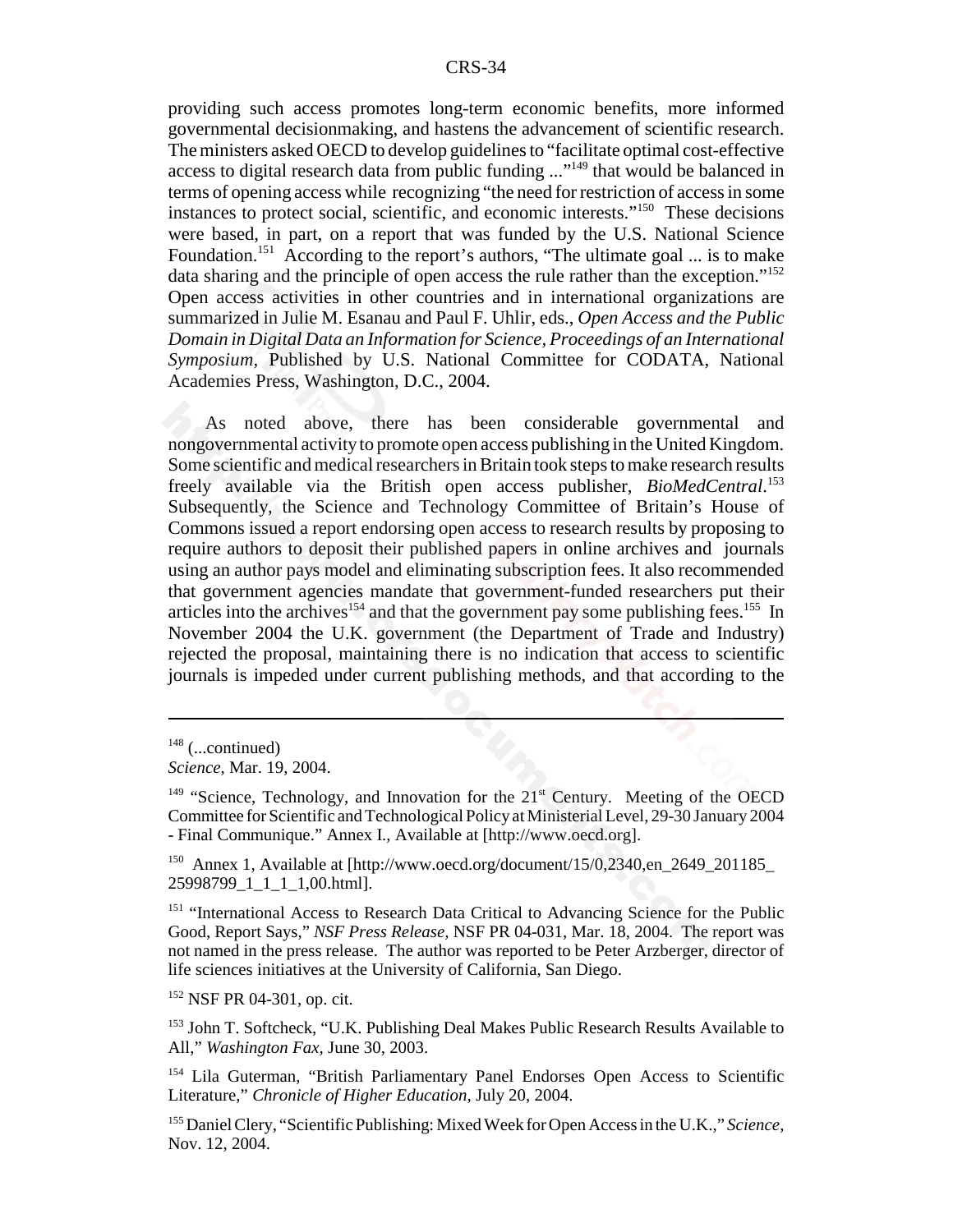government, "the true costs of open-access publishing are still not clear ..."156 and "it is 'not obvious ... that the 'author pays' business model would give better value for money than the current one' ...."<sup>157</sup> Subsequently, in June 2005, the United Kingdom Research Councils (RCUK), the main British supporter of publicly funded research, "which distribute[s] most government science funding,"<sup>158</sup> promulgated for comment a draft policy which mandates researchers it funds to archive their journal articles and conference papers "in a free public archive 'at the earliest opportunity, wherever possible at or around the time of publication.' "159 But the rules may allow publishers to continue to embargo archiving articles until many months after publication, since the council says "its mandate is 'subject to copyright and licensing arrangements' that can restrict what authors do."160 Costs of publishing in "author pays" journals would be covered by the Research Councils' funding grant "subject to justification of costeffectiveness."161 Apparently some learned societies object to this policy since they fear libraries will cancel subscriptions to their professional societies' publications.162 Comments are being received on the RCUK policy until August 30, 2005. The British government said it will review its policy options on this issue taking into consideration the draft RCUK policy and any changes to it, as well as other information.163 The Wellcome Trust, a large British medical foundation, recently announced that it requires all papers produced with its support "... to be submitted to the NIH archive or to the British equivalent that is being developed."164

### **Summary of Policy Issues and Questions**

Policies for open access journals and citation repositories are evolving and contentious issues may be raised during the  $109<sup>th</sup>$  Congress. Those that have implications for academic institutions are discussed in **Appendix l.** Other policy issues and questions are emerging, including the following.

160 Marshall, July 8, 2005, op. cit.

<sup>161</sup> "RCUK Announces Proposed Position on Access to Research Outputs," News release 28 June 2005, at [http://www.rcuk.ac.uk/press/20050628openaccess.asp].

 $162$  Marshall, July 8, 2005 and Giles, June 2, 2005, op. cit.

<sup>&</sup>lt;sup>156</sup> Clery, op.cit.

 $157$  Clery, op. cit.

<sup>&</sup>lt;sup>158</sup> Jim Giles, "UK Research Councils Claim Success for Open-access Publishing Plan," *Nature,* June 2, 2005.

<sup>&</sup>lt;sup>159</sup> Eliot Marshall, "Scientific Publishing: Britain's Research Agencies Endorse Public Access," *Science,* July 8, 2005. For earlier history see Giles, op. cit.

<sup>&</sup>lt;sup>163</sup> Email communication from a staff member of the Office of Science and Technology, a British Government official, July 21, 2005, who said "The government position will be reviewed in the light of advice from RCUK, results of studies by JISC and the report from the EU study."

<sup>164</sup> Giles, June 2, 2005, op. cit.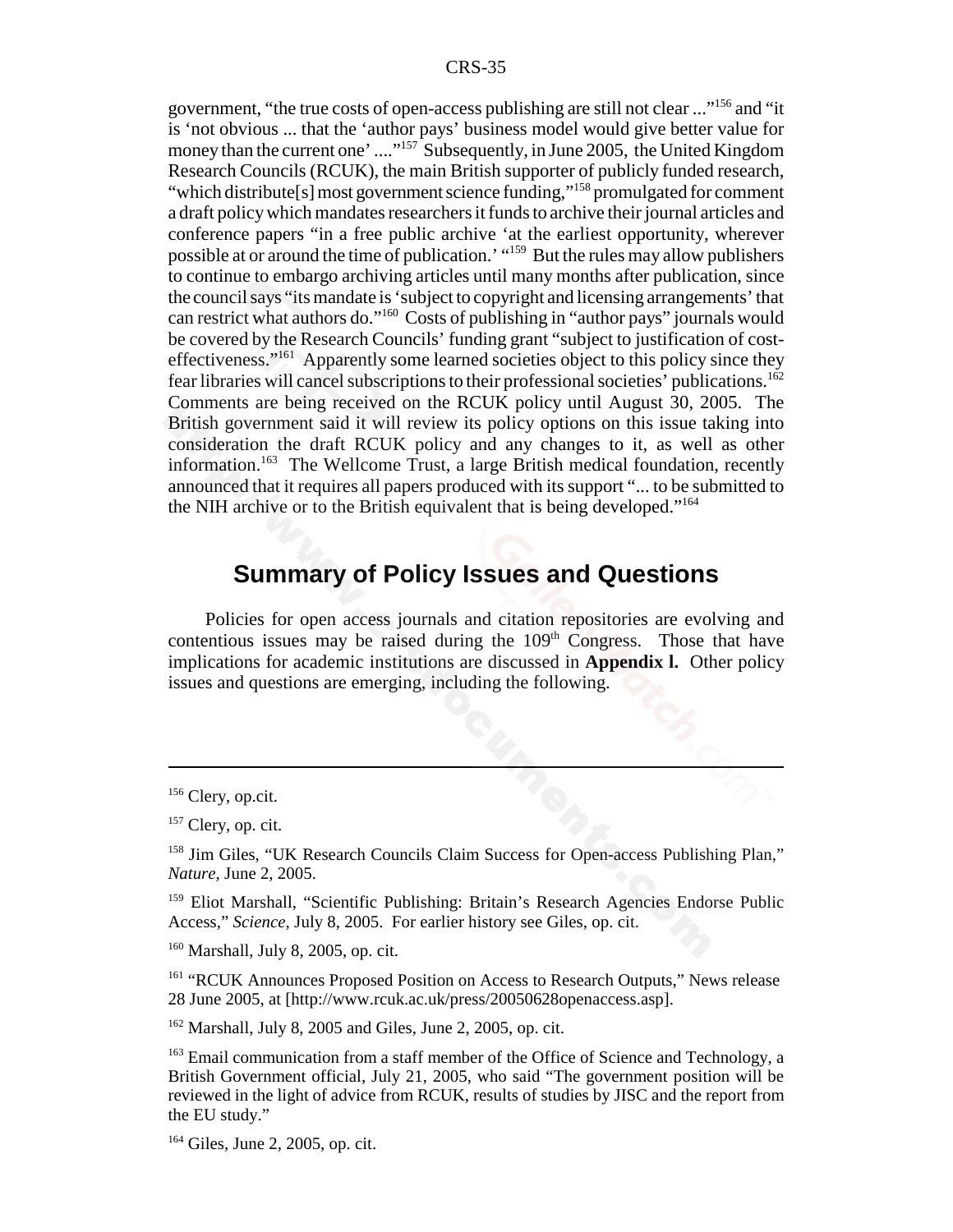### **Copyright**

- ! Assessment of which federal agencies, in addition to NIH, would seek to archive and provide free public access to published journal articles reporting the results of research that they supported, using their government purpose license or nonexclusive right to use published articles, regardless of copyright ownership.
- ! Assessment of rates of voluntary participation by NIH-funded authors in the *Public Access Policy* and determination of whether there are any negative impacts — from research sponsors or the scientific community — on NIH-funded authors who may not submit articles for dissemination in *PubMed Central*. Similarly, determining if publishers penalize authors who seek copyright agreement terms allowing them to post published journal articles in *PubMed Central.*

### **Quality Control**

- Comparison of the quality of peer review processes and of peer reviewed articles that are published in traditional and open access journals.
- Monitoring of whether academic reward systems react differently to articles published by traditional publishers or open access publishers and assessing the implications for professional advancement of researchers and teachers in academic promotion and tenure systems.
- Assessing the positive and negative impacts on the speed and quality of scientific research, knowledge synthesis, and knowledge accumulation flowing from open access publishing and open access citation/abstract archives in comparison with traditional publishing and archival methods.

### **Monitoring of NIH** *Public Access* **Activities and Other Federal Initiatives, Including** *PubChem*

- ! Determination if federal open access databases and archival repositories should be limited to providing access only to publications that result from federally funded R&D.
- Assessment of proposals for governmental citation archives to link to publisher's websites to read published articles, as opposed to posting articles on a free access government system.
- ! Follow-up to congressional mandates that NIH monitor the implementation of its *Public Access* policy, that it work with traditional publishers to monitor the impacts and costs of open access publishing on *BioMedCentral* as it posts what is estimated to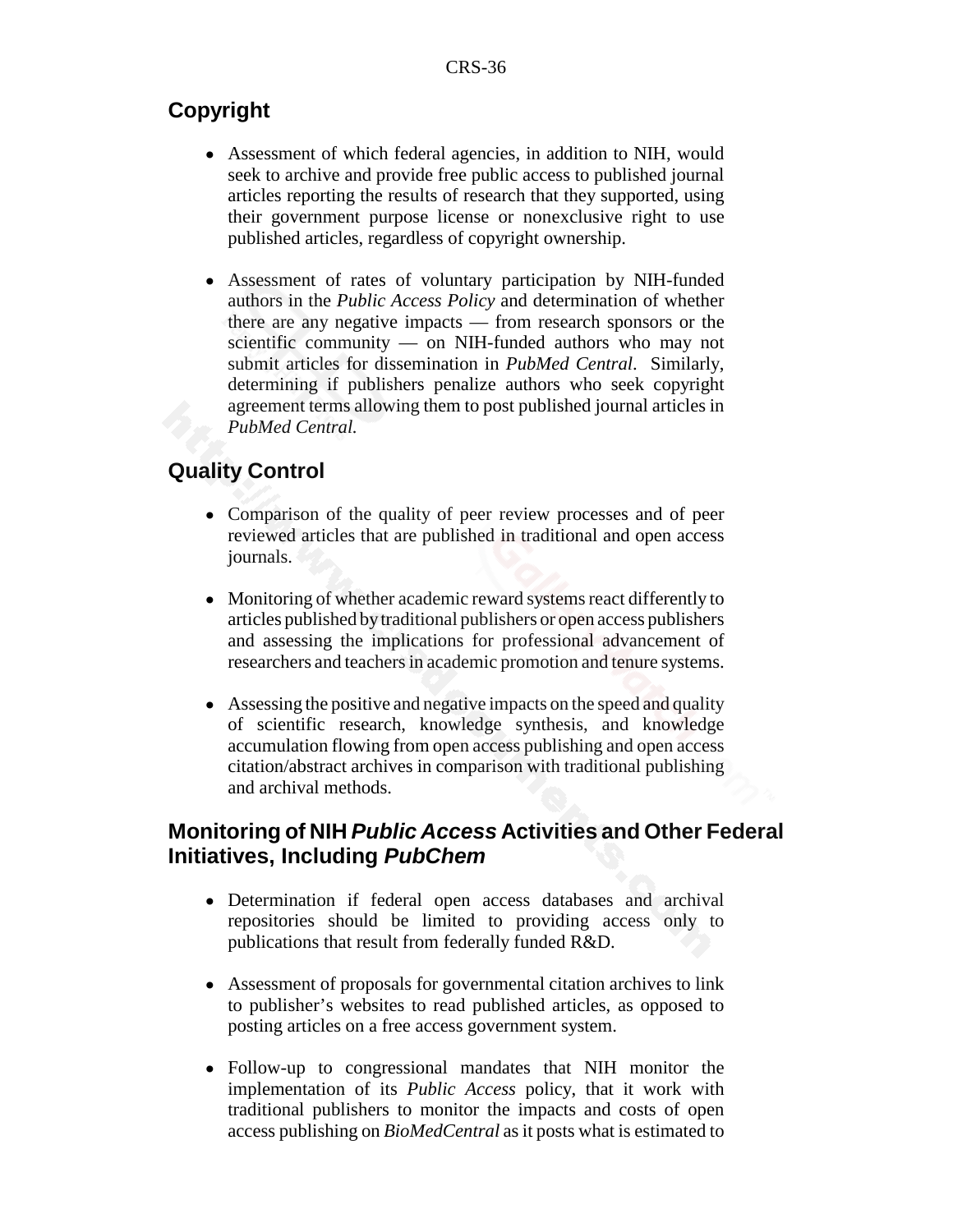be thousands (possibly 60,000) of additional articles on the system, and that it work with publishers to monitor impacts on the integrity of peer review processes.

! With respect to *PubChem*, assessing cooperation between NIH and ACS in clarifying the possible overlap between NIH's archive and that of the American Chemical Society's *Chemical Abstracts Service*. Analysis of the impacts on biomedical research in general and on NIH's research and its strategically planned genomic research initiatives if the scope of *PubChem* were to be limited.

### **Who Pays?**

- ! Determining whether federal regulations for support of contracts and grants will continue to allow agencies to pay individual authors or academic institutions for the costs of publishing articles in open access journals as part of the research process, especially if open access publishing becomes more widespread and a substantial portion of the scientific and technical publishing market. A related issue is determining the possible effects on research support funding.
- Given that federal research sponsors allow some journal publishing and subscription costs to be counted as part of the costs to conduct federally sponsored research, comparing the actual total costs to the government for publishing and reading of scientific articles published traditionally as opposed to those published using open access models.

### **Economic Implications**

- Economic analysis of the impacts on the commercial publication industry (revenues, employment, sustainability, etc.) if open access publishing and archiving activities continue to expand.
- Examination of the extent to which professional scientific societies utilize the profits from publishing to support their activities and of alternative sources of funding for these activities.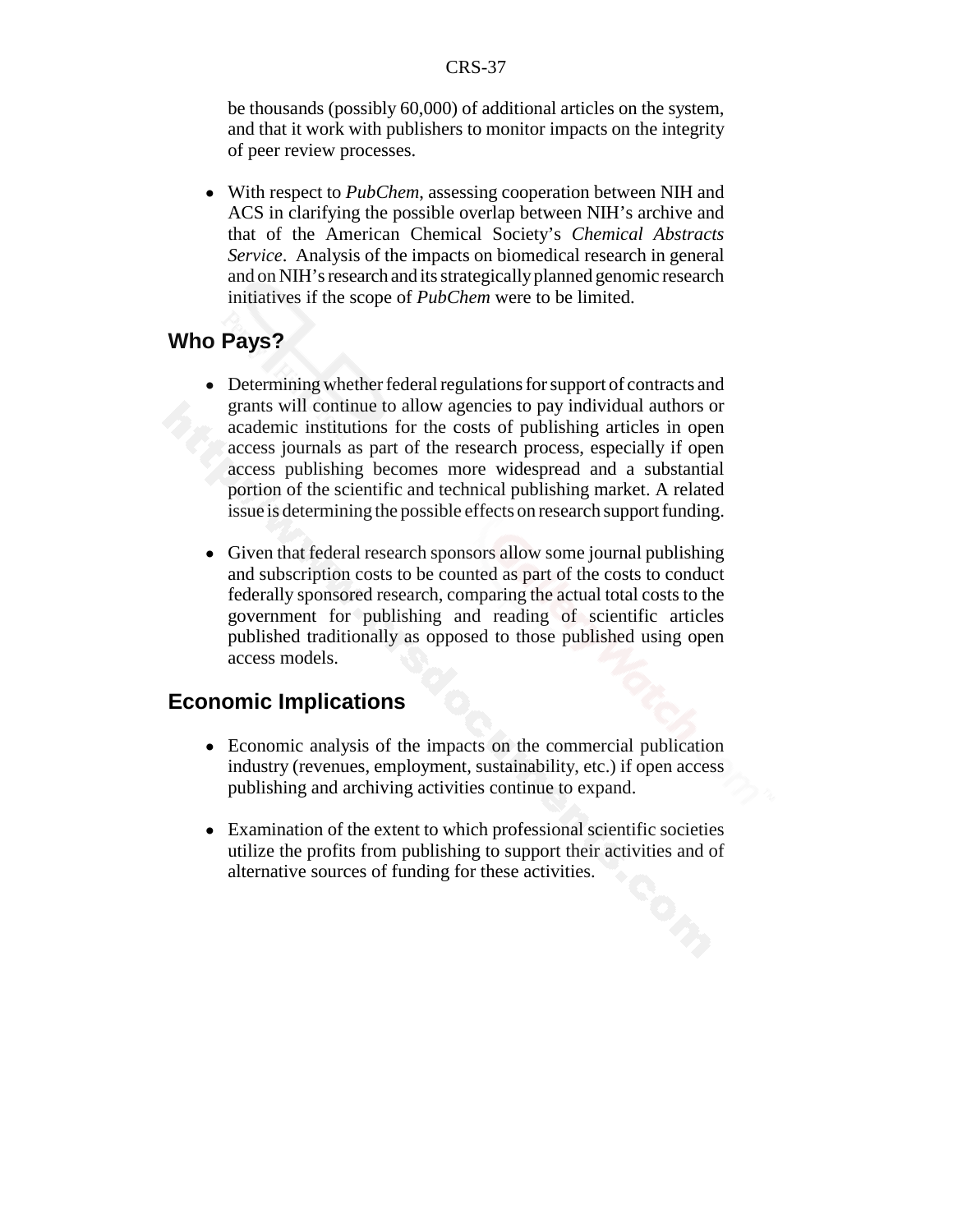### **Appendix 1. Open Access Publishing: Selected Questions in Academia**

Continuing questions relating to controversial issues about open access publishing were raised by Andy Gass and Helen Doyle, "The Reality of Open-Access Journal Articles," *Chronicle of Higher Education,* February 18, 2005. They conclude that although there are problems, support is growing in academia for open access journals. Remaining questions include:

What will become of the market for secondary filters of primary research articles, services like BioMed Central's Faculty of 1000, which highlight important papers published in a wide swath of journals? Will fee-for-access ventures that collect open-access articles become a new cash cow for publishers? At present, faculty members offer their recommendations to the filtering services free, and publishers sell their aggregated opinions to institutions — will established professors go on contributing their free labor to such entrepreneurial enterprises?

How will the role of the research library change, as open-access scholarly communication becomes more widely practiced? To what extent will librarians be freed from the burdens of subscription management?

Many university libraries now encourage open access by subsidizing a portion of the publication charges in open-access venues for authors affiliated with the university, through channels like our employer's institutional membership program. Will those subsidies continue? If so, will they continue to be paid from libraries' budgets, or will they come from research budgets — a source that would be more consistent with the view of open-access proponents that costs of publication should be part of the costs of conducting research? Or will external granting agencies, many of which already pay scientists' page charges and color-illustration fees, assume the full costs of their investigators' open-access publications?

Will libraries continue to serve as intermediaries through which researchers find open-access information, as well as that available only through subscription, and how?

Those questions relate not just to academic libraries, but to the mission of colleges and universities. The time has come for a comprehensive review of how best to pay for the dissemination of professors' work.

How will reduced legal barriers to reusing articles — a stipulation of most formal definitions of open access — affect teaching, research, and other scholarly activities? There are, of course, good precedents for having few or no legal restrictions on the reuse of scholarly work: Every article published by an employee of the NIH is in the public domain. Some more-restrictive open-access licenses now available, like the Creative Commons attribution license in use for articles from our employer and from BioMed Central, permit users to reproduce scholarly work in any medium, for any purpose, as long as the author receives proper credit.